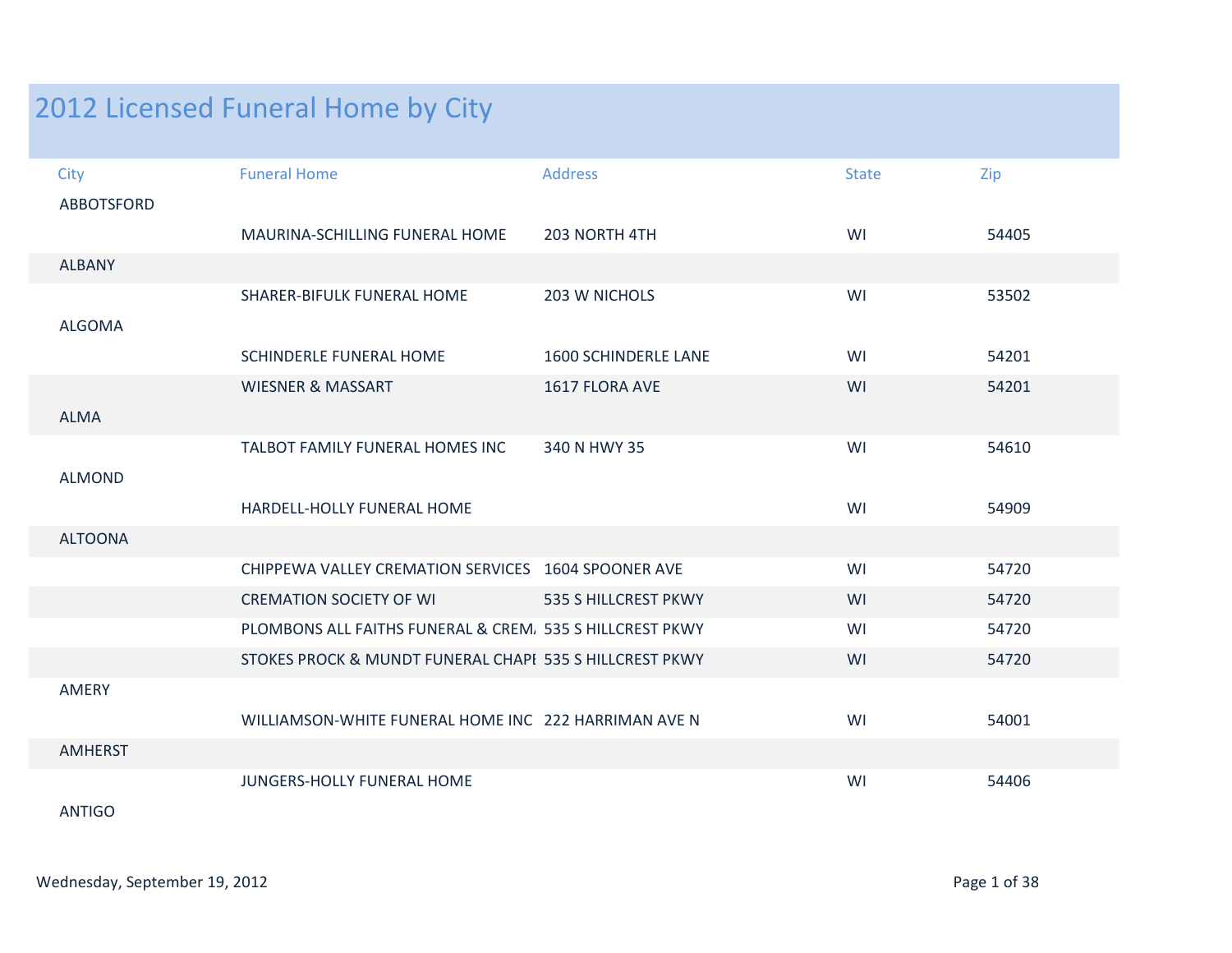| City            | <b>Funeral Home</b>                               | <b>Address</b>                | <b>State</b> | Zip   |
|-----------------|---------------------------------------------------|-------------------------------|--------------|-------|
|                 | <b>BRADLEY FUNERAL HOME</b>                       | <b>1550 NEVA RD</b>           | WI           | 54409 |
|                 | STRASSER ROLLER FUNERAL HOME                      | 504 EDISON ST PO BOX 13       | WI           | 54409 |
| <b>APPLETON</b> |                                                   |                               |              |       |
|                 | TRETTIN-LEDERER FUNERAL CHAPEL                    |                               | WI           | 54911 |
|                 | VALLEY FUNERAL HOME INC.                          | 2211 N RICHMOND ST            | WI           | 54911 |
|                 | WICHMANN FUNERAL HOME & CREMATO 537 N SUPERIOR ST |                               | WI           | 54911 |
|                 | WICHMANN FUNERAL HOME / TRI-COUNT                 |                               | WI           | 54915 |
| <b>ARCADIA</b>  |                                                   |                               |              |       |
|                 | WOZNEY-KILLIAN FUNERAL HOME                       |                               | WI           | 54612 |
| ARGYLE          |                                                   |                               |              |       |
|                 | <b>ERICKSON FUNERAL HOME</b>                      |                               | WI           | 53504 |
| <b>ASHLAND</b>  |                                                   |                               |              |       |
|                 | <b>FROST HOME FOR FUNERALS</b>                    | 610 ELLIS AVE                 | WI           | 54806 |
|                 | <b>MOUNTAIN FUNERAL HOME</b>                      | 220 THIRD AVE E               | WI           | 54806 |
|                 | ROBERTS FUNERAL HOME                              | <b>305 CHAPPLE AVE</b>        | WI           | 54806 |
| <b>ATHENS</b>   |                                                   |                               |              |       |
|                 | PETERSON/KRAEMER FUNERAL HOME & C 312 CAROLINE ST |                               | WI           | 54411 |
| <b>AUGUSTA</b>  |                                                   |                               |              |       |
|                 | ANDERSON FUNERAL HOME                             |                               | WI           | 54722 |
| <b>BALDWIN</b>  |                                                   |                               |              |       |
|                 | <b>BAKKEN YOUNG FUNERAL &amp; CREMATION:</b>      |                               | WI           | 54002 |
|                 | OCONNELL FAMILY FUNERAL HOME & CRE 1010 NEWTON ST |                               | WI           | 54002 |
| <b>BANGOR</b>   |                                                   |                               |              |       |
|                 | <b>FOSSUM FUNERAL HOME</b>                        | 1628 COMMERCIAL ST PO BOX 260 | WI           | 54614 |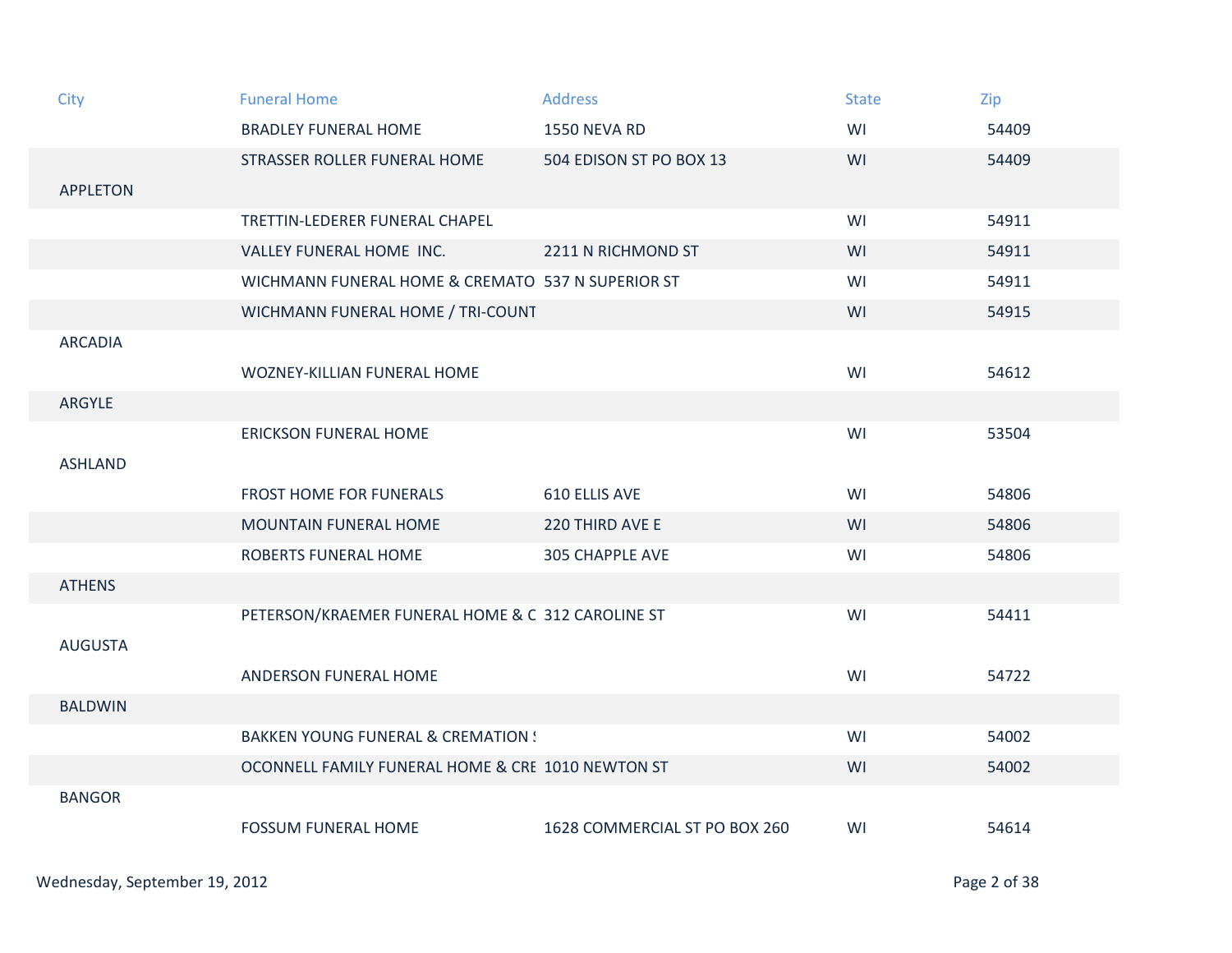| City              | <b>Funeral Home</b>                           | <b>Address</b>              | <b>State</b> | Zip   |
|-------------------|-----------------------------------------------|-----------------------------|--------------|-------|
|                   | JANDT-FREDRICKSON FUNERAL HOMES &             |                             | WI           | 54614 |
| <b>BARABOO</b>    |                                               |                             |              |       |
|                   | RAGO-BALDWIN FUNERAL HOME                     | 520 EAST ST                 | WI           | 53913 |
|                   | REDLIN FUNERAL HOME INC                       | <b>401 MADISON AVE</b>      | WI           | 53913 |
| <b>BARRON</b>     |                                               |                             |              |       |
|                   | <b>RAUSCH &amp; STEEL INC</b>                 |                             | WI           | 54812 |
| <b>BEAVER DAM</b> |                                               |                             |              |       |
|                   | <b>CORNERSTONE FUNERAL &amp; CREMATION SI</b> |                             | WI           | 53916 |
|                   | KOEPSELL FUNERAL HOME INC                     | 109 N LINCOLN AVE           | WI           | 53916 |
|                   | MURRAY FUNERAL HOME                           |                             | WI           | 53916 |
| <b>BELGIUM</b>    |                                               |                             |              |       |
|                   | <b>EERNISSE FUNERAL HOME</b>                  | 171 N ROYAL AVE             | WI           | 53004 |
| <b>BELLEVILLE</b> |                                               |                             |              |       |
|                   | BECKER BEAL FUNERAL HOME                      | <b>109 GREENWAY CROSS</b>   | WI           | 53508 |
| <b>BELOIT</b>     |                                               |                             |              |       |
|                   | <b>BRIAN MARK FUNERAL HOME</b>                |                             | WI           | 53511 |
|                   | DALEY-MURPHY-WISCH & ASSOC                    |                             | WI           | 53512 |
|                   | HANSEN-GRAVITT FUNERAL HOME                   | 424 PROSPECT ST             | WI           | 53511 |
|                   | ROSMAN UEHLING KINZER FH                      | <b>1125 CRANSTON RD</b>     | WI           | 53511 |
| <b>BENTON</b>     |                                               |                             |              |       |
|                   | <b>CASEY FUNERAL HOME</b>                     | 225 RAILROAD AVE PO BOX 404 | WI           | 53803 |
| <b>BERLIN</b>     |                                               |                             |              |       |
|                   | <b>BARBOLA FUNERAL CHAPEL</b>                 | 282 E MARQUETTE ST          | WI           | 54923 |
|                   | WIECKI-SKIPCHAK FUNERAL HOME                  | 116 S ADAMS AVE             | WI           | 54923 |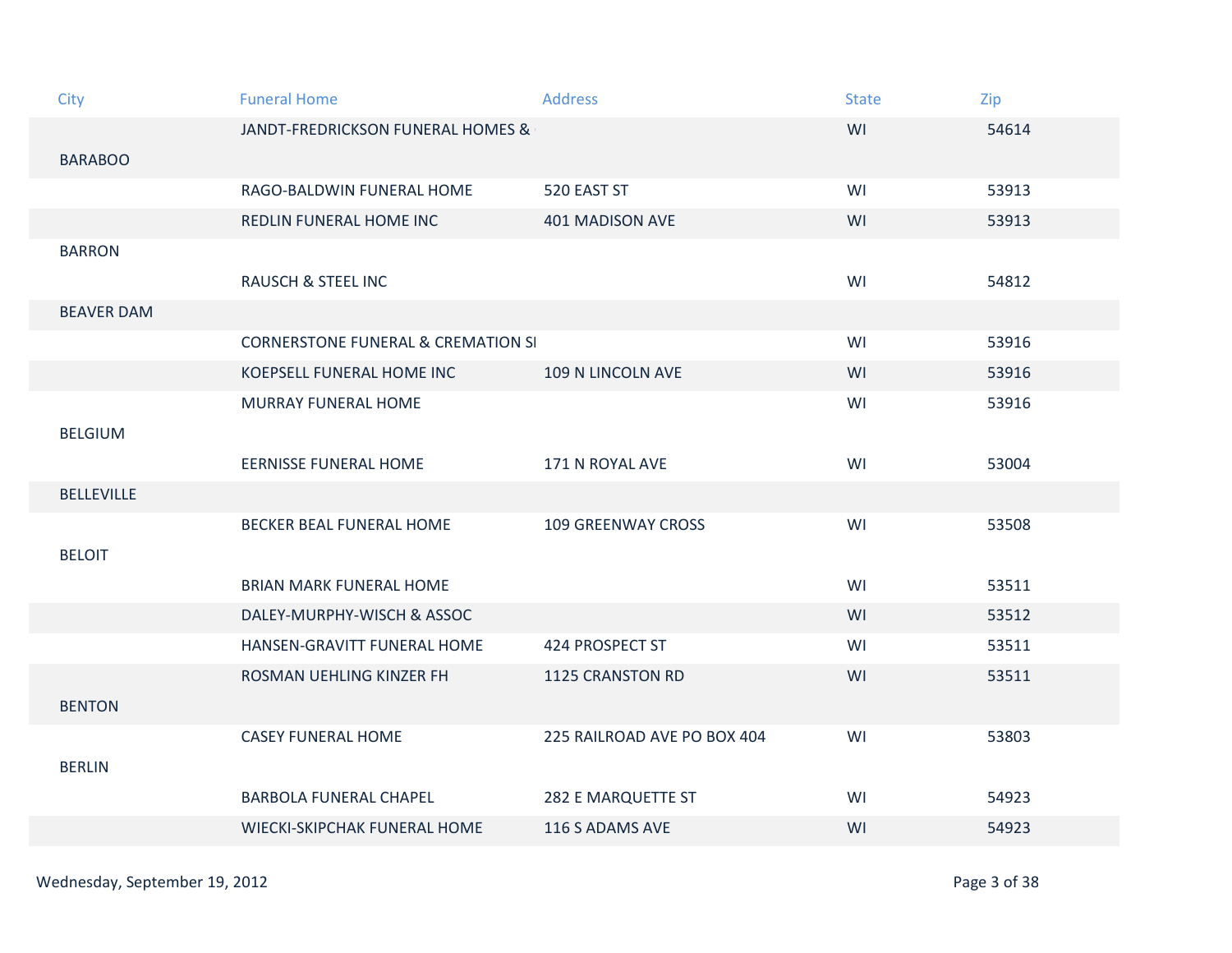| City                 | <b>Funeral Home</b>              | <b>Address</b>         | <b>State</b> | Zip   |
|----------------------|----------------------------------|------------------------|--------------|-------|
| <b>BIRNAMWOOD</b>    |                                  |                        |              |       |
|                      | SCHMIDT-SCHULTA FUNERAL HOME     |                        | WI           | 54414 |
| <b>BLACK EARTH</b>   | ELLESTAD CAMACHO FUNERAL HOME    |                        | WI           | 53515 |
| <b>BLAIR</b>         |                                  |                        |              |       |
| <b>BLANCHARDVLLE</b> | JACK FUNERAL HOMES LTD           | 115 W 4TH ST           | WI           | 54616 |
|                      | SAETHER FUNERAL HOME             | 109 WATER ST PO BOX 93 | WI           | 53516 |
| <b>BLK RIVER FLS</b> |                                  |                        |              |       |
|                      | <b>BUSWELL FUNERAL HOME</b>      |                        | WI           | 54615 |
|                      | <b>TORGERSON FUNERAL SERVICE</b> |                        | WI           | 54615 |
| <b>BLOOMER</b>       |                                  |                        |              |       |
|                      | SCHRIVER FUNERAL CHAPEL          |                        | WI           | 54724 |
|                      | W & D OLSON FUNERAL HOME INC     | 1516 LARSON ST         | WI           | 54724 |
| <b>BLOOMINGTON</b>   |                                  |                        |              |       |
|                      | <b>MARTIN FUNERAL HOME</b>       |                        | WI           | 53804 |
| <b>BONDUEL</b>       |                                  |                        |              |       |
|                      | SWEDBERG-WENDT FUNERAL HOME      | 251 S CECIL ST         | WI           | 54107 |
|                      | ZASTROW FUNERAL HOME             |                        | WI           | 54107 |
| <b>BOSCOBEL</b>      |                                  |                        |              |       |
|                      | BEEMAN-PATCHAK FUNERAL HOME      |                        | WI           | 53805 |
|                      | KENDALL FUNERAL SERVICE INC      |                        | WI           | 53805 |
| <b>BRILLION</b>      |                                  |                        |              |       |
|                      | WIETING FUNERAL HOME INC         | 215 S MAIN ST          | WI           | 54110 |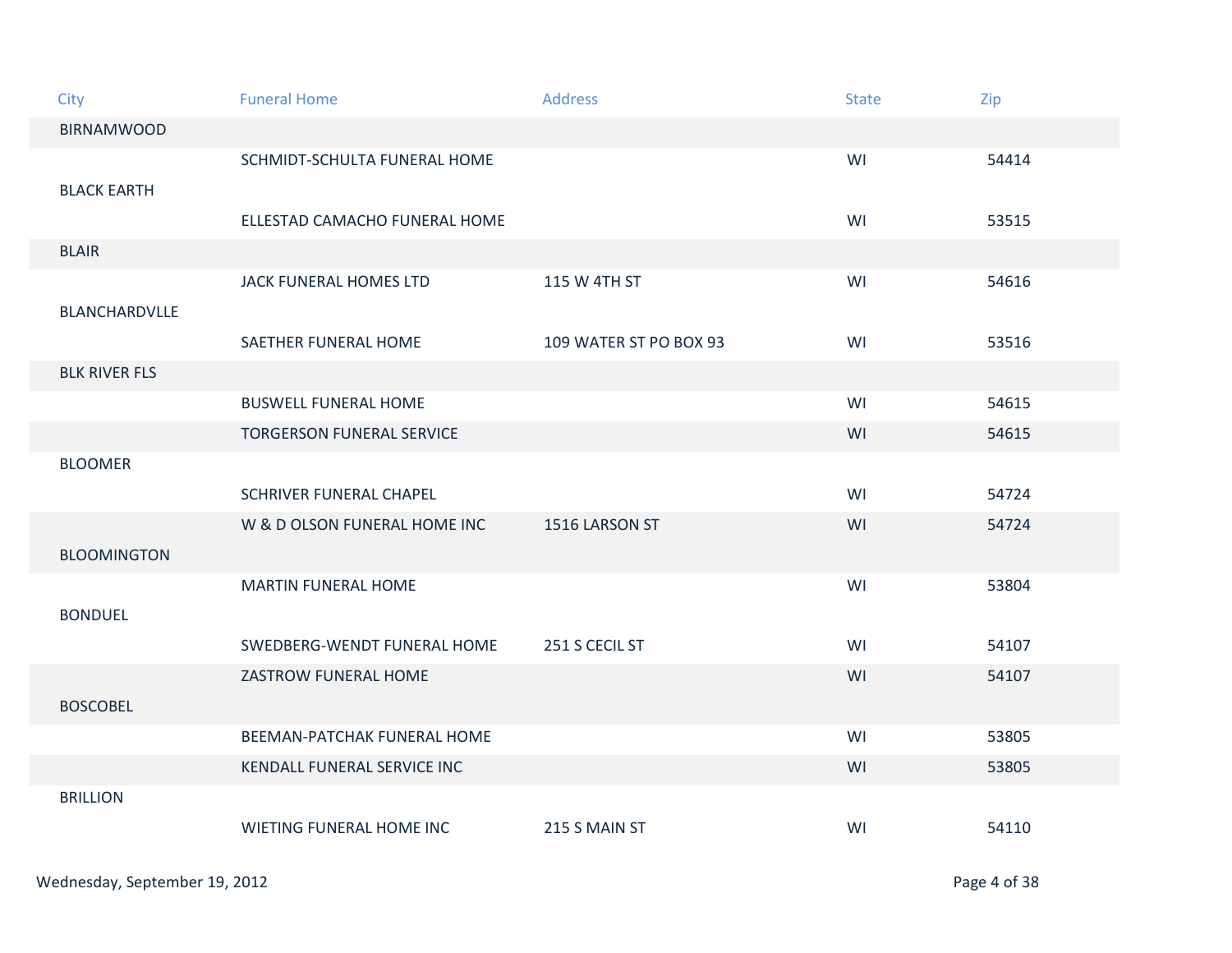| City              | <b>Funeral Home</b>               | <b>Address</b>     | <b>State</b> | Zip   |
|-------------------|-----------------------------------|--------------------|--------------|-------|
| <b>BRODHEAD</b>   |                                   |                    |              |       |
|                   | <b>EVERSON FUNERAL HOME</b>       |                    | WI           | 53520 |
|                   | NEWCOMER FUNERAL HOME             |                    | WI           | 53520 |
| <b>BROOKFIELD</b> |                                   |                    |              |       |
|                   | <b>BECKER RITTER ELMBROOK FH</b>  | 14075 W NORTH AVE  | WI           | 53005 |
|                   | CHURCH AND CHAPEL FUNERAL SERVICE | 1875 N CALHOUN RD  | WI           | 53005 |
|                   | HARDER FUNERAL SERVICE            | 18700 W CAPITOL DR | WI           | 53045 |
| <b>BROWN DEER</b> |                                   |                    |              |       |
|                   | ZWASKA FUNERAL HOME INC           |                    | WI           | 53223 |
| <b>BRUCE</b>      |                                   |                    |              |       |
|                   | NASH-JACKAN FUNERAL HOME INC      |                    | WI           | 54819 |
| <b>BURLINGTON</b> |                                   |                    |              |       |
|                   | <b>MCCARTHY KOENIG DANIELS</b>    |                    | WI           | 53105 |
|                   | <b>SCHUETTE &amp; DANIELS INC</b> |                    | WI           | 53105 |
| <b>CADOTT</b>     |                                   |                    |              |       |
|                   | LEISER FUNERAL HOME               | 511 N MAIN ST      | WI           | 54727 |
| <b>CAMBRIA</b>    |                                   |                    |              |       |
|                   | KRATZ-SMEDEMA FUNERAL HOME        | 323 MARY ST        | WI           | 53923 |
| <b>CAMBRIDGE</b>  |                                   |                    |              |       |
|                   | NITARDY FUNERAL HOMES INC         | 208 PARK ST        | WI           | 53523 |
| <b>CAMERON</b>    |                                   |                    |              |       |
|                   | RAUSCH-LUNDEEN FUNERAL HOMES INC  | 400 N FIRST ST     | WI           | 54822 |
| CAMPBELLSPORT     |                                   |                    |              |       |
|                   | <b>TWOHIG FUNERAL HOME</b>        | 109 W MAIN ST      | WI           | 53010 |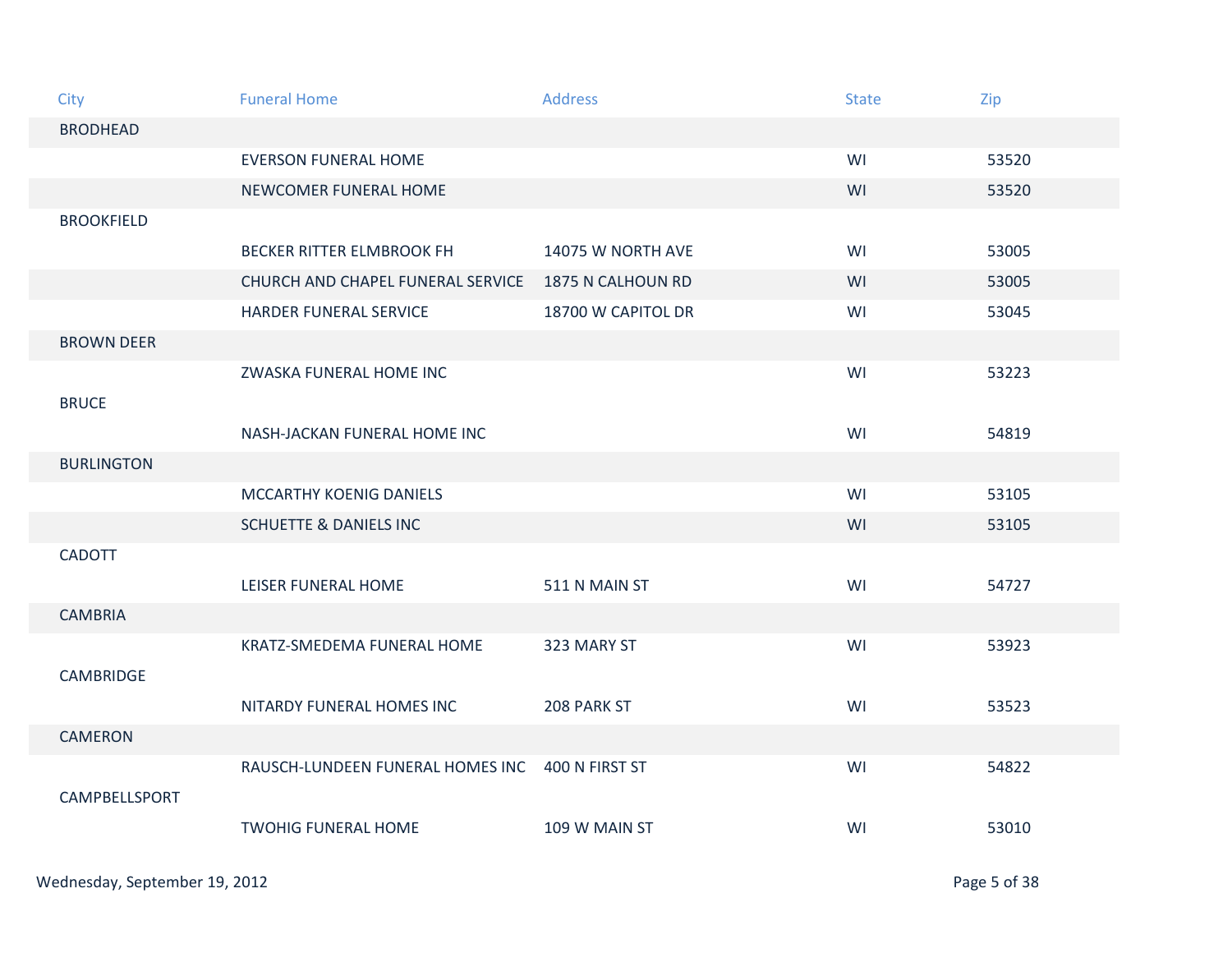| City                  | <b>Funeral Home</b>                         | <b>Address</b>       | <b>State</b> | Zip   |
|-----------------------|---------------------------------------------|----------------------|--------------|-------|
| CASCO                 |                                             |                      |              |       |
|                       | <b>WIESNER &amp; MASSART</b>                | 107 WIESNER AVE      | WI           | 54205 |
| <b>CASHTON</b>        |                                             |                      |              |       |
|                       | <b>TORKELSON FUNERAL HOME</b>               | 720 WISCONSIN ST     | WI           | 54619 |
| CASSVILLE             |                                             |                      |              |       |
|                       | <b>MARTIN FUNERAL HOME</b>                  |                      | WI           | 53806 |
| <b>CECIL</b>          |                                             |                      |              |       |
|                       | ZASTROW FUNERAL HOME                        |                      | WI           | 54111 |
| <b>CEDARBURG</b>      |                                             |                      |              |       |
|                       | EERNISSE FUNERAL HOME & CREMATION PO BOX 87 |                      | WI           | 53012 |
|                       | MUELLER FUNERAL HOMES                       | W63N527 HANOVER AVE  | WI           | 53012 |
|                       | <b>MUELLER FUNERAL HOMES</b>                | W63 N527 HANOVER AVE | WI           | 53012 |
| <b>CENTURIA</b>       |                                             |                      |              |       |
|                       | KOLSTAD FAMILY FUNERAL HOME                 | 301 4TH ST           | WI           | 54824 |
| <b>CHETEK</b>         |                                             |                      |              |       |
|                       | <b>BURNHAM-OURS FUNERAL HOME</b>            |                      | WI           | 54728 |
| <b>CHILTON</b>        |                                             |                      |              |       |
|                       | WIETING FAM FUNERAL HOME INC                |                      | WI           | 53014 |
| <b>CHIPPEWA FALLS</b> |                                             |                      |              |       |
|                       | HORAN FUNERAL HOME INC                      |                      | WI           | 54729 |
|                       | PEDERSON-VOLKER FUNERAL CHAPEL              |                      | WI           | 54729 |
| <b>CLEAR LAKE</b>     |                                             |                      |              |       |
|                       | SCHEUERMANN-HAMMER FUNERAL HOM 342 FIFTH ST |                      | WI           | 54005 |
| <b>CLEVELAND</b>      |                                             |                      |              |       |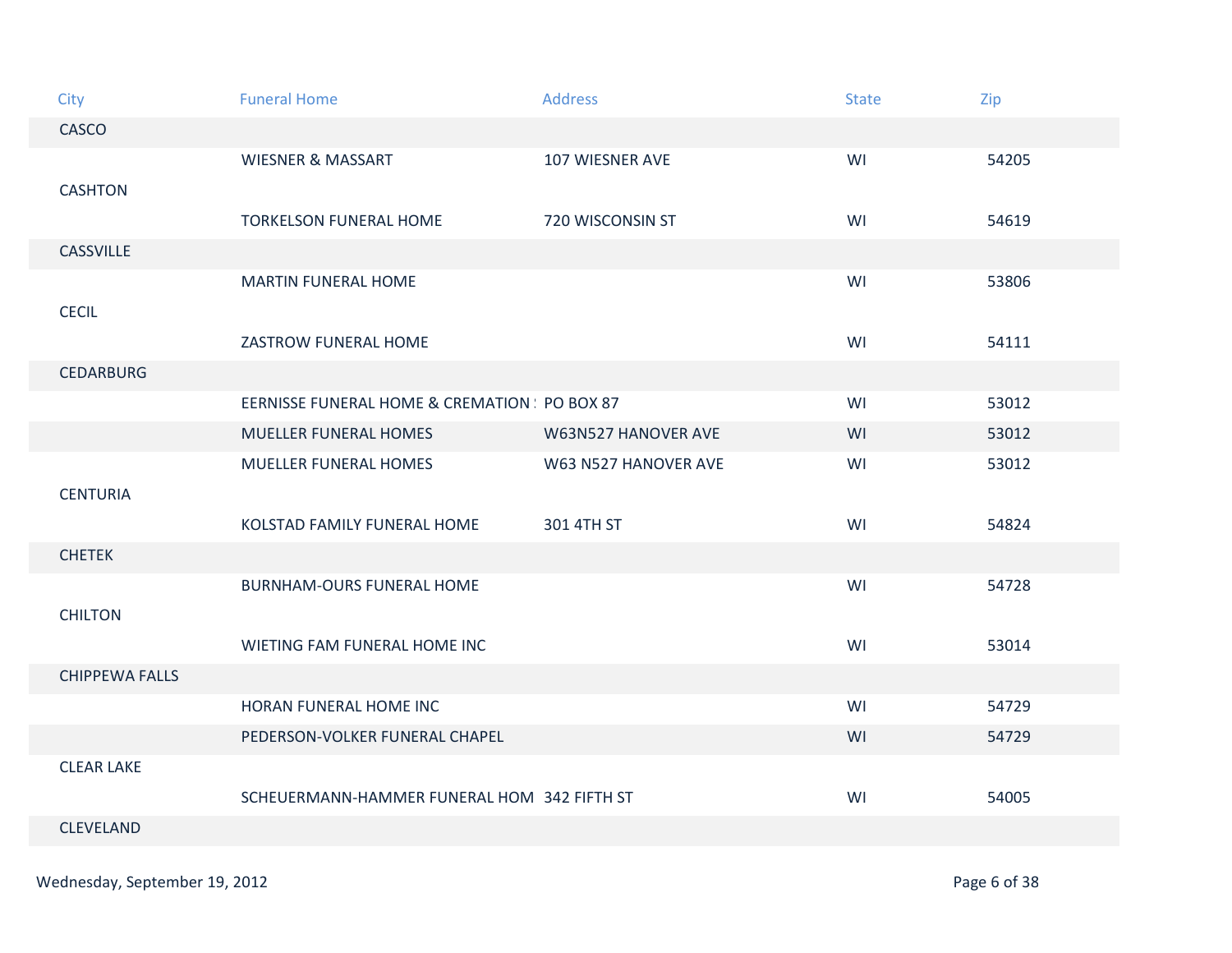| City                | <b>Funeral Home</b>                                    | <b>Address</b>             | <b>State</b> | Zip   |
|---------------------|--------------------------------------------------------|----------------------------|--------------|-------|
|                     | STOLTENBERG FUNERAL CHAPEL                             |                            | WI           | 53015 |
| <b>CLINTONVILLE</b> |                                                        |                            |              |       |
|                     | <b>BEIL-DIDIER FUNERAL HOME</b>                        |                            | WI           | 54929 |
|                     | <b>BEIL-DIDIER FUNERAL HOME</b>                        |                            | WI           | 54929 |
|                     | EBERHARDT-STEVENSON FUNERAL HOME 53 N MAIN ST PO BOX 7 |                            | WI           | 54929 |
| <b>COCHRANE</b>     |                                                        |                            |              |       |
|                     | TALBOT FAMILY FUNERAL HOMES INC                        |                            | WI           | 54622 |
| <b>COLBY</b>        |                                                        |                            |              |       |
|                     | MAURINA-SCHILLING FUNERAL HOME                         | 208 W CLARK ST             | WI           | 54421 |
| <b>COLEMAN</b>      |                                                        |                            |              |       |
|                     | RHODES-CHARAPATA FUNERAL HOME                          | 235 E MAIN ST              | WI           | 54112 |
| <b>COLFAX</b>       |                                                        |                            |              |       |
|                     | SAMPSON SCHNEIDER FUNERAL HOME                         |                            | WI           | 54730 |
| <b>COLUMBUS</b>     |                                                        |                            |              |       |
|                     | <b>JENSEN FUNERAL &amp; CREMATION</b>                  |                            | WI           | 53925 |
|                     | KOEPSELL-ZEIDLER FUNERAL HOME                          | <b>146 S DICKASON BLVD</b> | WI           | 53925 |
| <b>COON VALLEY</b>  |                                                        |                            |              |       |
|                     | <b>SELAND FUNERAL HOME</b>                             | 204 CENTRAL AVE PO BOX 217 | WI           | 54623 |
| <b>CORNELL</b>      |                                                        |                            |              |       |
|                     | <b>BORTON-LEISER FUNERAL HOME</b>                      | 220 S 7TH ST               | WI           | 54732 |
| <b>CRANDON</b>      |                                                        |                            |              |       |
|                     | WEBER-HILL FUNERAL HOME INC                            |                            | WI           | 54520 |
| <b>CRIVITZ</b>      |                                                        |                            |              |       |
|                     | RHODES-CHARAPATA FUNERAL HOME                          | 801 GEORGE ST              | WI           | 54114 |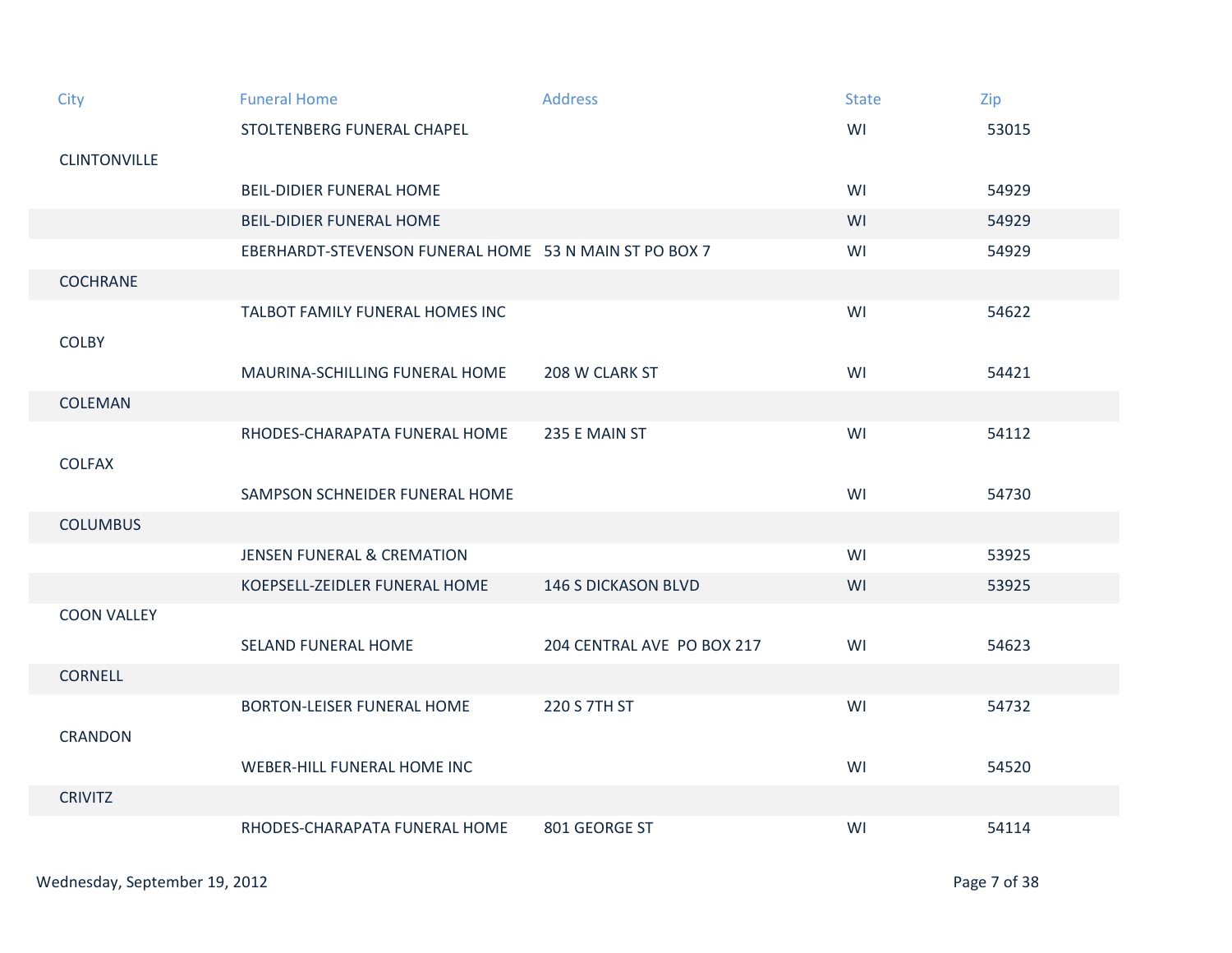| City                | <b>Funeral Home</b>                              | <b>Address</b>            | <b>State</b> | Zip   |
|---------------------|--------------------------------------------------|---------------------------|--------------|-------|
| <b>CROSS PLAINS</b> |                                                  |                           |              |       |
|                     | <b>GUNDERSON FUNERAL HOME</b>                    | 2421 CHURCH ST            | WI           | 53528 |
| <b>CUBA CITY</b>    |                                                  |                           |              |       |
|                     | <b>CASEY FUNERAL HOME</b>                        | 123 N JACKSON ST          | WI           | 53807 |
|                     | HAUDENSHIELD FUNERAL HOME                        |                           | WI           | 53807 |
| <b>CUDAHY</b>       |                                                  |                           |              |       |
|                     | CHURCH AND CHAPEL FUNERAL SERVICE                | 3774 E UNDERWOOD AVE      | WI           | 53110 |
|                     | SCHRAMKA-NERO FUNERAL HOME                       | 3701 E LAYTON AVE         | WI           | 53110 |
| <b>CUMBERLAND</b>   |                                                  |                           |              |       |
|                     | SKINNER FUNERAL HOME                             | 1245 1ST AVE              | WI           | 54829 |
| <b>DALLAS</b>       |                                                  |                           |              |       |
|                     | RAUSCH-LUNDEEN FUNERAL HOMES INC 331 DALLAS ST W |                           | WI           | 54733 |
| <b>DARLINGTON</b>   |                                                  |                           |              |       |
|                     | ERICKSON FUNERAL HOME LTD                        | 508 PARK PL               | WI           | 53530 |
|                     | STEIL CAMACHO FUNERAL HOME & CREM                |                           | WI           | 53530 |
| DE PERE             |                                                  |                           |              |       |
|                     | DEWANE-COTTER FUNERAL HOME                       |                           | WI           | 54115 |
|                     | RYAN FUNERAL HOME                                | 305 N 10TH ST PO BOX 5336 | WI           | 54115 |
| <b>DEERFIELD</b>    |                                                  |                           |              |       |
|                     | OLSON-HOLZHUTER-CRESS FUNRL HM                   | <b>201 BUE ST</b>         | WI           | 53531 |
| <b>DEFOREST</b>     |                                                  |                           |              |       |
|                     | <b>RYAN FUNERAL HOME</b>                         | 6924 LAKE RD              | WI           | 53532 |
| <b>DELAVAN</b>      |                                                  |                           |              |       |
|                     | <b>BETZER FUNERAL HOME</b>                       | 118 S 2ND ST              | WI           | 53115 |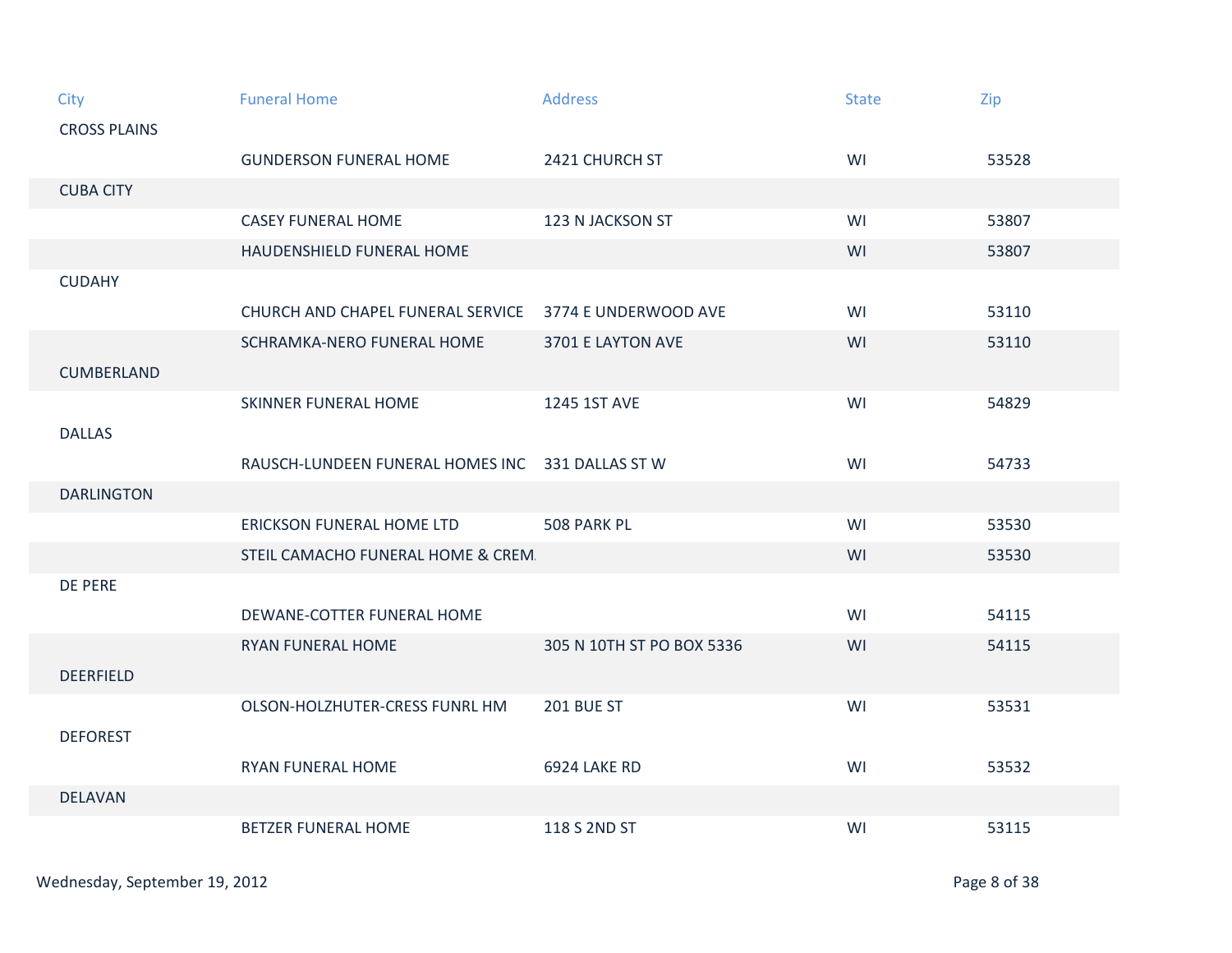| City               | <b>Funeral Home</b>                                      | <b>Address</b>           | <b>State</b> | Zip   |
|--------------------|----------------------------------------------------------|--------------------------|--------------|-------|
|                    | MONROE FUNERAL HOME                                      |                          | WI           | 53115 |
| <b>DENMARK</b>     |                                                          |                          |              |       |
|                    | KNUTSON-COTTER FUNERAL HOME                              | 536 HIGHWAY R PO BOX 655 | WI           | 54208 |
| <b>DEPERE</b>      |                                                          |                          |              |       |
| <b>DODGEVILLE</b>  | <b>COTTER FUNERAL HOME</b>                               |                          | WI           | 54115 |
|                    | <b>GORGEN-MCGINLEY &amp; AYERS FNL HM</b>                |                          | WI           | 53533 |
|                    | LULLOFF-PETERSON-HOUCK FUN HM                            |                          | WI           | 53533 |
| <b>DORCHESTER</b>  |                                                          |                          |              |       |
|                    | MAURINA FUNERAL SERVICE INC                              |                          | WI           | 54425 |
|                    | MAURINA-SCHILLING FUNERAL HOME                           | 258 S 2ND ST             | WI           | 54425 |
| <b>DURAND</b>      |                                                          |                          |              |       |
|                    | <b>GOODRICH FUNERAL HOME</b>                             |                          | WI           | 54736 |
|                    | RHIELS FUNERAL SERVICE                                   | 615 12TH AVE E           | WI           | 54736 |
| <b>EAGLE</b>       |                                                          |                          |              |       |
|                    | HAASE-LOCKWOOD & ASSOCIATES FH & C                       |                          | WI           | 53119 |
| <b>EAGLE RIVER</b> |                                                          |                          |              |       |
|                    | GAFFNEY-BUSHA FUNERAL HOME INC                           |                          | WI           | 54521 |
| <b>EAST TROY</b>   |                                                          |                          |              |       |
|                    | <b>LEGACY FUNERAL SERVICES</b>                           |                          | WI           | 53120 |
| <b>EAU CLAIRE</b>  |                                                          |                          |              |       |
|                    | FULLER-SPECKIEN-HULKE FUNERAL HOME 3209 RUDOLPH RD       |                          | WI           | 54701 |
|                    | LENMARK GOMSRUD LINN FNL & CRMTN : 1405 N CLAIREMONT AVE |                          | WI           | 54703 |
|                    | LENMARK GOMSRUD LINN FUNERAL & CR                        |                          | WI           | 54703 |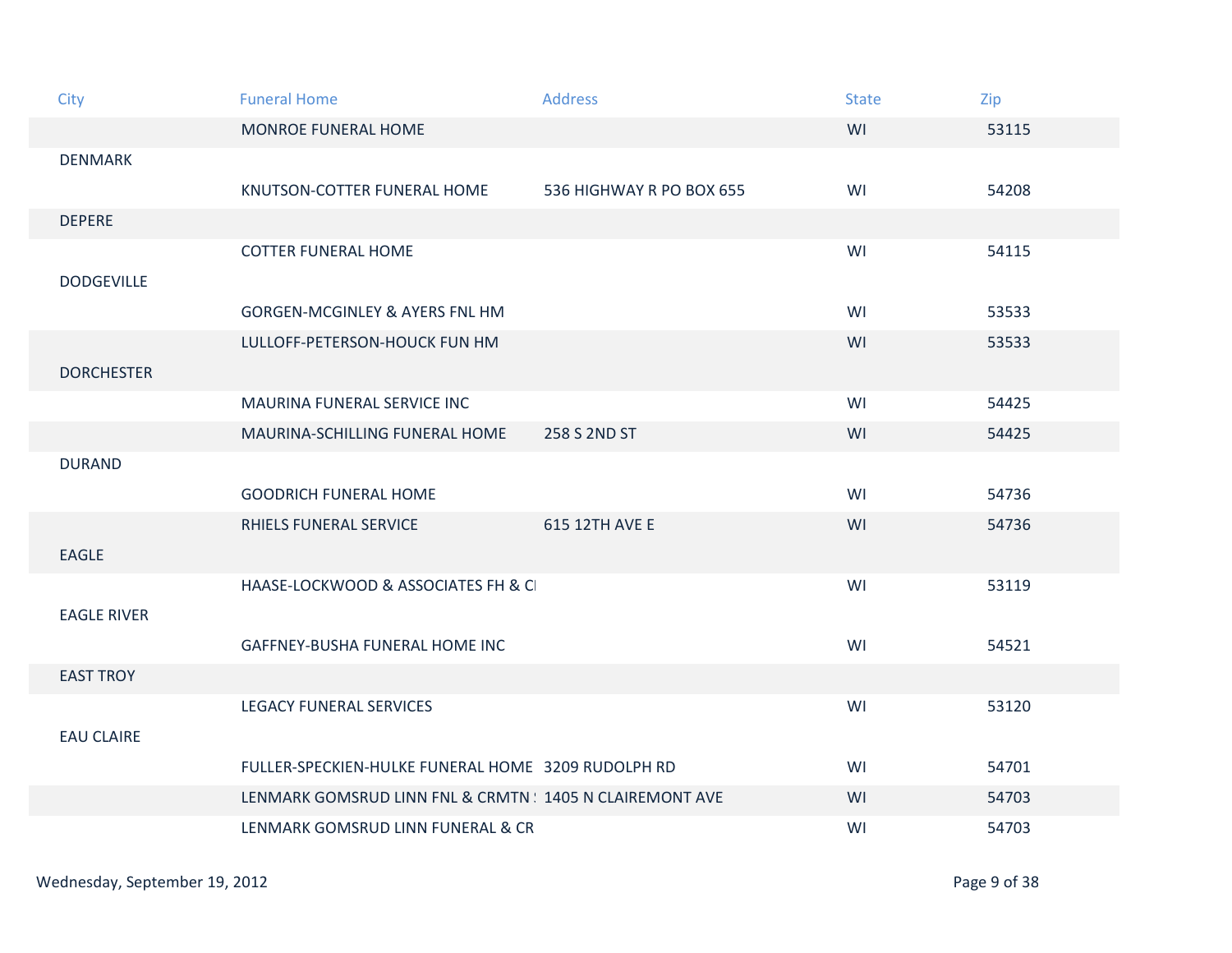| City              | <b>Funeral Home</b>                               | <b>Address</b>        | <b>State</b> | Zip   |
|-------------------|---------------------------------------------------|-----------------------|--------------|-------|
|                   | SMITH FUNERAL CHAPEL LTD                          | 2222 LONDON RD        | WI           | 54701 |
| <b>EDGAR</b>      |                                                   |                       |              |       |
| <b>EDGERTON</b>   | PETERSON/KRAEMER FUNERAL HOME & C 327 N THIRD AVE |                       | WI           | 54426 |
|                   | <b>EHLERT FUNERAL HOME</b>                        | 315 LORD ST           | WI           | 53534 |
| <b>ELEVA</b>      | WHITCOMB-LYNCH-ALBRECHT FUNERAL H 1004 S MAIN ST  |                       | WI           | 53534 |
| <b>ELKHORN</b>    | KJENTVET & SMITH FUNERAL HOME                     | 26129 W PINE ST       | WI           | 54738 |
|                   | HAASE-LOCKWOOD & ASSOCIATES FH & C                |                       | WI           | 53121 |
| <b>ELLSWORTH</b>  |                                                   |                       |              |       |
| <b>ELMWOOD</b>    | HILL FUNERAL HOME AND CREMATION SE 130 N GRANT ST |                       | WI           | 54011 |
|                   | RHIELS FUNERAL SERVICE                            | 105 N MAIN ST         | WI           | 54740 |
| <b>ELROY</b>      |                                                   |                       |              |       |
| <b>EVANSVILLE</b> | PICHA FUNERAL HOME                                |                       | WI           | 53929 |
|                   | ALLEN-MEREDITH FUNERAL HOME                       |                       | WI           | 53536 |
| <b>FENNIMORE</b>  | <b>WARD FUNERAL HOME</b>                          | 130 S 5TH ST          | WI           | 53536 |
| <b>FITCHBURG</b>  | LARSON FAMILY FUNERAL HOME                        | 925 10TH ST           | WI           | 53809 |
|                   | <b>GUNDERSON FUNERAL HOME INC</b>                 | 2950 CHAPEL VALLEY RD | WI           | 53711 |
| <b>FLORENCE</b>   |                                                   |                       |              |       |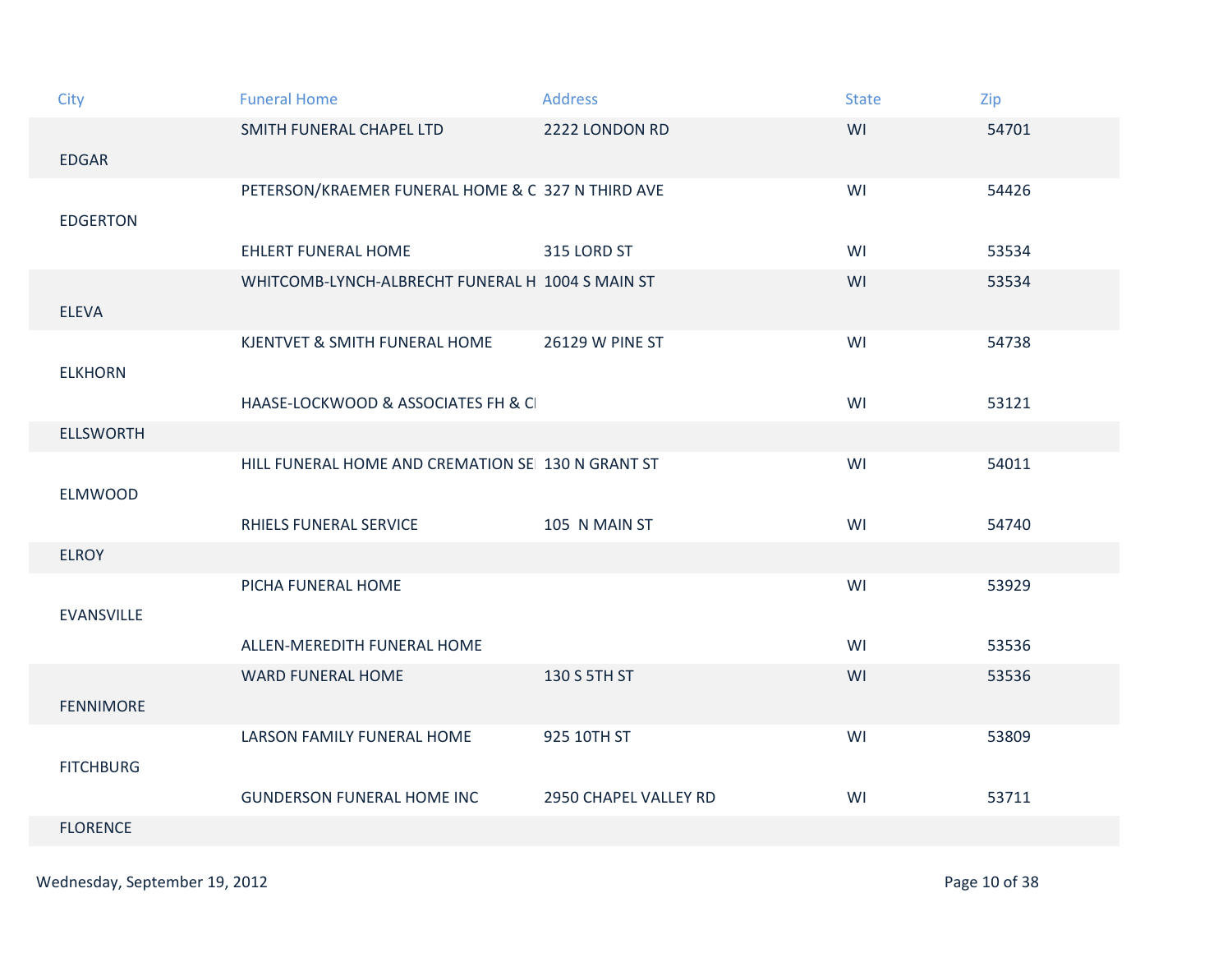| City                 | <b>Funeral Home</b>                | <b>Address</b>    | <b>State</b> | Zip   |
|----------------------|------------------------------------|-------------------|--------------|-------|
|                      | JACOBS-LUNDHOLM FUNERAL HOME       |                   | WI           | 54121 |
| <b>FOND DU LAC</b>   |                                    |                   |              |       |
|                      | <b>ROBERT MACH &amp; SON INC</b>   |                   | WI           | 54935 |
|                      | <b>TWOHIG FUNERAL HOME</b>         |                   | WI           | 54935 |
|                      | <b>UECKER-WITT FUNERAL HOME</b>    |                   | WI           | 54935 |
|                      | ZACHERL FUNERAL HOME INC           | 875 E DIVISION ST | WI           | 54935 |
| <b>FORT ATKINSON</b> |                                    |                   |              |       |
|                      | DUNLAP MEMORIAL HOME INC           | 604 S MAIN ST     | WI           | 53538 |
|                      | NITARDY FUNERAL HOMES INC          | 1008 MADISON AVE  | WI           | 53538 |
| <b>FOUNTAIN CITY</b> |                                    |                   |              |       |
|                      | <b>FAWCETT JUNKER FUNERAL HOME</b> | 307 S MAIN ST     | WI           | 54629 |
| <b>FOX LAKE</b>      |                                    |                   |              |       |
|                      | KRATZ-SMEDEMA FUNERAL HOME         | 312 S COLLEGE AVE | WI           | 53933 |
| <b>FRANKLIN</b>      |                                    |                   |              |       |
|                      | MAX A SASS & SONS MISSION HILLS    |                   | WI           | 53132 |
| <b>FREDERIC</b>      |                                    |                   |              |       |
|                      | ROWE FUNERAL HOME                  |                   | WI           | 54837 |
| <b>FREMONT</b>       |                                    |                   |              |       |
|                      | LEWIN FUNERAL HOME INC             | 210 MAIN ST       | WI           | 54940 |
| <b>FRIENDSHIP</b>    |                                    |                   |              |       |
|                      | ROSEBERRYS FUNERAL HOME INC        | 512 MAIN ST       | WI           | 53934 |
| <b>GALESVILLE</b>    |                                    |                   |              |       |
|                      | <b>ZWICKEY FUNERAL HOMES</b>       |                   | WI           | 54630 |
| <b>GENOA CITY</b>    |                                    |                   |              |       |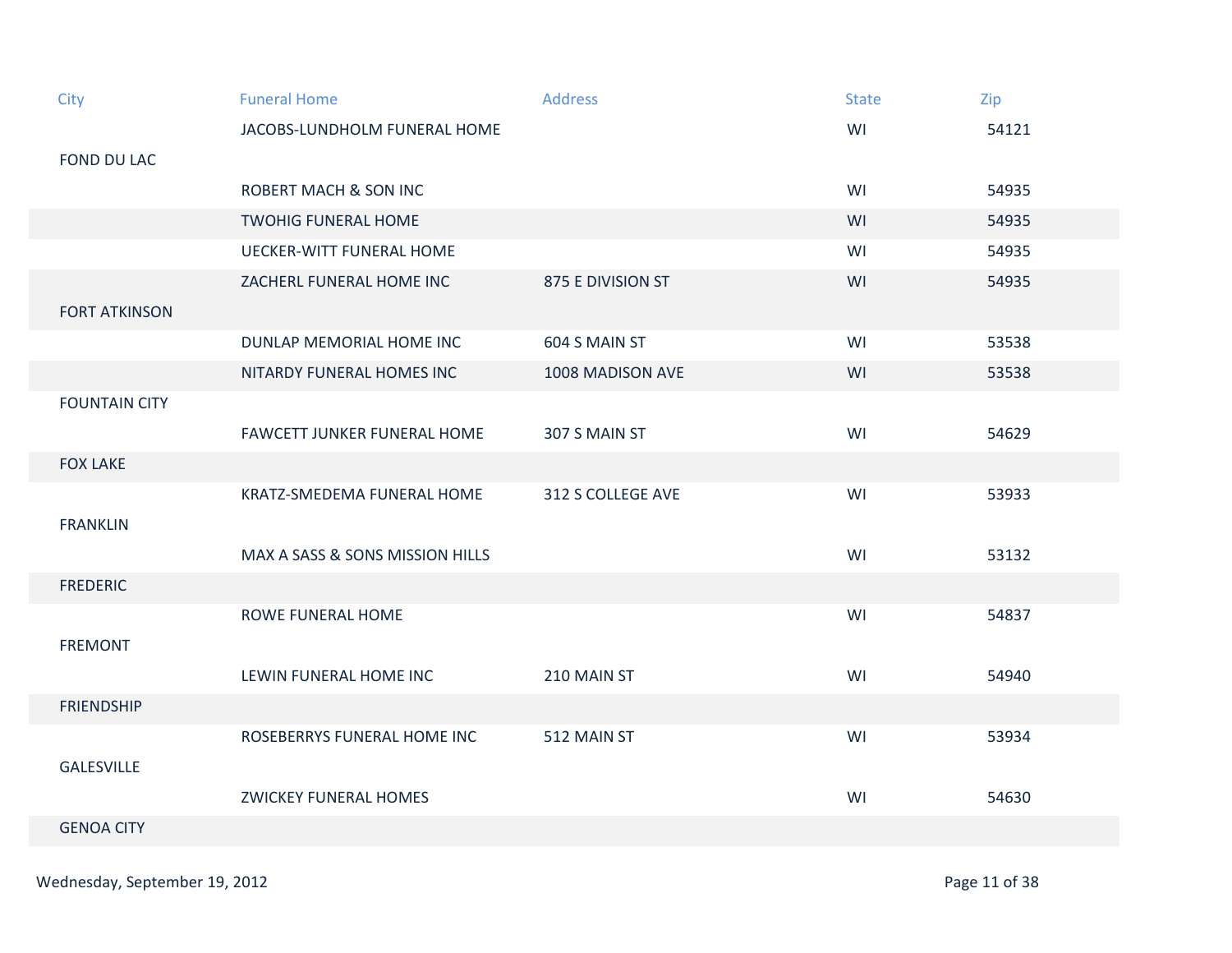| City                 | <b>Funeral Home</b>                                 | <b>Address</b>    | <b>State</b> | Zip   |
|----------------------|-----------------------------------------------------|-------------------|--------------|-------|
|                      | HAASE-LOCKWOOD & ASSOCIATES FH & C 113 FREEMAN ST   |                   | WI           | 53128 |
| <b>GILLETT</b>       |                                                     |                   |              |       |
|                      | <b>KUEHL FUNERAL HOME</b>                           | 108 E MAIN ST     | WI           | 54124 |
| <b>GLENWOOD CITY</b> |                                                     |                   |              |       |
|                      | ANDERSON EVERTS FUNERAL HOME                        | 607 FIRST ST      | WI           | 54013 |
| <b>GRANTSBURG</b>    |                                                     |                   |              |       |
|                      | <b>EDLING-TAYLOR FUNERAL HOME</b>                   | 389 STATE ROAD 70 | WI           | 54840 |
| <b>GREEN BAY</b>     |                                                     |                   |              |       |
|                      | <b>BLANEY FUNERAL HOME</b>                          | 1521 SHAWANO AVE  | WI           | 54303 |
|                      | HANSEN FAMILY FUNERAL & CREMATION 1644 LIME KILN RD |                   | WI           | 54311 |
|                      | <b>LEGACY CHAPEL</b>                                | 838 S FISK ST     | WI           | 54304 |
|                      | LYNDAHL FUNERAL HOME                                | 1350 LOMBARDI AVE | WI           | 54304 |
|                      | <b>MALCORE FUNERAL HOME</b>                         |                   | WI           | 54302 |
|                      | <b>MALCORE FUNERAL HOME</b>                         |                   | WI           | 54303 |
|                      | NEWCOMER FUNERAL HOME                               | 340 S MONROE ST   | WI           | 54301 |
|                      | PFOTENHAUER FUNERAL HOME                            |                   | WI           | 54313 |
|                      | PFOTENHAUER FUNERAL HOME EAST                       |                   | WI           | 54302 |
|                      | PROKO-WALL FUNERAL HM & CREMATOR 1630 E MASON ST    |                   | WI           | 54302 |
| <b>GREENFIELD</b>    |                                                     |                   |              |       |
|                      | <b>CREMATION SOCIETY OF MILWAUKEE</b>               | 4747 W 60TH ST    | WI           | 53220 |
|                      | <b>HERITAGE FUNERAL HOME</b>                        | 4800 S 84TH ST    | WI           | 53228 |
|                      | SASS MAX & SONS GREENRIDGE F H                      |                   | WI           | 53220 |
| <b>GREENLEAF</b>     |                                                     |                   |              |       |
|                      | NICKEL FUNERAL HOME                                 |                   | WI           | 54126 |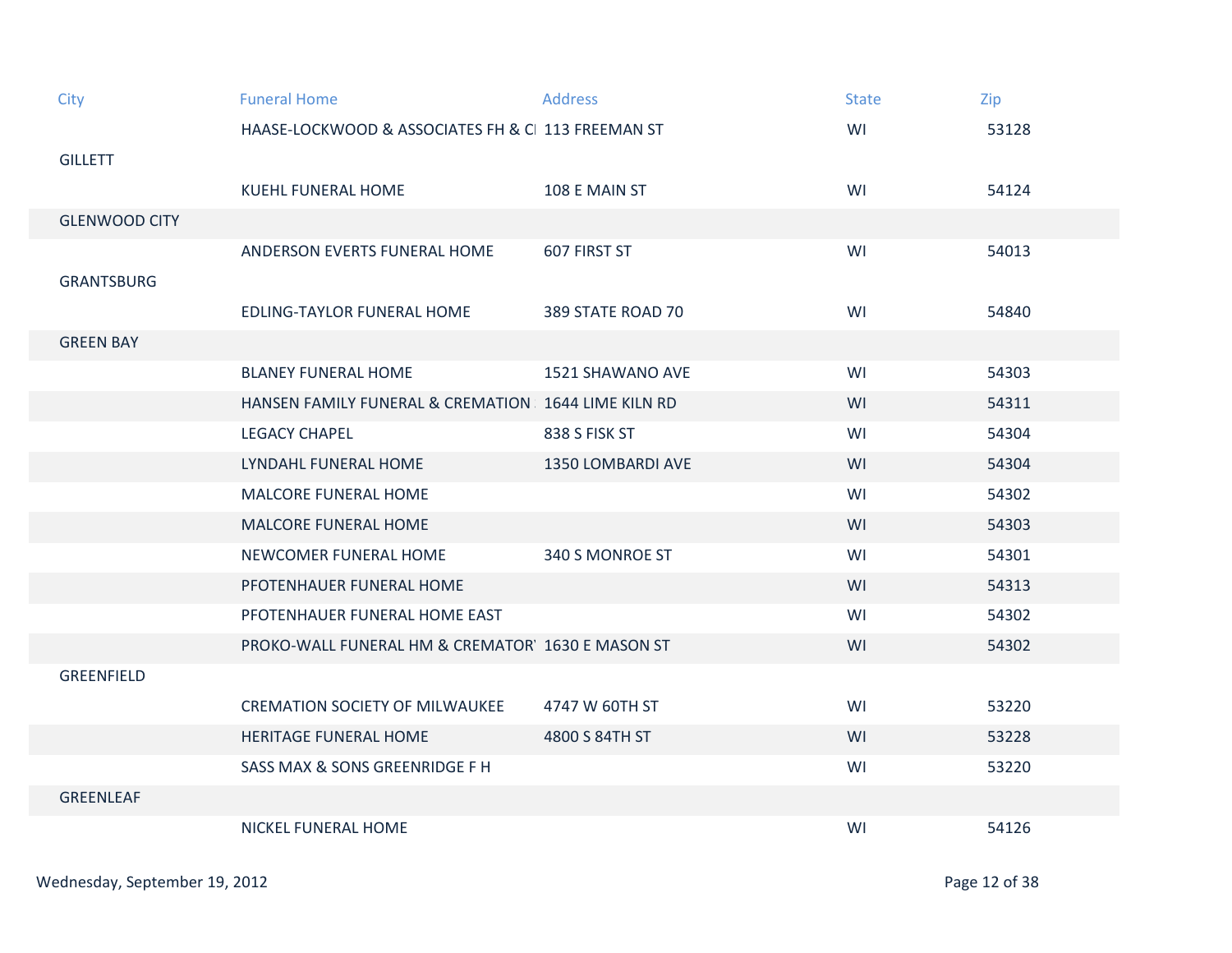| City                 | <b>Funeral Home</b>                                      | <b>Address</b>        | <b>State</b> | Zip   |
|----------------------|----------------------------------------------------------|-----------------------|--------------|-------|
| <b>GREENWOOD</b>     |                                                          |                       |              |       |
|                      | <b>CUDDIE FUNERAL HOME</b>                               | 103 N MAIN ST         | WI           | 54437 |
| <b>GRESHAM</b>       |                                                          |                       |              |       |
|                      | SWEDBERG FUNERAL HOME INC                                | 810 BARTLET ST        | WI           | 54128 |
| <b>HALES CORNERS</b> |                                                          |                       |              |       |
|                      | <b>HARTSON FUNERAL HOME</b>                              | 11111 W JANESVILLE RD | WI           | 53130 |
|                      | SCHRAMKA-BORGWARDT FUNERAL AND C 11030 W FOREST HOME AVE |                       | WI           | 53130 |
| <b>HARTFORD</b>      |                                                          |                       |              |       |
|                      | BERNDT-LEDESMA FUNERAL HOME                              |                       | WI           | 53027 |
|                      | BERNDT-LEDESMA FUNERAL HOME                              |                       | WI           | 53027 |
|                      | BERNDT-LEDESMA FUNERAL HOME                              |                       | WI           | 53027 |
|                      | <b>SHIMON FUNERAL HOME</b>                               |                       | WI           | 53027 |
| <b>HARTLAND</b>      |                                                          |                       |              |       |
|                      | <b>EVERT LUKO FUNERAL HOME</b>                           |                       | WI           | 53029 |
| <b>HAYWARD</b>       |                                                          |                       |              |       |
|                      | ANDERSON-NATHAN-KOERPEL FUNERAL H 15571 W COUNTY RD B    |                       | WI           | 54843 |
|                      | PINEVIEW FUNERAL SERVICE                                 | 9343N CTY RD K        | WI           | 54843 |
| <b>HIGHLAND</b>      |                                                          |                       |              |       |
|                      | MCGUIRE-PETERSON-HOUCK FUN HM                            |                       | WI           | 53543 |
| <b>HILLSBORO</b>     |                                                          |                       |              |       |
|                      | PICHA FUNERAL HOME                                       |                       | WI           | 54634 |
| <b>HIXTON</b>        |                                                          |                       |              |       |
|                      | JENSEN-MODJESKI FUNERAL HOME                             | 128 S HOFFMAN ST      | WI           | 54635 |
| <b>HOLMEN</b>        |                                                          |                       |              |       |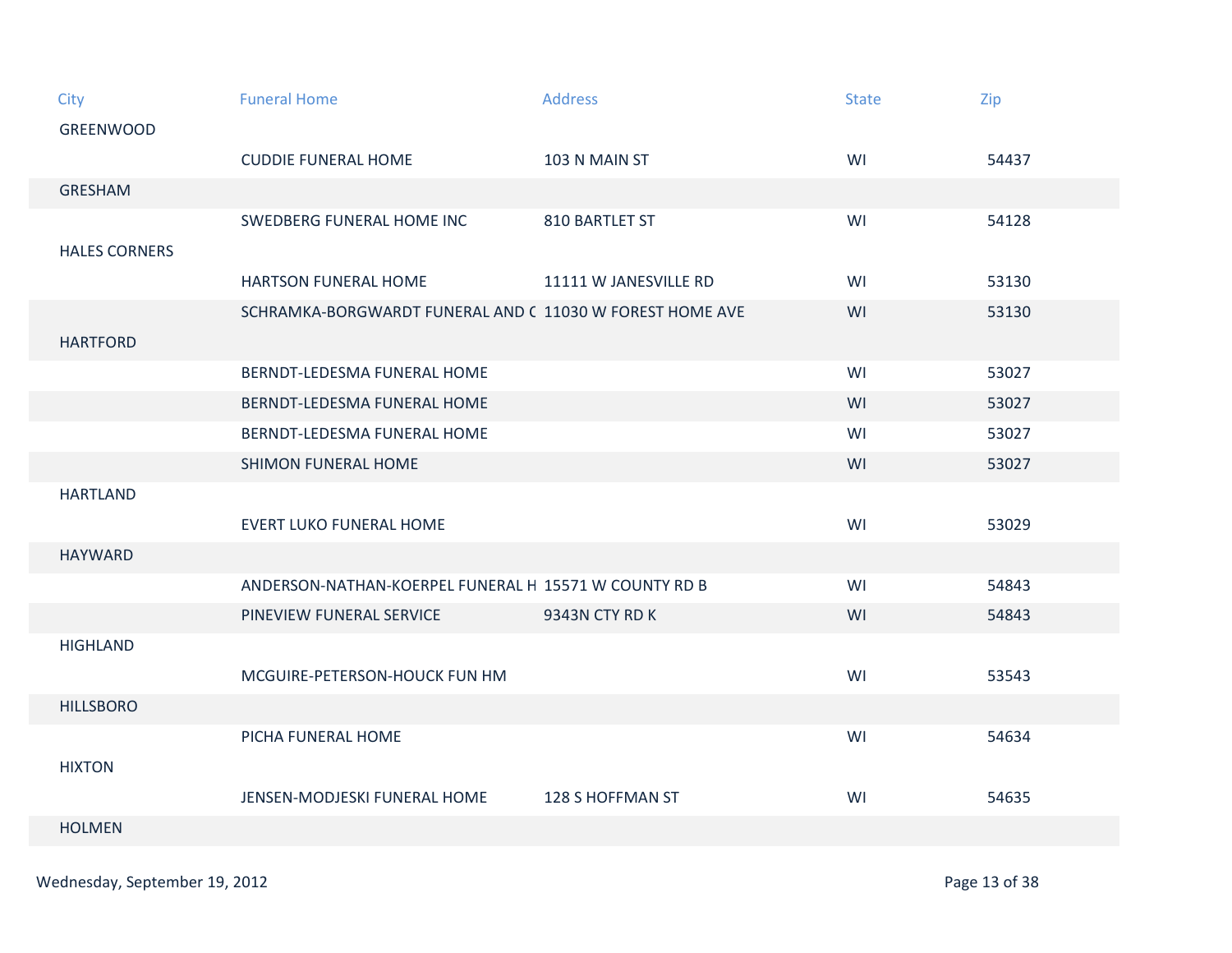| City               | <b>Funeral Home</b>                                             | <b>Address</b>   | <b>State</b> | Zip   |
|--------------------|-----------------------------------------------------------------|------------------|--------------|-------|
|                    | DICKINSON FAMILY FUNERAL HOME                                   | 515 MCHUGH RD    | WI           | 54636 |
| <b>HORICON</b>     |                                                                 |                  |              |       |
|                    | <b>MURRAY FUNERAL HOME</b>                                      |                  | WI           | 53032 |
| <b>HORTONVILLE</b> |                                                                 |                  |              |       |
|                    | BORCHARDT & MODER FUNERAL HOME 109 W MAIN ST                    |                  | WI           | 54944 |
| <b>HUDSON</b>      |                                                                 |                  |              |       |
|                    | BAKKEN YOUNG FUNERAL & CREMATION : 502 3RD ST                   |                  | WI           | 54016 |
|                    | OCONNELL FAMILY FUNERAL HOMES & CR 520 11TH ST S                |                  | WI           | 54016 |
| <b>HURLEY</b>      |                                                                 |                  |              |       |
|                    | <b>RANGE FUNERAL HOME &amp; CREMATORY</b>                       |                  | WI           | 54534 |
| INDEPENDENCE       |                                                                 |                  |              |       |
|                    | <b>EDISON FUNERAL HOME</b>                                      | 23713 WASHINGTON | WI           | 54747 |
| <b>IOLA</b>        |                                                                 |                  |              |       |
|                    | <b>VOIE FUNERAL HOME INC</b>                                    | 120 S MAIN ST    | WI           | 54945 |
| <b>JACKSON</b>     |                                                                 |                  |              |       |
|                    | <b>SCHMIDT FUNERAL HOME</b>                                     |                  | WI           | 53037 |
| <b>JANESVILLE</b>  |                                                                 |                  |              |       |
|                    | ALL FAITHS FUNERAL & CREMATION SERVI 1618 E RACINE ST           |                  | WI           | 53545 |
|                    | <b>HANSEN FUNERAL HOME</b>                                      |                  | WI           | 53545 |
|                    | HENKE-CLARSON FUNERAL HOME LLC                                  | 1010 N WRIGHT RD | WI           | 53546 |
|                    | SCHNEIDER APFEL SCHNEIDER & SCHNEIDI 1800 E RACINE ST PO BOX 71 |                  | WI           | 53547 |
|                    | WHITCOMB-LYNCH-ALBRECHT FUNERAL H PO BOX 8186                   |                  | WI           | 53547 |
| <b>JEFFERSON</b>   |                                                                 |                  |              |       |
|                    | <b>OLSEN FUNERAL HOME INC</b>                                   |                  | WI           | 53549 |
|                    |                                                                 |                  |              |       |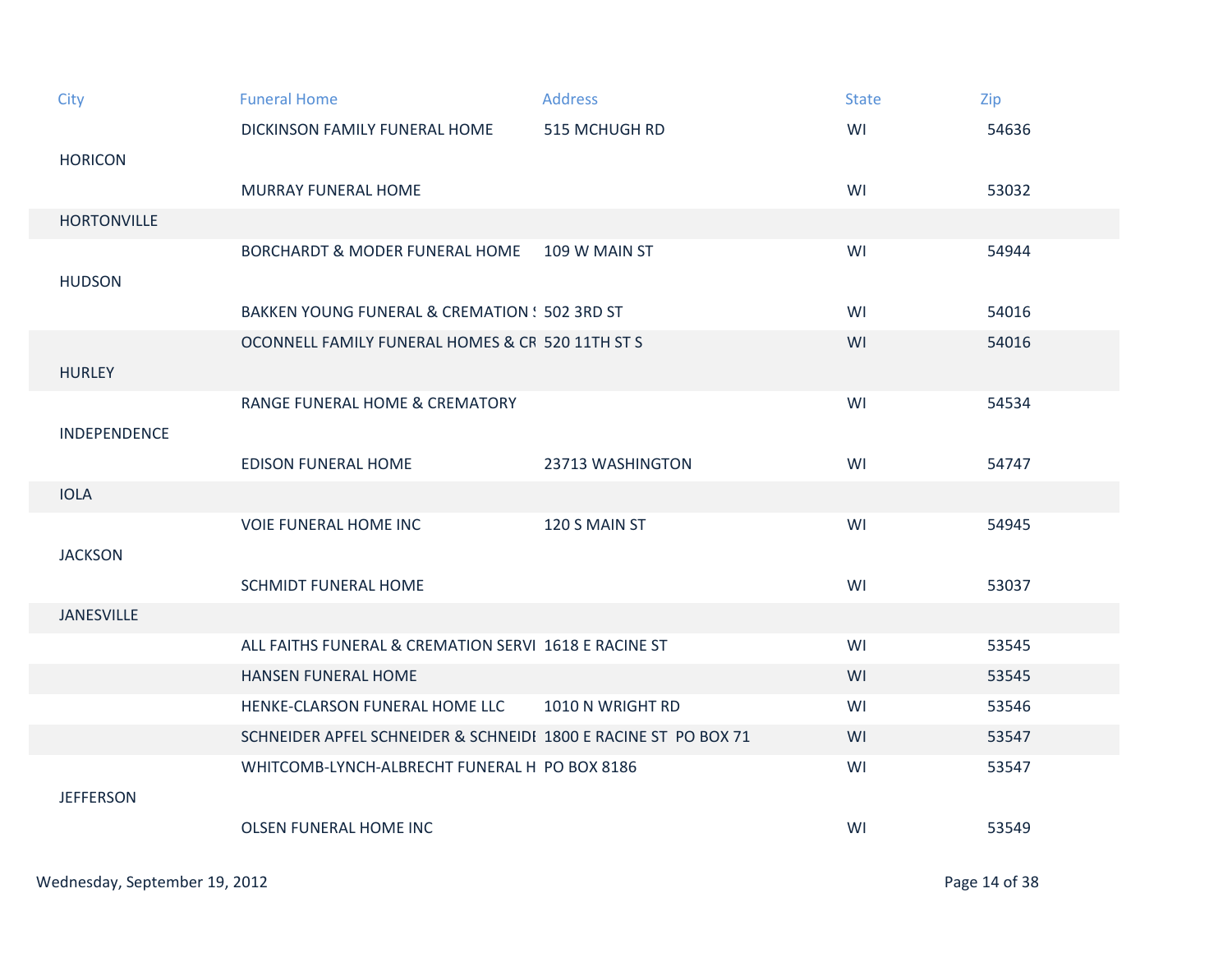| City                 | <b>Funeral Home</b>                 | <b>Address</b>     | <b>State</b> | Zip   |
|----------------------|-------------------------------------|--------------------|--------------|-------|
|                      | SCHNEIDER-MICHAELIS FUNERAL HOME LI |                    | WI           | 53549 |
| <b>JUNCTION CITY</b> |                                     |                    |              |       |
|                      | MARTENS-REMBS FUNERAL HM            |                    | WI           | 54443 |
| <b>KAUKAUNA</b>      |                                     |                    |              |       |
|                      | BOETTCHER FAMILY FUNERAL HOME       | 2401 FIELDCREST DR | WI           | 54130 |
|                      | <b>FARGO FUNERAL HOME</b>           |                    | WI           | 54130 |
|                      | <b>GREENWOOD FARGO FUNERAL HOME</b> |                    | WI           | 54130 |
| KELLNERSVILLE        |                                     |                    |              |       |
|                      | REINBOLD AND PFEFFER FAMILY FUNERAL |                    | WI           | 54215 |
| <b>KENDALL</b>       |                                     |                    |              |       |
|                      | SMITH-NELSON FUNERAL HOME INC       |                    | WI           | 54638 |
| <b>KENOSHA</b>       |                                     |                    |              |       |
|                      | <b>BRUCH FUNERAL HOME</b>           | 3503 ROOSEVELT RD  | WI           | 53142 |
|                      | HANSEN-LENDMAN FUNERAL HOME         | 6019 7TH AVE       | WI           | 53143 |
|                      | KENOSHA FUNERAL SERVICES            |                    | WI           | 53143 |
|                      | PIASECKI ALTHAUS                    |                    | WI           | 53144 |
|                      | PROKO FUNERAL HOME INC              | 5111 60TH ST       | WI           | 53144 |
| KEWASKUM             |                                     |                    |              |       |
|                      | MILLER FUNERAL HOME INC             |                    | WI           | 53040 |
| <b>KEWAUNEE</b>      |                                     |                    |              |       |
|                      | <b>BUCHANAN FUNERAL HOME</b>        |                    | WI           | 54216 |
| <b>KIEL</b>          |                                     |                    |              |       |
|                      | MEISELWITZ-VOLLSTEDT FNL HOME       | 815 6TH ST         | WI           | 53042 |
|                      | WIETING FAMILY FUNERAL HOME         |                    | WI           | 53042 |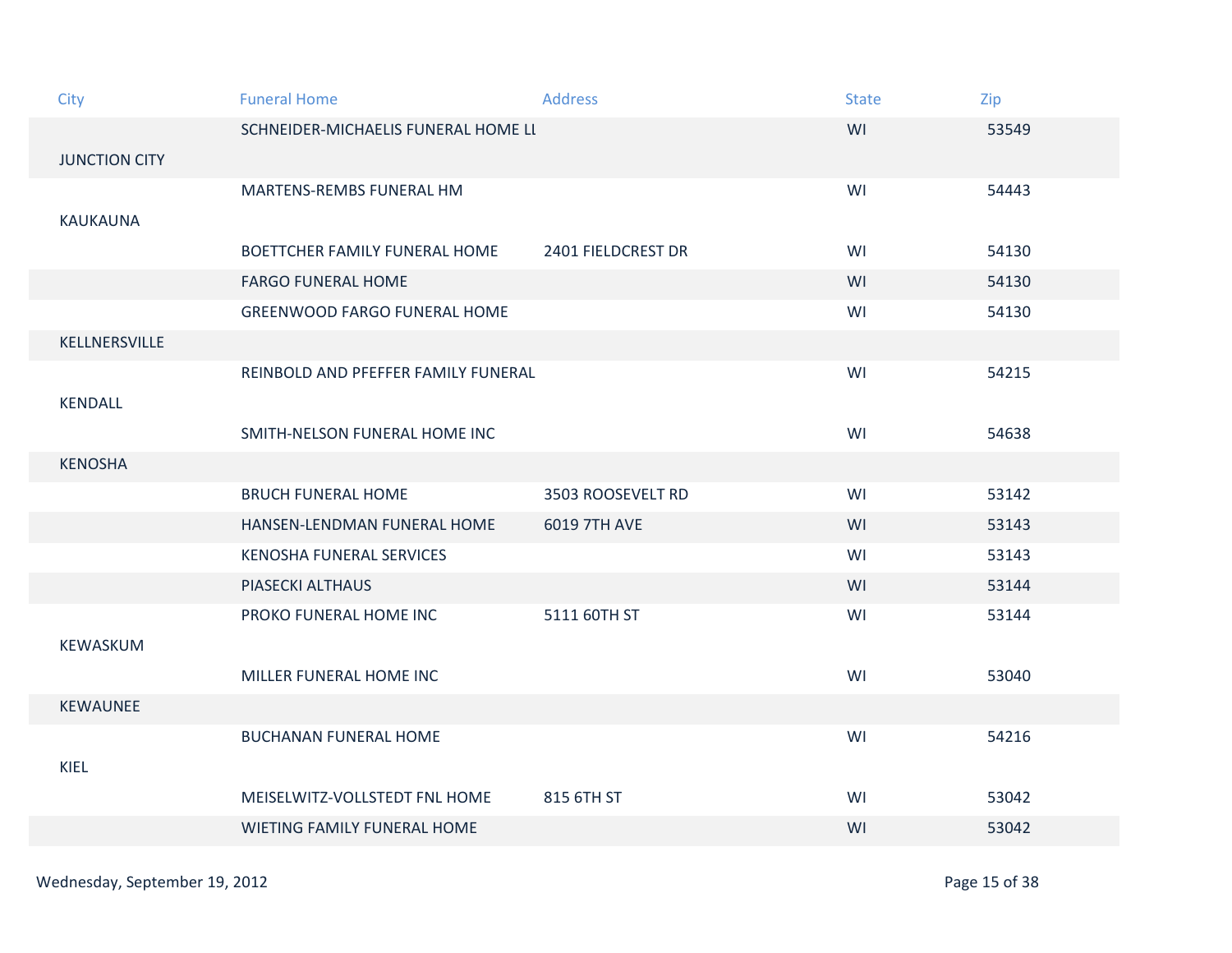| City               | <b>Funeral Home</b>                               | <b>Address</b>           | <b>State</b> | Zip   |
|--------------------|---------------------------------------------------|--------------------------|--------------|-------|
| KIMBERLY           |                                                   |                          |              |       |
|                    | JANSEN FARGO FUNERAL HOME                         |                          | WI           | 54136 |
| <b>KOHLER</b>      |                                                   |                          |              |       |
|                    | <b>JLB SERVICES LLC</b>                           | <b>637 GREEN TREE RD</b> | WI           | 53044 |
| LA CROSSE          |                                                   |                          |              |       |
|                    | <b>BLASHKE &amp; SCHNEIDER FUNERAL HOMES</b>      |                          | WI           | 54601 |
|                    | <b>DICKINSON FUNERAL HOME</b>                     | 1425 JACKSON ST          | WI           | 54601 |
|                    | <b>DICKINSON FUNERAL HOME</b>                     | 809 GILLETTE ST          | WI           | 54603 |
|                    | JANDT-FREDRICKSON FUNERAL HOMES AN                |                          | WI           | 54602 |
|                    | SCHUMACHER-KISH FUNERAL HOME                      | 200 WEST AVE S           | WI           | 54601 |
|                    | SLETTEN MCKEE HANSON FUNERAL HOME 1425 JACKSON ST |                          | WI           | 54601 |
| LA FARGE           |                                                   |                          |              |       |
|                    | SELAND-HUSTON FUNERAL HOME                        |                          | WI           | 54639 |
| <b>LACROSSE</b>    |                                                   |                          |              |       |
|                    | BLASCHKE SCHNEIDER FUNERAL HOME                   |                          | WI           | 54603 |
|                    | <b>COULEE REGION CREMATION GROUP</b>              |                          | WI           | 54601 |
| LADYSMITH          |                                                   |                          |              |       |
|                    | NASH-JACKAN FUNERAL HOMES INC                     |                          | WI           | 54848 |
| <b>LAKE DELTON</b> |                                                   |                          |              |       |
|                    | <b>OXFORD FUNERAL HOME</b>                        |                          | WI           | 53940 |
|                    | PICHA FUNERAL HOME                                |                          | WI           | 53940 |
| <b>LAKE GENEVA</b> |                                                   |                          |              |       |
|                    | <b>DERRICK FUNERAL HOME</b>                       | 800 PARK DR PO BOX 730   | WI           | 53147 |
|                    | <b>STEINKE FUNERAL HOME INC</b>                   | 515 CENTER ST            | WI           | 53147 |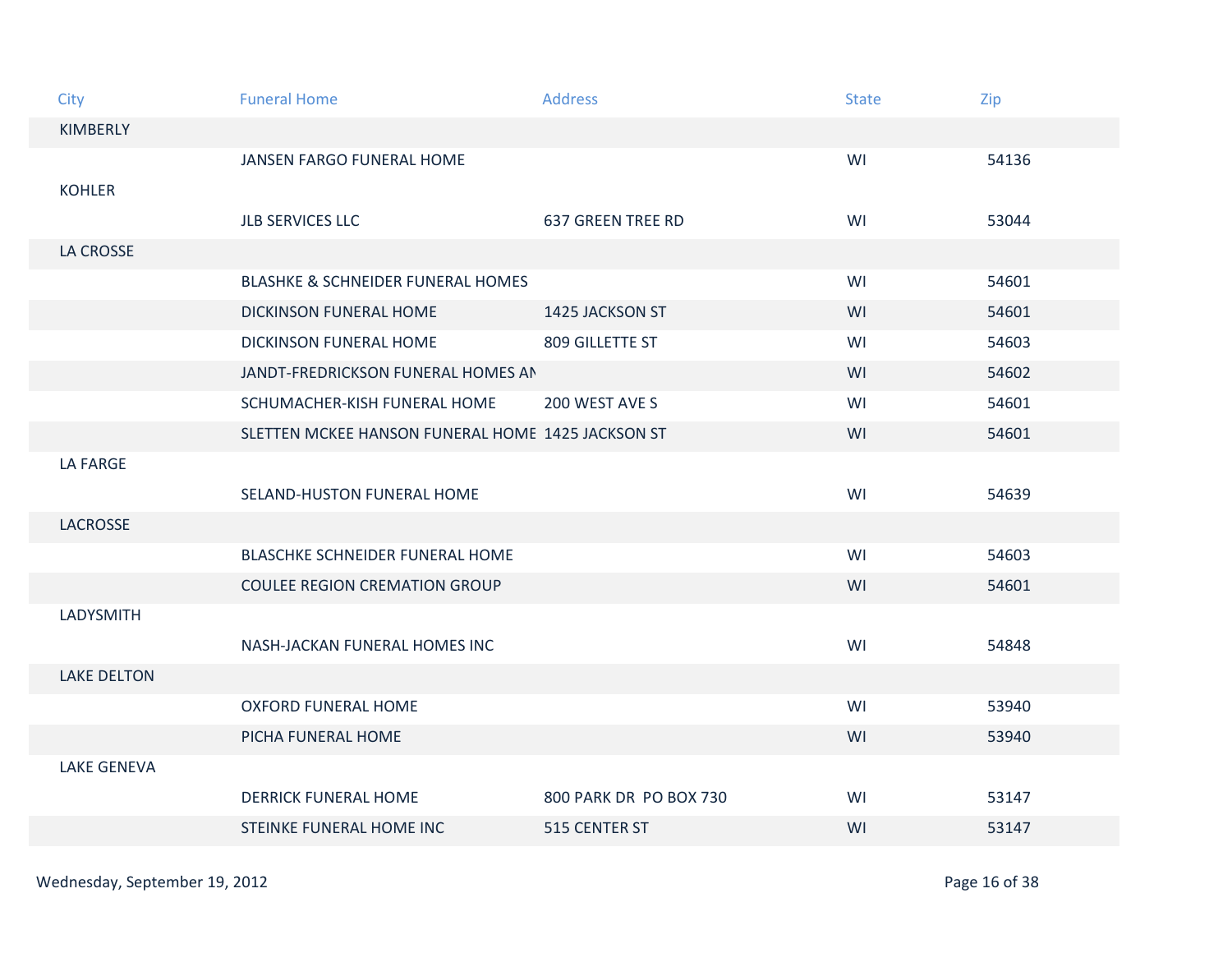| City                  | <b>Funeral Home</b>               | <b>Address</b>          | <b>State</b> | Zip   |
|-----------------------|-----------------------------------|-------------------------|--------------|-------|
| <b>LAKE MILLS</b>     |                                   |                         |              |       |
|                       | <b>CLAUSSEN FUNERAL HOME</b>      |                         | WI           | 53551 |
| <b>LANCASTER</b>      |                                   |                         |              |       |
|                       | <b>MARTIN FUNERAL HOME</b>        |                         | WI           | 53813 |
|                       | <b>SCHWARTZ FUNERAL HOME</b>      |                         | WI           | 53813 |
| <b>LENA</b>           |                                   |                         |              |       |
|                       | RHODES-CHARAPATA FUNERAL HOME     | 438 W MAIN ST           | WI           | 54139 |
| <b>LITTLE CHUTE</b>   |                                   |                         |              |       |
|                       | <b>AFTERGLOW CREMATIONS</b>       | 201 E MAIN ST           | WI           | 54140 |
|                       | OCONNELL FUNERAL HOME             | 201 E MAIN ST           | WI           | 54140 |
|                       | <b>VERKUILEN FUNERAL HOME</b>     |                         | WI           | 54140 |
| <b>LODI</b>           |                                   |                         |              |       |
|                       | HAMRE GUNDERSON FUNERAL HOME      | 157 S MAIN ST PO BOX 17 | WI           | 53555 |
| <b>LOMIRA</b>         |                                   |                         |              |       |
|                       | KIETZER-MILLER FUNERAL HOME       |                         | WI           | 53048 |
| LOYAL                 |                                   |                         |              |       |
|                       | <b>CUDDIE FUNERAL HOME</b>        | 201 W MILL ST           | WI           | 54446 |
| <b>LUCK</b>           |                                   |                         |              |       |
|                       | ROWE FUNERAL & CREMATION SERVICES |                         | WI           | 54853 |
| LUXEMBURG             |                                   |                         |              |       |
|                       | MCMAHON FUNERAL HOME              |                         | WI           | 54217 |
| <b>LYNDON STATION</b> |                                   |                         |              |       |
|                       | CONWAY-PICHA FUNERAL HOME         | 450 CTY HH              | WI           | 53944 |
| <b>MADISON</b>        |                                   |                         |              |       |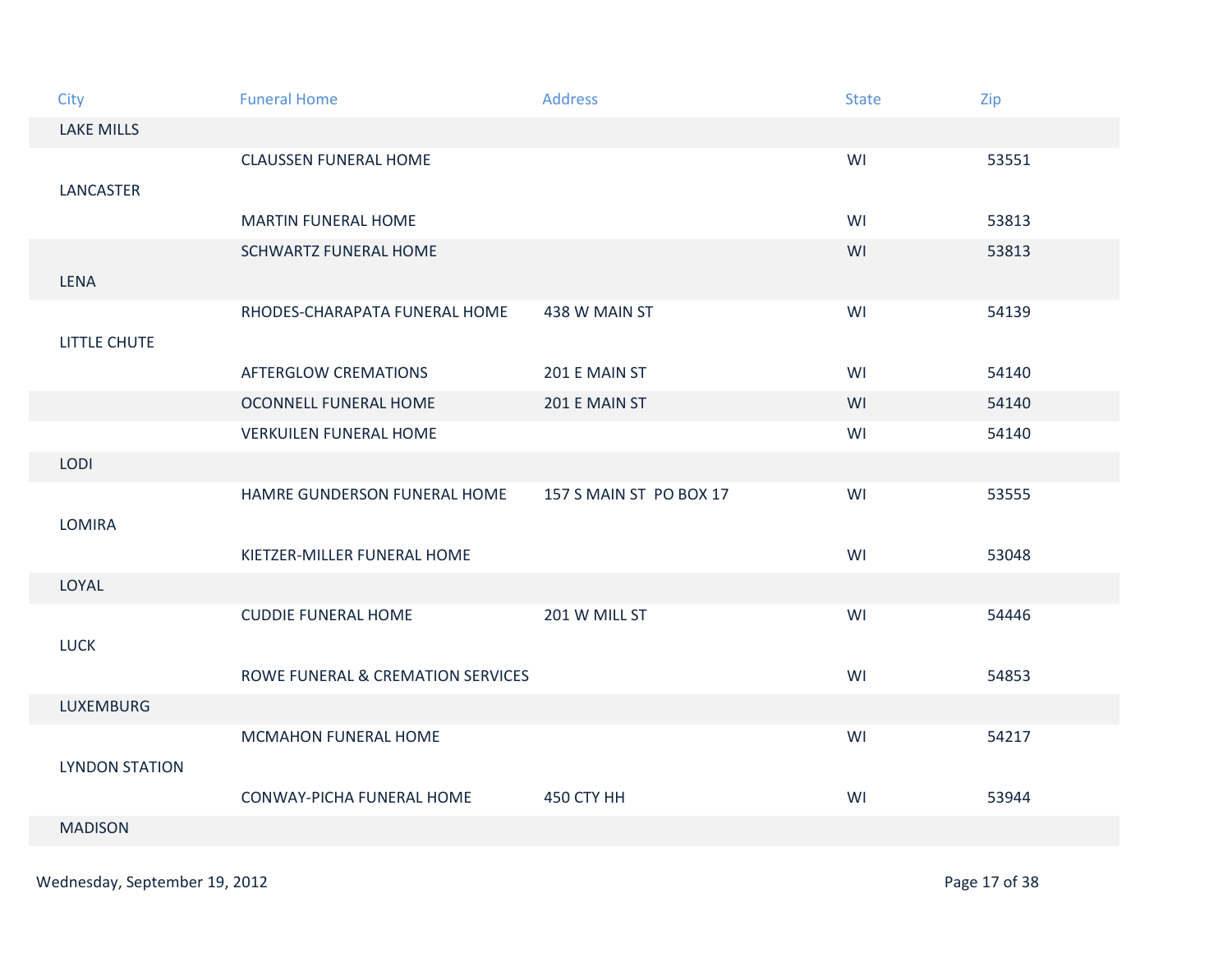| City               | <b>Funeral Home</b>                                      | <b>Address</b>             | <b>State</b> | Zip   |
|--------------------|----------------------------------------------------------|----------------------------|--------------|-------|
|                    | ALL FAITHS FUNERAL & CREMATION SERVI 4058 LIEN RD        |                            | WI           | 53704 |
|                    | <b>BADGERLAND TRADE SERVICE</b>                          | <b>4058 LIEN RD</b>        | WI           | 53704 |
|                    | <b>CRESS FUNERAL SERVICE</b>                             | 3325 E WASHINGTON AVE      | WI           | 53704 |
|                    | <b>CRESS FUNERAL SERVICE INC</b>                         | <b>6021 UNIVERSITY AVE</b> | WI           | 53705 |
|                    | <b>CRESS FUNERAL SERVICE INC</b>                         | 3610 SPEEDWAY RD           | WI           | 53705 |
|                    | INFORMED CHOICE FUNERAL & CREMATIC 3325 E WASHINGTON AVE |                            | WI           | 53704 |
|                    | JOYCE RYAN FUNERAL HOME                                  | 5701 ODANA RD              | WI           | 53719 |
|                    | <b>RYAN FUNERAL HOME</b>                                 | 2418 N SHERMAN AVE         | WI           | 53704 |
| <b>MAIDEN ROCK</b> |                                                          |                            |              |       |
|                    | BAKKEN YOUNG FUNERAL & CREMATION ! W3542 HWY 35          |                            | WI           | 54750 |
| <b>MANAWA</b>      |                                                          |                            |              |       |
|                    | <b>CLINE-HANSON-DAHLKE INC</b>                           | 176 N BRIDGE ST # 290      | WI           | 54949 |
| <b>MANITOWOC</b>   |                                                          |                            |              |       |
|                    | HARRIGAN PARKSIDE FUNERAL HOME & C 628 N WATER ST        |                            | WI           | 54220 |
|                    | JENS FAMILY FUNERAL SERVICES AND CRE 1122 S 8TH ST       |                            | WI           | 54220 |
|                    | PFEFFER FUNERAL HOME LTD                                 | 928 S 14TH ST              | WI           | 54220 |
|                    | REINBOLD AND PFEFFER FAMILY FUNERAL 818 STATE ST         |                            | WI           | 54220 |
| <b>MARATHON</b>    |                                                          |                            |              |       |
|                    | PETERSON/KRAEMER FUNERAL HOME & C 300 WALNUT ST          |                            | WI           | 54448 |
| <b>MARINETTE</b>   |                                                          |                            |              |       |
|                    | HANSEN-ONION-MARTELL FNL HM                              | <b>610 MARINETTE AVE</b>   | WI           | 54143 |
|                    | THIELEN FUNERAL HOME LTD                                 |                            | WI           | 54143 |
| <b>MARION</b>      |                                                          |                            |              |       |
|                    | <b>BEIL-DIDIER FUNERAL HOME</b>                          | 207 S MAIN ST              | WI           | 54950 |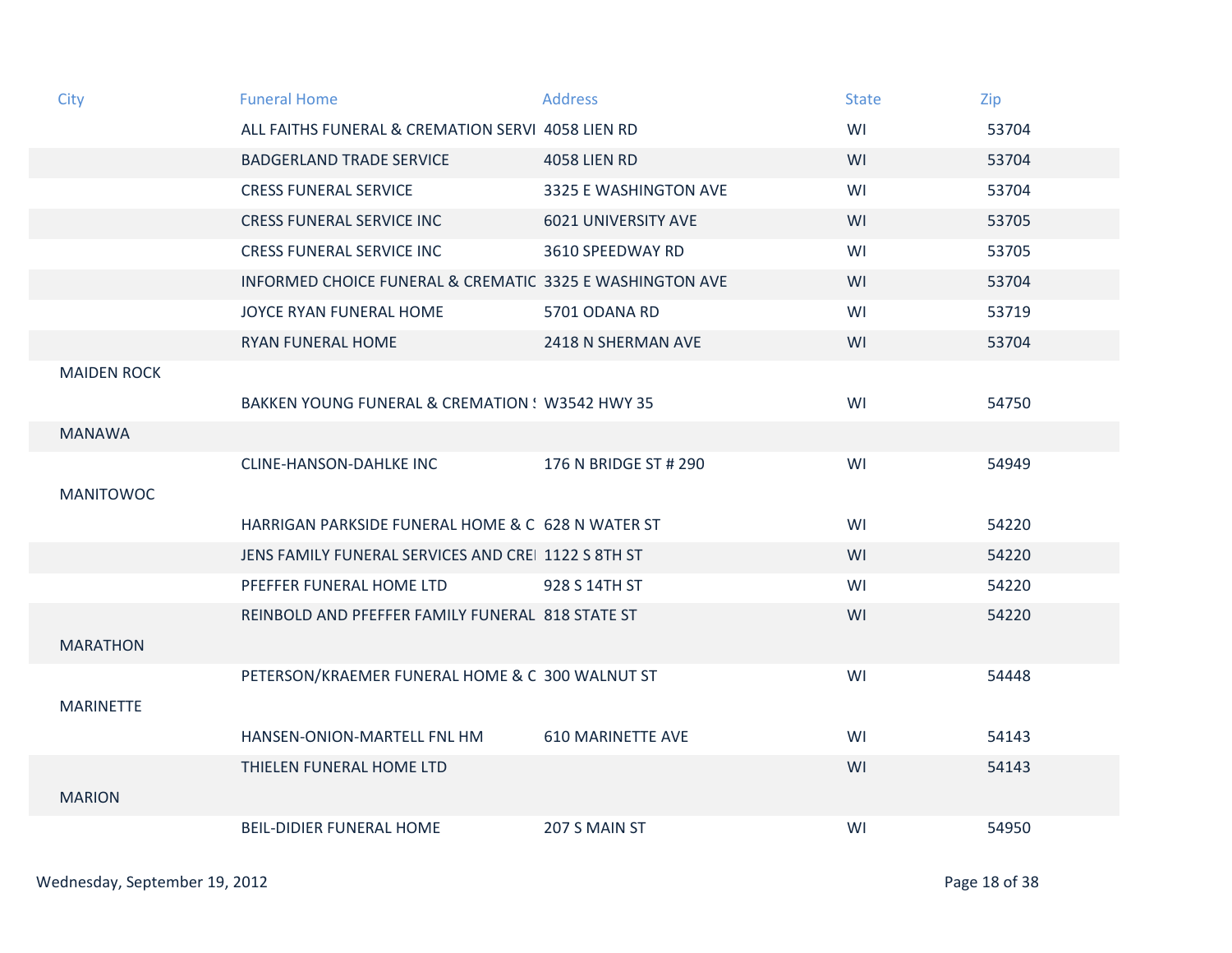| City              | <b>Funeral Home</b>                             | <b>Address</b>          | <b>State</b> | Zip   |
|-------------------|-------------------------------------------------|-------------------------|--------------|-------|
|                   | EBERHARDT-STEVENSON FUNERAL HOME 1029 N MAIN ST |                         | WI           | 54950 |
| <b>MARSHALL</b>   |                                                 |                         |              |       |
|                   | HART-VICK FUNERAL HOME                          |                         | WI           | 53559 |
| <b>MARSHFIELD</b> |                                                 |                         |              |       |
|                   | HANSEN-SCHILLING FUNERAL HOME                   | 1010 E VETERANS PKWY    | WI           | 54449 |
|                   | HANSEN-SCHILLING FUNERAL HOME                   | 200 W 3RD ST            | WI           | 54449 |
|                   | <b>REMBS FUNERAL HOME</b>                       |                         | WI           | 54449 |
| MAYVILLE          |                                                 |                         |              |       |
|                   | KOEPSELL FUNERAL HOME INC                       | 301 N WALNUT ST         | WI           | 53050 |
|                   | MYRHUM-PATTEN FUNERAL & CREMATIO 15 S WALNUT ST |                         | WI           | 53050 |
| <b>MAZOMANIE</b>  |                                                 |                         |              |       |
|                   | HOOVERSON FUNERAL HOMES INC                     | 702 EMILY RD            | WI           | 53560 |
| <b>MC FARLAND</b> |                                                 |                         |              |       |
|                   | OLSON-HOLZHUTER-CRESS FUNRL HM                  | 5801 HWY 51 PO BOX 105  | WI           | 53558 |
| <b>MEDFORD</b>    |                                                 |                         |              |       |
|                   | DALLMANN-KNIEWEL FUNERAL HOME                   |                         | WI           | 54451 |
|                   | HEMER FUNERAL SERVICE INC                       |                         | WI           | 54451 |
| <b>MELLEN</b>     |                                                 |                         |              |       |
|                   | MOUNTAIN FUNERAL HOME                           | <b>220 HILLCREST DR</b> | WI           | 54546 |
| <b>MELROSE</b>    |                                                 |                         |              |       |
|                   | <b>ZWICKEY FUNERAL HOMES</b>                    |                         | WI           | 54642 |
| <b>MENASHA</b>    |                                                 |                         |              |       |
|                   | MARTENS-LAEMMRICH FUNERAL HOME                  | <b>312 MILWAUKEE ST</b> | WI           | 54952 |
|                   | <b>WESTGOR FUNERAL HOME</b>                     | 1140 APPLETON RD        | WI           | 54952 |

Page 19 of 38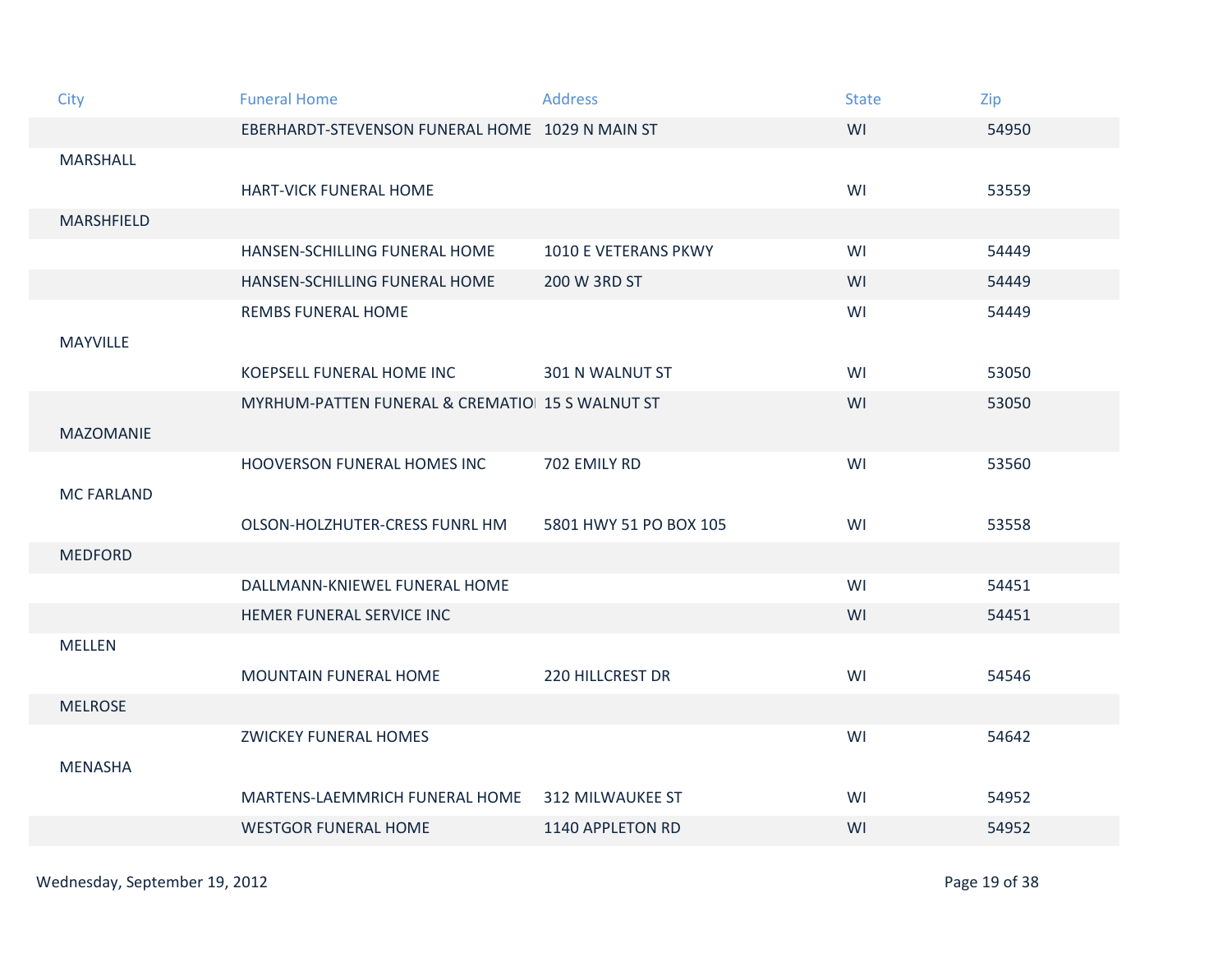| City                   | <b>Funeral Home</b>                                    | <b>Address</b>             | <b>State</b> | Zip   |
|------------------------|--------------------------------------------------------|----------------------------|--------------|-------|
| <b>MENOMONEE FALLS</b> |                                                        |                            |              |       |
|                        | <b>SCHMIDT &amp; BARTELT-MEN FALLS</b>                 | N84W17937 MENOMONEE AVE    | WI           | 53051 |
|                        | SCHRAMKA-HERRICK FUNERAL HOME                          | <b>W164N9034 WATER ST</b>  | WI           | 53051 |
| <b>MENOMONIE</b>       |                                                        |                            |              |       |
|                        | <b>OLSON FUNERAL HOME</b>                              |                            | WI           | 54751 |
|                        | STANTON-GOODRICH-RHIEL FH                              | 2317 SCHNEIDER AVE SE      | WI           | 54751 |
| <b>MEQUON</b>          |                                                        |                            |              |       |
|                        | <b>SCHMIDT &amp; BARTELT INC</b>                       | 10280 N PORT WASHINGTON RD | WI           | 53092 |
| <b>MERRILL</b>         |                                                        |                            |              |       |
|                        | TAYLOR-STINE FNL HM INC                                |                            | WI           | 54452 |
|                        | <b>WAID FUNERAL HOME</b>                               | 301 EAGLE DR               | WI           | 54452 |
| <b>MIDDLETON</b>       |                                                        |                            |              |       |
|                        | <b>GUNDERSON FUNERAL HOME</b>                          | 7435 UNIVERSITY AVE        | WI           | 53562 |
| <b>MILTON</b>          |                                                        |                            |              |       |
|                        | WHITCOMB-LYNCH-ALBRECHT FUNERAL H 828 S JANESVILLE ST  |                            | WI           | 53563 |
| <b>MILWAUKEE</b>       |                                                        |                            |              |       |
|                        | ARLENE E WILSON FUNERAL & CREMATIOI 3621 W VILLARD AVE |                            | WI           | 53209 |
|                        | <b>BANKS FUNERAL HOME</b>                              | 3621 W VILLARD AVE         | WI           | 53209 |
|                        | <b>BRETT FUNERAL HOME</b>                              | 2001 W WISCONSIN AVE       | WI           | 53233 |
|                        | <b>BRUSKIEWITZ FOREST LANE CHAPEL</b>                  |                            | WI           | 53220 |
|                        | CHURCH AND CHAPEL FUNERAL SERVICE                      | 1910 W BEECHER ST          | WI           | 53215 |
|                        | CHURCH AND CHAPEL FUNERAL SERVICE                      | 6709 W CAPITOL DR          | WI           | 53216 |
|                        | <b>HERITAGE FUNERAL HOME</b>                           | 3801 S HOWELL AVE          | WI           | 53207 |
|                        | <b>INFORMED CHOICE</b>                                 | 9000 W CAPITOL DR          | WI           | 53222 |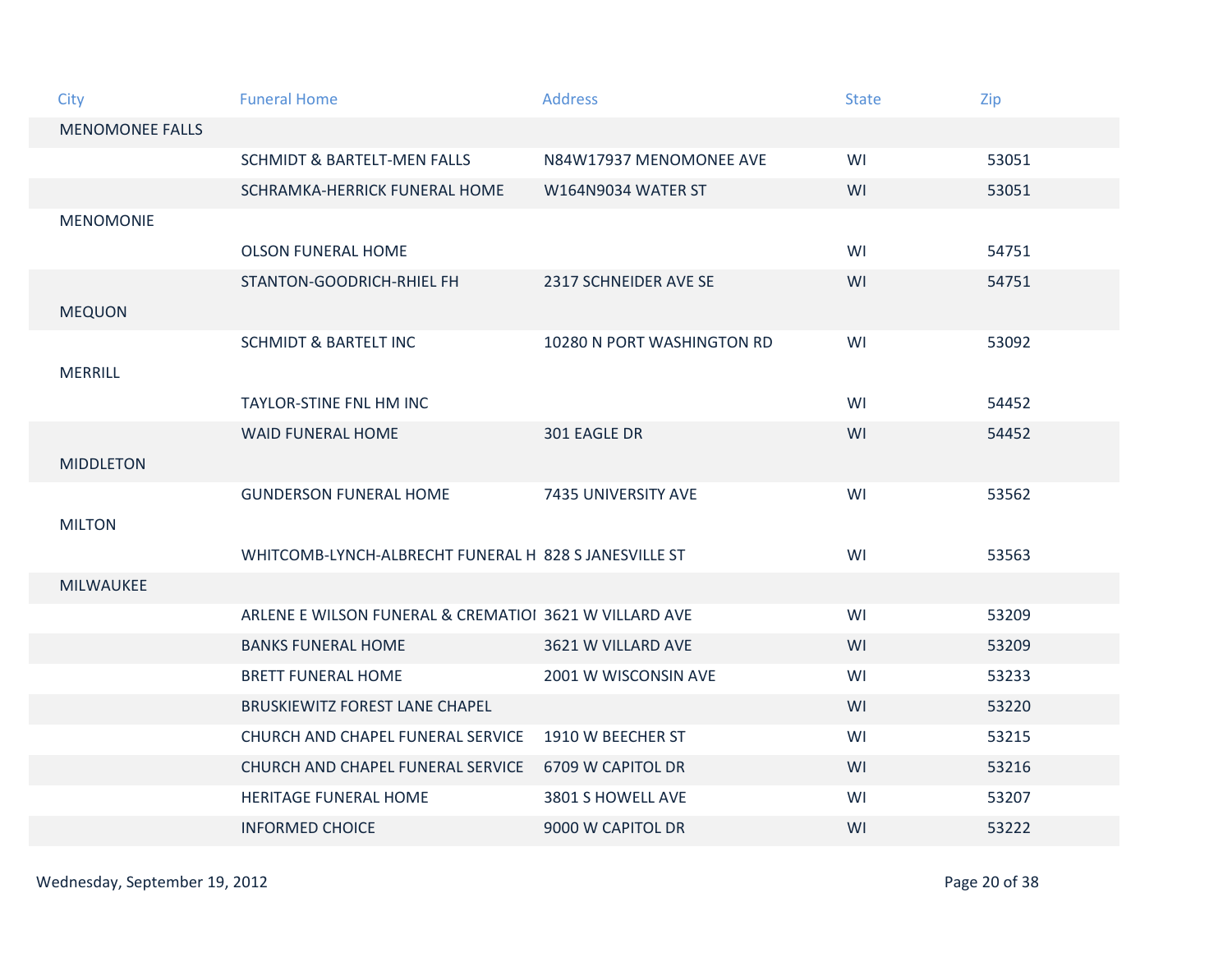| City | <b>Funeral Home</b>                                   | Address                    | <b>State</b> | Zip   |
|------|-------------------------------------------------------|----------------------------|--------------|-------|
|      | JANSSEN-MOLENDA FAMILY FNL HM                         |                            | WI           | 53215 |
|      | <b>JELACIC FUNERAL HOME</b>                           |                            | WI           | 53218 |
|      | JOHNSON & GOOLSBY FUNERAL SERV                        | 3514 N PORT WASHINGTON RD  | WI           | 53212 |
|      | <b>KRAUSE FUNERAL HOME</b>                            | 7001 W BROWN DEER RD       | WI           | 53223 |
|      | <b>KRAUSE FUNERAL HOME INC</b>                        |                            | WI           | 53222 |
|      | LEON L WILLIAMSON FUNERAL HOME                        | 2157 N 12TH ST             | WI           | 53205 |
|      | NIEMANN/SUMINSKI FUNERAL HOME                         | 2486 S KINNICKINNIC AVE    | WI           | 53207 |
|      | NORTHWEST FUNERAL CHAPEL                              | 6700 W FOND DU LAC AVE     | WI           | 53218 |
|      | NORTHWEST FUNERAL CHAPEL                              | 6630 W HAMPTON AVE         | WI           | 53218 |
|      | PARADISE MEMORIAL FUNERAL HOME                        | 7625 W APPLETON AVE        | WI           | 53222 |
|      | PATTON FUNERAL SERVICE                                | 2535 N TEUTONIA AVE        | WI           | 53206 |
|      | PEACE OF MIND FUNERAL & CREMATION !                   |                            | WI           | 53207 |
|      | PRASSER-KLECZKA FNL HM INC                            | 6080 S 27TH ST             | WI           | 53221 |
|      | PRASSER-KLECZKA FNL HM INC                            | 3275 S HOWELL AVE          | WI           | 53207 |
|      | RAASCH-RAETZ FUNERAL HM                               |                            | WI           | 53222 |
|      | REIDS NEW GOLDEN GATE FUNERAL HOM 5665 N TEUTONIA AVE |                            | WI           | 53209 |
|      | ROZGA FUNERAL HOME                                    |                            | WI           | 53215 |
|      | ROZGA SCHUTTE WALLOCH FUNERAL HON                     |                            | WI           | 53221 |
|      | SASS JOSEPH E FUNERAL HOME                            |                            | WI           | 53215 |
|      | <b>SASS MAX &amp; SONS FUNERAL HOME</b>               |                            | WI           | 53215 |
|      | SCHRAMKA FUNERAL HOME                                 | 7841 W APPLETON AVE        | WI           | 53218 |
|      | <b>SERENITY FUNERAL HOME</b>                          | 4217 W FOND DU LAC AVE     | WI           | 53216 |
|      | SUMINSKI/WEISS FUNERAL HOME                           | 1901 N FARWELL AVE         | WI           | 53202 |
|      | TEBO-PEPPEY-KLEMMER SCHEUERELL                        | <b>6615 W OKLAHOMA AVE</b> | WI           | 53219 |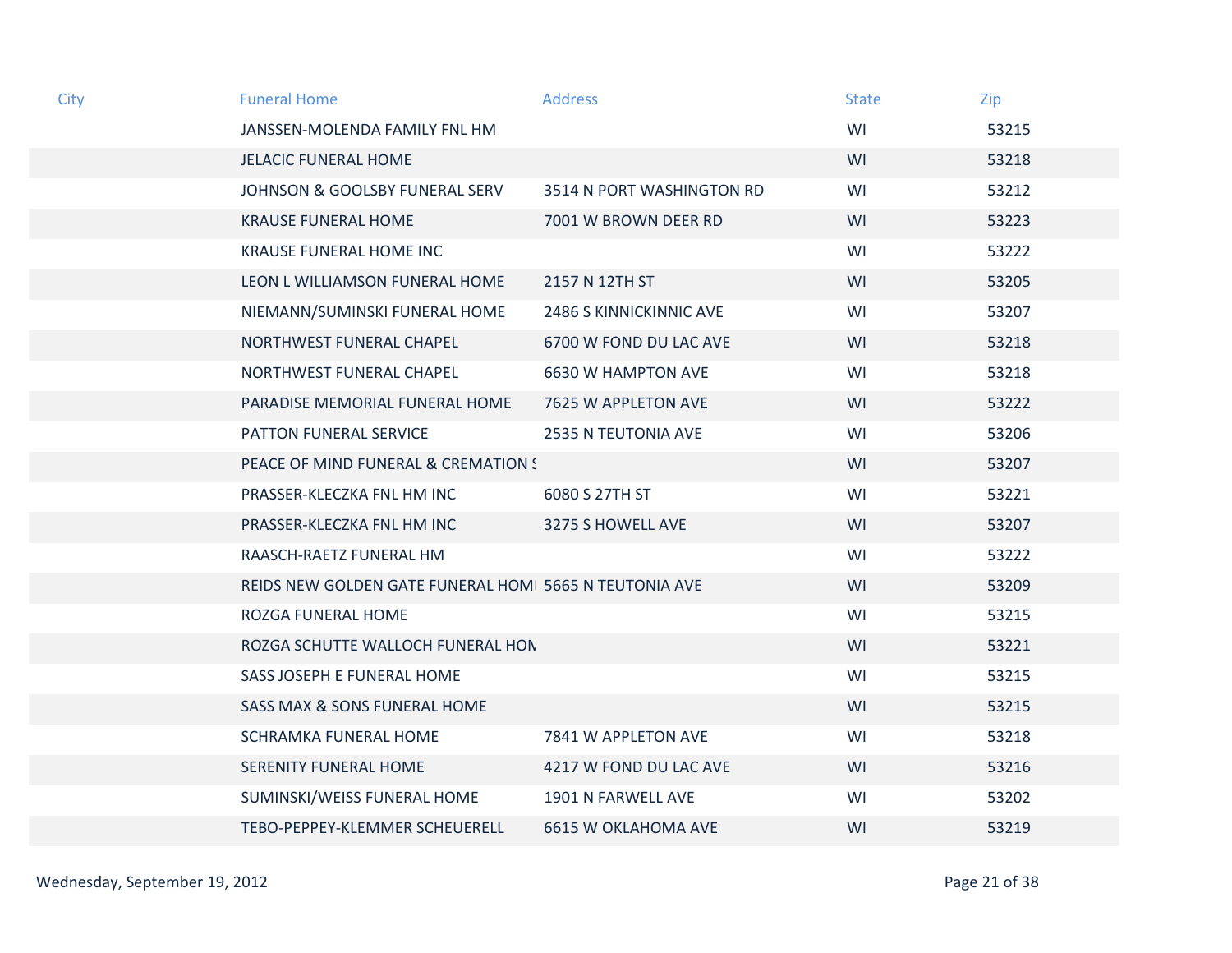| City                 | <b>Funeral Home</b>                               | <b>Address</b>        | <b>State</b> | Zip   |
|----------------------|---------------------------------------------------|-----------------------|--------------|-------|
|                      | THE NEW PITTS MORTUARY LLC                        |                       | WI           | 53206 |
|                      | THY KINGDOM COME FUNERAL SERVICES   2920 N 7TH ST |                       | WI           | 53212 |
|                      | UNITY FUNERAL SERVICES INC                        | 3914 W CENTER ST      | WI           | 53210 |
|                      | WITKOWIAK FUNERAL HOME                            |                       | WI           | 53204 |
| <b>MINERAL POINT</b> |                                                   |                       |              |       |
|                      | <b>GORGEN FUNERAL HOME</b>                        |                       | WI           | 53565 |
| <b>MINOCQUA</b>      |                                                   |                       |              |       |
|                      | <b>BOLGER FUNERAL HOME INC</b>                    |                       | WI           | 54548 |
| <b>MISHICOT</b>      |                                                   |                       |              |       |
|                      | LAMBERT-ECKERT FUNERAL HOME INC                   | 344 STATE ST PO BOX 7 | WI           | 54228 |
| <b>MONDOVI</b>       |                                                   |                       |              |       |
|                      | KJENTVET-SMITH FUNERAL HOME                       | 465 W MAIN ST         | WI           | 54755 |
|                      | POESCHEL FUNERAL HOME                             |                       | WI           | 54755 |
| <b>MONONA</b>        |                                                   |                       |              |       |
|                      | <b>GUNDERSON FUNERAL HOME</b>                     | 5203 MONONA DR        | WI           | 53716 |
| <b>MONROE</b>        |                                                   |                       |              |       |
|                      | <b>HANSON FUNERAL HOME</b>                        | <b>PO BOX 86</b>      | WI           | 53566 |
|                      | NEWCOMER FUNERAL HOME                             | 1329 31ST AVE         | WI           | 53566 |
|                      | SHRINER-HAGER-GOHLKE FUNERAL HOME 1455 MANSION DR |                       | WI           | 53566 |
| <b>MONTELLO</b>      |                                                   |                       |              |       |
|                      | <b>CRAWFORD FUNERAL HOME</b>                      | 453 E PARK ST         | WI           | 53949 |
| <b>MONTFORT</b>      |                                                   |                       |              |       |
|                      | SOMAN-LARSON FUNERAL HOME                         | 203 W GRANT           | WI           | 53569 |
| <b>MONTICELLO</b>    |                                                   |                       |              |       |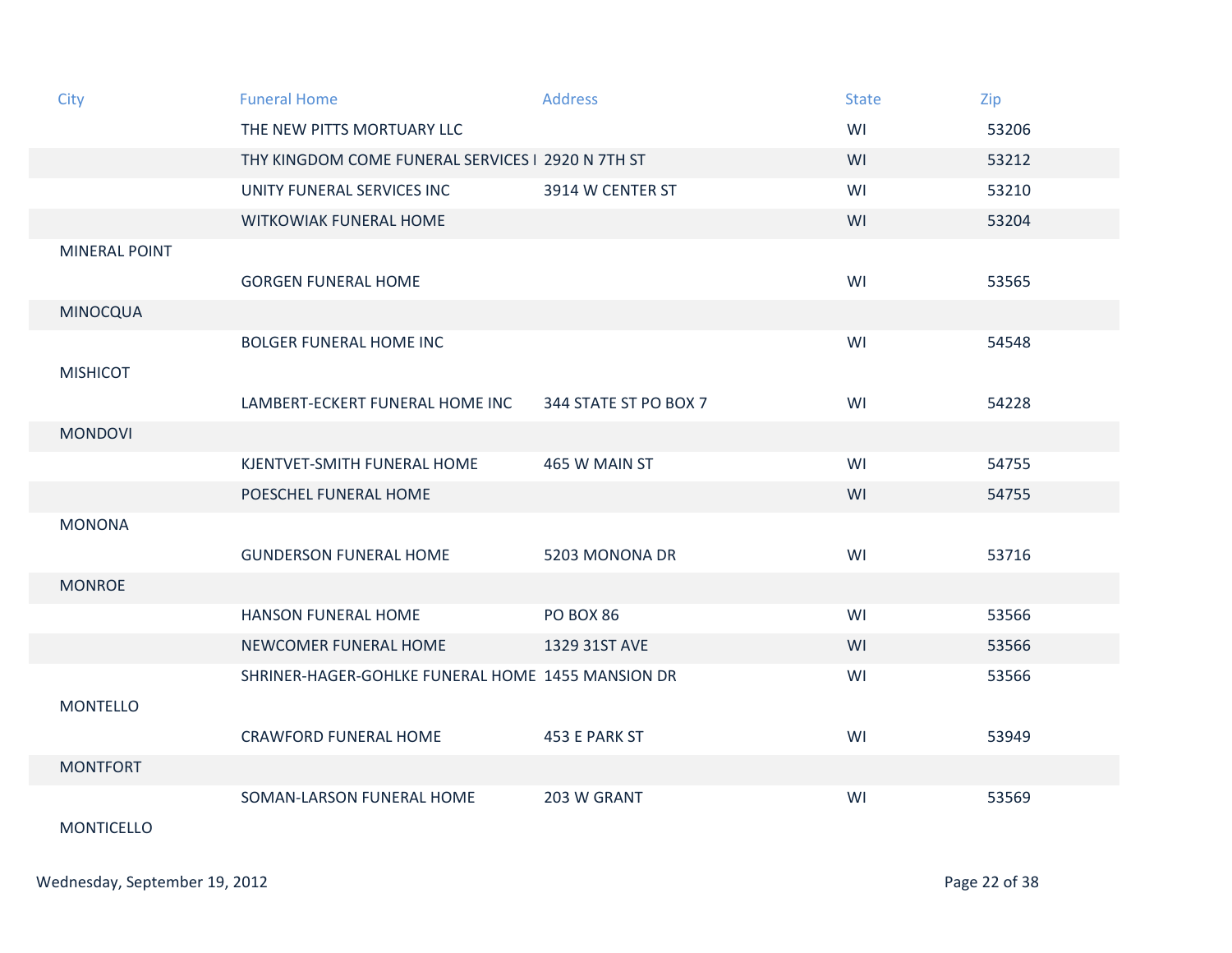| City               | <b>Funeral Home</b>                              | <b>Address</b>       | <b>State</b> | Zip   |
|--------------------|--------------------------------------------------|----------------------|--------------|-------|
|                    | <b>VOEGELI-NEWCOMER FUNERAL HOME</b>             | 360 S GARFIELD ST    | WI           | 53570 |
| <b>MOSINEE</b>     |                                                  |                      |              |       |
|                    | BESTE FUNERAL HOME LLC                           |                      | WI           | 54455 |
| <b>MOUNT HOREB</b> |                                                  |                      |              |       |
|                    | ELLESTAD CAMACHO FUNERAL HOME                    |                      | WI           | 53572 |
| <b>MUKWONAGO</b>   |                                                  |                      |              |       |
|                    | SCHMIDT & BARTELT FUNERAL & CREMAT 930 MAIN ST   |                      | WI           | 53149 |
|                    | SCHMIDT & BARTELT-VAN VALIN                      | 930 MAIN ST          | WI           | 53149 |
| <b>MUSCODA</b>     |                                                  |                      |              |       |
|                    | <b>GODAGER-PRATT FUNERAL HOME</b>                |                      | WI           | 53573 |
| <b>MUSKEGO</b>     |                                                  |                      |              |       |
|                    | MAX A SASS & SONS-WESTWOOD                       |                      | WI           | 53150 |
| <b>NECEDAH</b>     |                                                  |                      |              |       |
|                    | TORKELSON-NECEDAH FAMILY FUNERAL H 230 S MAIN ST |                      | WI           | 54646 |
| <b>NEENAH</b>      |                                                  |                      |              |       |
|                    | <b>KESSLER FUNERAL HOME</b>                      |                      | WI           | 54956 |
|                    | <b>WESTGOR FUNERAL HOME</b>                      | 205 W DOTY AVE       | WI           | 54956 |
| NEILLSVILLE        |                                                  |                      |              |       |
|                    | <b>BUCHANAN FUNERAL HOME</b>                     |                      | WI           | 54456 |
|                    | <b>GESCHE FUNERAL HOME</b>                       | <b>4 S GRAND AVE</b> | WI           | 54456 |
| <b>NEKOOSA</b>     |                                                  |                      |              |       |
|                    | FELDNER/RITCHAY FUNERAL HOME                     | 615 FIRST ST         | WI           | 54457 |
| <b>NEW BERLIN</b>  |                                                  |                      |              |       |
|                    | CHURCH AND CHAPEL FUNERAL SERVICE                | 15250 W NATIONAL AVE | WI           | 53151 |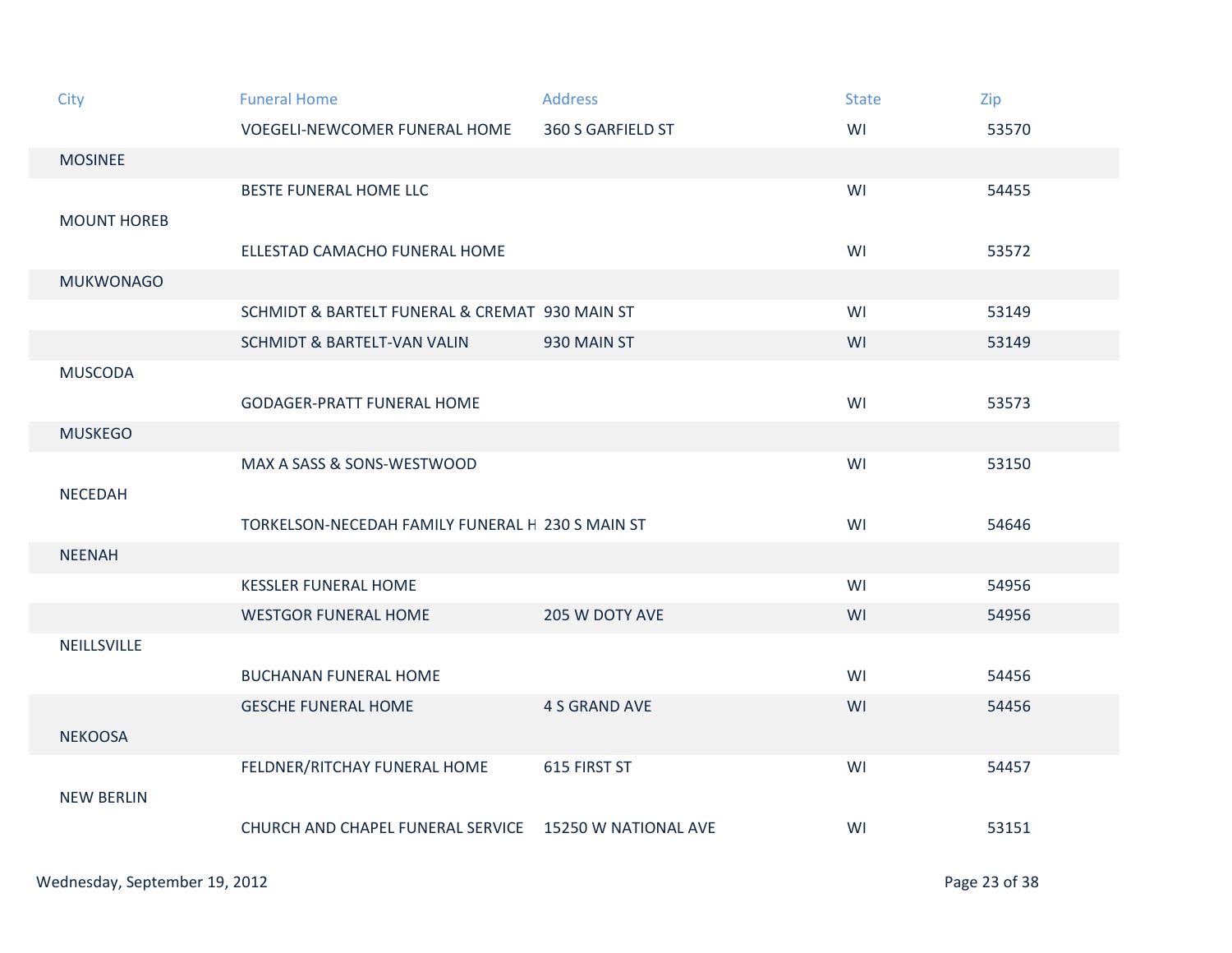| City                | <b>Funeral Home</b>                          | <b>Address</b>         | <b>State</b> | Zip   |
|---------------------|----------------------------------------------|------------------------|--------------|-------|
|                     | HERITAGE FUNERAL HOME                        | 16880 W NATIONAL AVE   | WI           | 53151 |
|                     | <b>KRAUSE FUNERAL HOME INC</b>               | 12401 W NATIONAL AVE   | WI           | 53151 |
|                     | LARSEN BROS NEW BERLIN FNL HM                | 15250 W NATIONAL AVE   | WI           | 53151 |
| <b>NEW GLARUS</b>   |                                              |                        |              |       |
|                     | ZENTNER-BEAL FUNERAL HOME                    | <b>29 6TH AVE</b>      | WI           | 53574 |
| <b>NEW HOLSTEIN</b> |                                              |                        |              |       |
|                     | SIPPEL FUNERAL HOME                          | 2618 ALTONA AVE        | WI           | 53061 |
| <b>NEW LISBON</b>   |                                              |                        |              |       |
|                     | <b>HARE FUNERAL HOME</b>                     | 217 W PEARL ST         | WI           | 53950 |
| <b>NEW LONDON</b>   |                                              |                        |              |       |
|                     | <b>CLINE-HANSON FUNERAL HOME</b>             | 209 W COOK ST          | WI           | 54961 |
|                     | <b>CLINE-HANSON-DAHLKE INC</b>               | 209 W COOK ST          | WI           | 54961 |
| <b>NEW RICHMOND</b> |                                              |                        |              |       |
|                     | <b>BAKKEN-YOUNG FUNERAL &amp; CREMATION:</b> |                        | WI           | 54017 |
|                     | <b>CULLEN CREA FUNERAL HOME</b>              |                        | WI           | 54017 |
| <b>NIAGARA</b>      |                                              |                        |              |       |
|                     | JACOBS FUNERAL HOMES INC                     | 1244 RIVER ST          | WI           | 54151 |
| <b>OAK CREEK</b>    |                                              |                        |              |       |
|                     | HERITAGE FUNERAL HOME                        | 9200 S 27TH ST         | WI           | 53154 |
| <b>OCONOMOWOC</b>   |                                              |                        |              |       |
|                     | NOTBOHM-KREUTZMANN INC                       | 121 S CROSS ST         | WI           | 53066 |
|                     | PAGENKOPF FUNERAL HOME                       | 1165 E SUMMIT AVE      | WI           | 53066 |
| <b>OCONTO</b>       |                                              |                        |              |       |
|                     | <b>GALLAGHER FUNERAL HOME INC</b>            | <b>217 CONGRESS ST</b> | WI           | 54153 |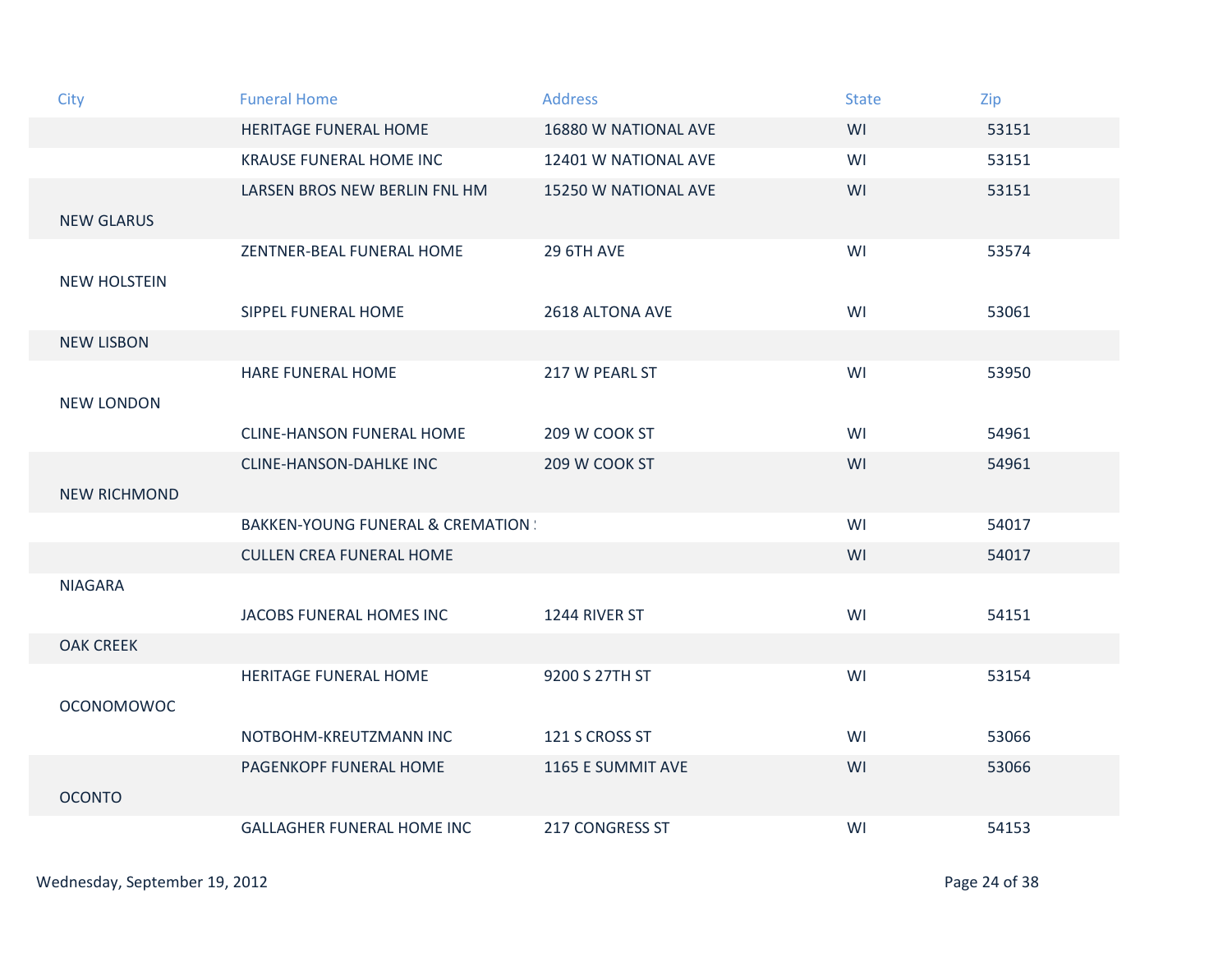| City                | <b>Funeral Home</b>                                  | <b>Address</b>           | <b>State</b> | Zip   |
|---------------------|------------------------------------------------------|--------------------------|--------------|-------|
|                     | RHODES-CHARAPATA FUNERAL HOME                        |                          | WI           | 54153 |
| <b>OCONTO FALLS</b> |                                                      |                          |              |       |
|                     | <b>JONES FUNERAL SERVICE</b>                         |                          | WI           | 54154 |
| <b>OMRO</b>         |                                                      |                          |              |       |
| <b>ONALASKA</b>     | <b>KWIATKOWSKI FUNERAL HOME</b>                      | <b>425 JEFFERSON AVE</b> | WI           | 54963 |
|                     | <b>DICKINSON FUNERAL HOME</b>                        | 401 MAIN ST              | WI           | 54650 |
|                     | <b>FOSSUM FUNERAL HOME</b>                           | 510 2ND AVE S            | WI           | 54650 |
|                     | SCHUMACHER-KISH FUNERAL HOME                         | 907 SAND LAKE RD         | WI           | 54650 |
| <b>ONTARIO</b>      |                                                      |                          |              |       |
|                     | <b>TORKELSON FUNERAL HOME</b>                        | 720 MADISON ST           | WI           | 54651 |
| <b>OOSTBURG</b>     |                                                      |                          |              |       |
|                     | <b>WENIG FUNERAL HOME</b>                            |                          | WI           | 53070 |
| <b>OREGON</b>       |                                                      |                          |              |       |
|                     | <b>GUNDERSON LIFE CELEBRATION CENTER</b>             | 1150 PARK ST             | WI           | 53575 |
| ORFORDVILLE         |                                                      |                          |              |       |
|                     | NEWCOMER-SILVERTHORN FUNERAL HON                     |                          | WI           | 53576 |
| <b>OSCEOLA</b>      |                                                      |                          |              |       |
|                     | <b>GRANDSTRAND FNRL HM &amp; CRMTN SRVCS BOX 39</b>  |                          | WI           | 54020 |
|                     | <b>GRANDSTRAND FUNERAL HOME</b>                      | 941 STATE RD 35          | WI           | 54020 |
| <b>OSHKOSH</b>      |                                                      |                          |              |       |
|                     | FISS AND BILLS POKLASNY FUNERAL HOME                 |                          | WI           | 54904 |
|                     | FOX CITIES FUNERAL & CREMATION SERVI 3026 JACKSON DR |                          | WI           | 54901 |
|                     | <b>KONRAD BEHLMAN FUNERAL HOME</b>                   |                          | WI           | 54901 |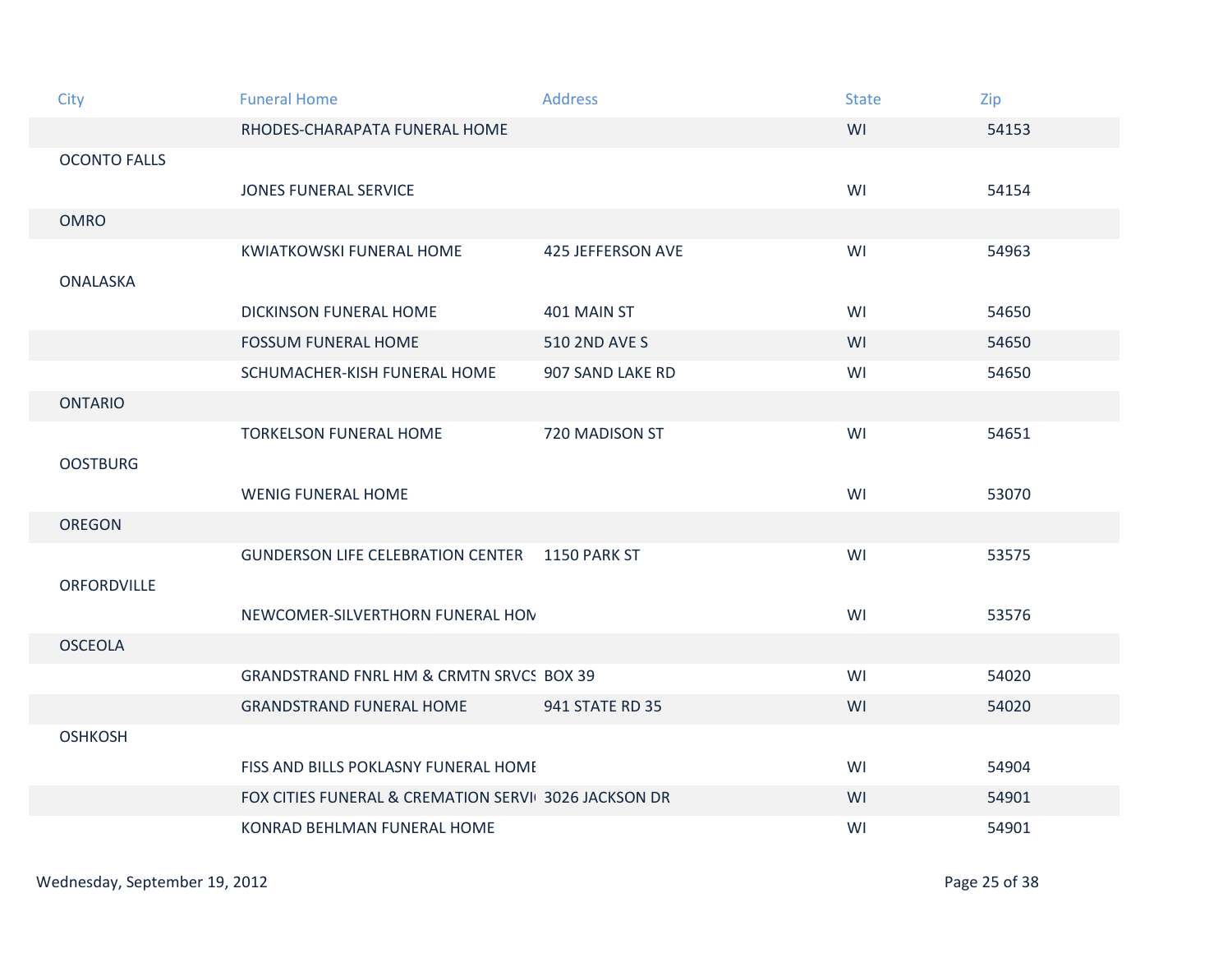| City               | <b>Funeral Home</b>                                | <b>Address</b>          | <b>State</b> | Zip   |
|--------------------|----------------------------------------------------|-------------------------|--------------|-------|
|                    | KONRAD-BEHLMAN FUNERAL HM LTD                      |                         | WI           | 54904 |
|                    | POKLASNY FUNERAL HOME                              |                         | WI           | 54901 |
|                    | SEEFELD FUNERAL & CREMATION SERVICE 1025 OREGON ST |                         | WI           | 54902 |
| <b>OSSEO</b>       |                                                    |                         |              |       |
|                    | SCHIEFELBEIN FUNERAL SERVICE                       |                         | WI           | 54758 |
| <b>OWEN</b>        |                                                    |                         |              |       |
|                    | MAURINA-SCHILLING FUNERAL HOME                     | 607 EAST 4TH ST         | WI           | 54460 |
| <b>PALMYRA</b>     |                                                    |                         |              |       |
|                    | HAASE-LOCKWOOD & ASSOCIATES FH & C                 |                         | WI           | 53156 |
| PARDEEVILLE        |                                                    |                         |              |       |
|                    | SMITH FUNERAL HOME                                 | 106 ROOSEVELT ST        | WI           | 53954 |
| <b>PARK FALLS</b>  |                                                    |                         |              |       |
|                    | NOVITZKE FUNERAL HOME INC                          | 322 SHERRY AVE          | WI           | 54552 |
| <b>PESHTIGO</b>    |                                                    |                         |              |       |
|                    | <b>BERTH &amp; ROSENTHAL INC</b>                   | 331 S ELLIS AVE         | WI           | 54157 |
| PEWAUKEE           |                                                    |                         |              |       |
|                    | YONKE & SON FUNERAL HOME                           | <b>205 PROSPECT AVE</b> | WI           | 53072 |
| <b>PHILLIPS</b>    |                                                    |                         |              |       |
|                    | <b>HEINDL FUNERAL HOME</b>                         | 304 N AVON AVE          | WI           | 54555 |
| <b>PITTSVILLE</b>  |                                                    |                         |              |       |
|                    | <b>BUCHANAN FUNERAL HOME</b>                       |                         | WI           | 54466 |
| PLAINFIELD         |                                                    |                         |              |       |
|                    | LEIKNESS & STAHL FUNERAL HOME                      | 913 W NORTH ST          | WI           | 54966 |
| <b>PLATTEVILLE</b> |                                                    |                         |              |       |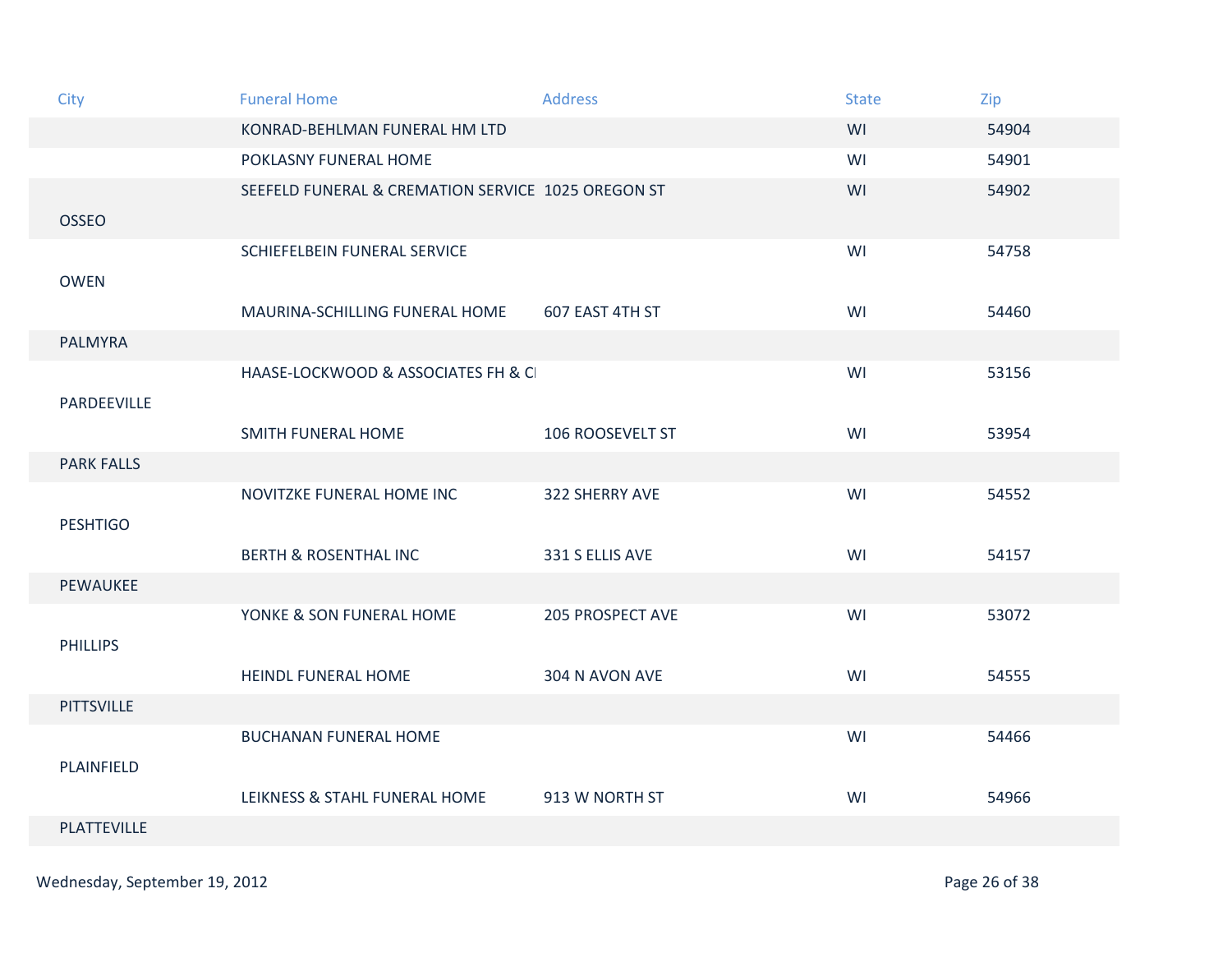| City             | <b>Funeral Home</b>                               | <b>Address</b>           | <b>State</b> | Zip   |
|------------------|---------------------------------------------------|--------------------------|--------------|-------|
|                  | MARTIN SCHWARTZ FUNERAL HOME                      |                          | WI           | 53818 |
|                  | MELBY-BENDORF FUNERAL HOME                        |                          | WI           | 53818 |
| <b>PLOVER</b>    |                                                   |                          |              |       |
|                  | PISARSKI COMMUNITY FUNERAL HOME &                 |                          | WI           | 54467 |
|                  | PLOVER FAMILY FUNERAL HOME & CREM/                |                          | WI           | 54467 |
| PLYMOUTH         |                                                   |                          |              |       |
|                  | SCHNEIDER FUNERAL HOME & LIFE TRIBUT 123 SOUTH ST |                          | WI           | 53073 |
|                  | <b>SUCHON FUNERAL HOME</b>                        | 1317 STATE RD 67         | WI           | 53073 |
| PORT WASHINGTON  |                                                   |                          |              |       |
|                  | <b>EERNISSE FUNERAL HOME</b>                      | 1600 W GRAND AVE BOX 372 | WI           | 53074 |
|                  | POOLE FUNERAL HOME                                | 203 N WISCONSIN ST       | WI           | 53074 |
| <b>PORTAGE</b>   |                                                   |                          |              |       |
|                  | PFLANZ-MANTEY-MENDRALA FNL HM                     |                          | WI           | 53901 |
|                  | PICHA FUNERAL HOME                                |                          | WI           | 53901 |
| <b>POTOSI</b>    |                                                   |                          |              |       |
|                  | <b>MARTIN FUNERAL HOME</b>                        |                          | WI           | 53820 |
| POY SIPPI        |                                                   |                          |              |       |
|                  | <b>HOLLY &amp; SONS FUNERAL DIRS</b>              |                          | WI           | 54967 |
| <b>POYNETTE</b>  |                                                   |                          |              |       |
|                  | PFLANZ-MANTEY-MENDRALA FNL HM                     |                          | WI           | 53955 |
| PRAIRIE DU CHIEN |                                                   |                          |              |       |
|                  | <b>GARRITY FUNERAL HOME</b>                       |                          | WI           | 53821 |
|                  | THORNBURG DEVRIES FUNERAL HOME                    | 118 N WACOUTA AVE        | WI           | 53821 |
|                  |                                                   |                          |              |       |

PRENTICE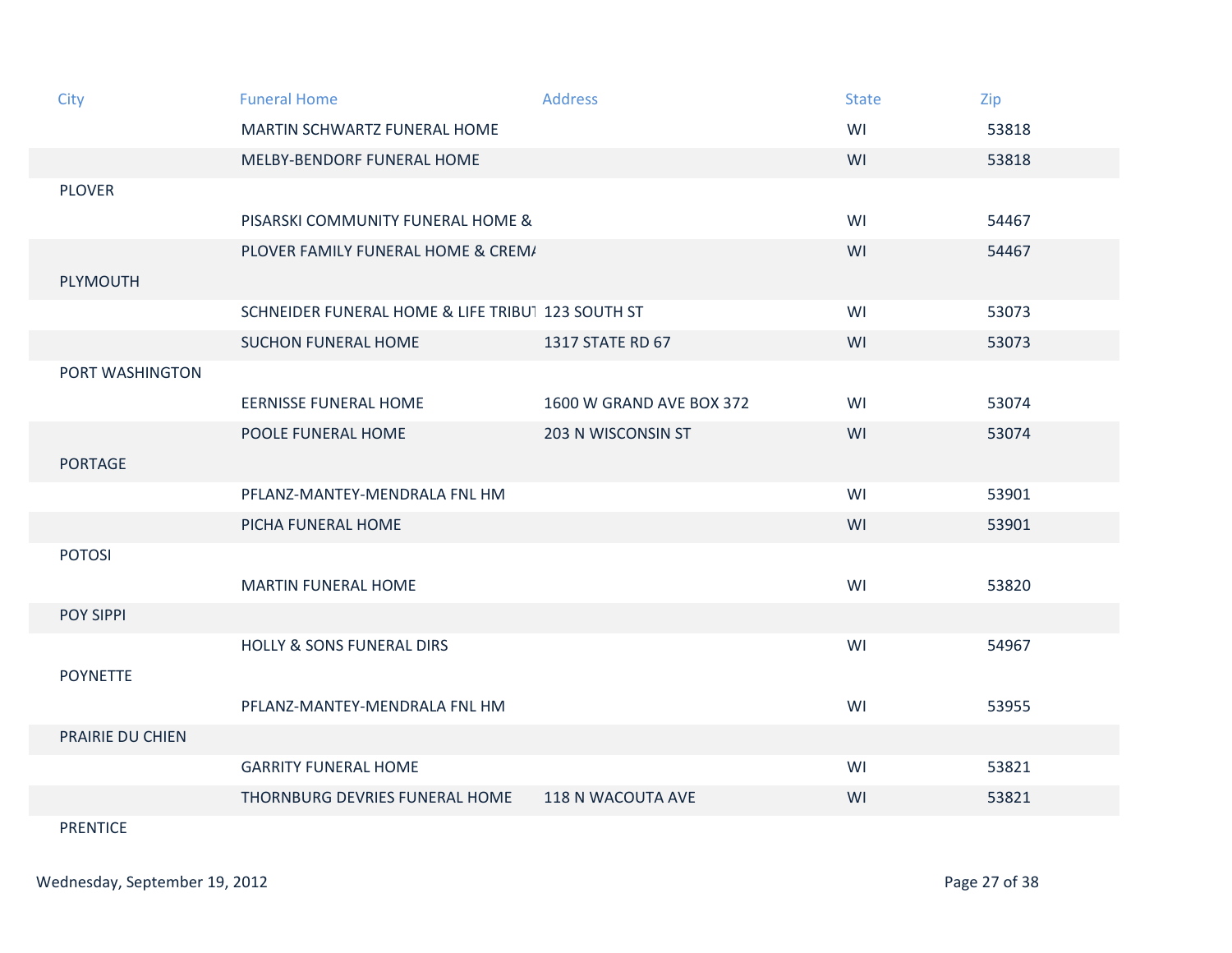| City             | <b>Funeral Home</b>                                 | <b>Address</b>               | <b>State</b> | Zip   |
|------------------|-----------------------------------------------------|------------------------------|--------------|-------|
|                  | <b>HEINDL FUNERAL HOME</b>                          | 761 SOUTH ST                 | WI           | 54556 |
| <b>PRESCOTT</b>  |                                                     |                              |              |       |
|                  | HILL FUNERAL HOME AND CREMATION SE 1339 ORRIN RD    |                              | WI           | 54021 |
| <b>PRINCETON</b> |                                                     |                              |              |       |
|                  | WACHHOLZ AND SONS FUNERAL HOME                      |                              | WI           | 54968 |
| <b>PULASKI</b>   |                                                     |                              |              |       |
|                  | MARNOCHA FUNERAL HOME LTD                           | 186 E PULASKI ST             | WI           | 54162 |
| <b>RACINE</b>    |                                                     |                              |              |       |
|                  | ALTERNATIVE FUNERAL & CREMATION SEI                 |                              | WI           | 53403 |
|                  | <b>CASEY FAMILY OPTIONS FUNERALS &amp; CREI</b>     |                              | WI           | 53403 |
|                  | DRAEGER LANGENDORF FNL HOME & CRE                   |                              | WI           | 53403 |
|                  | <b>GOOD SHEPHERD FUNERAL &amp; CREMATION</b>        |                              | WI           | 53403 |
|                  | J W WILKERSON FUNERAL HOME                          | 800 BARKER ST                | WI           | 53402 |
|                  | MARESH-MEREDITH FUNERAL HOME                        | 803 S MAIN ST                | WI           | 53403 |
|                  | <b>OUR FAMILY FUNERAL &amp; CREMATION SERY</b>      |                              | WI           | 53404 |
|                  | PURATH-STRAND FNL HM & CREMATORY   3915 DOUGLAS AVE |                              | WI           | 53402 |
|                  | <b>STROUF FUNERAL HOME &amp; CREMATION SI</b>       |                              | WI           | 53402 |
|                  | <b>STURINO FUNERAL HOME</b>                         | <b>3014 NORTHWESTERN AVE</b> | WI           | 53404 |
|                  | WILSON FUNERAL HOME INC                             | 1212 LATHROP AVE             | WI           | 53405 |
| <b>RANDOLPH</b>  |                                                     |                              |              |       |
|                  | RANDOLPH COMMUNITY FUNERAL HOME 208 S HIGH ST       |                              | WI           | 53956 |
| <b>READSTOWN</b> |                                                     |                              |              |       |
|                  | <b>SIME FUNERAL HOME</b>                            | 107 S 4TH ST                 | WI           | 54652 |
| REDGRANITE       |                                                     |                              |              |       |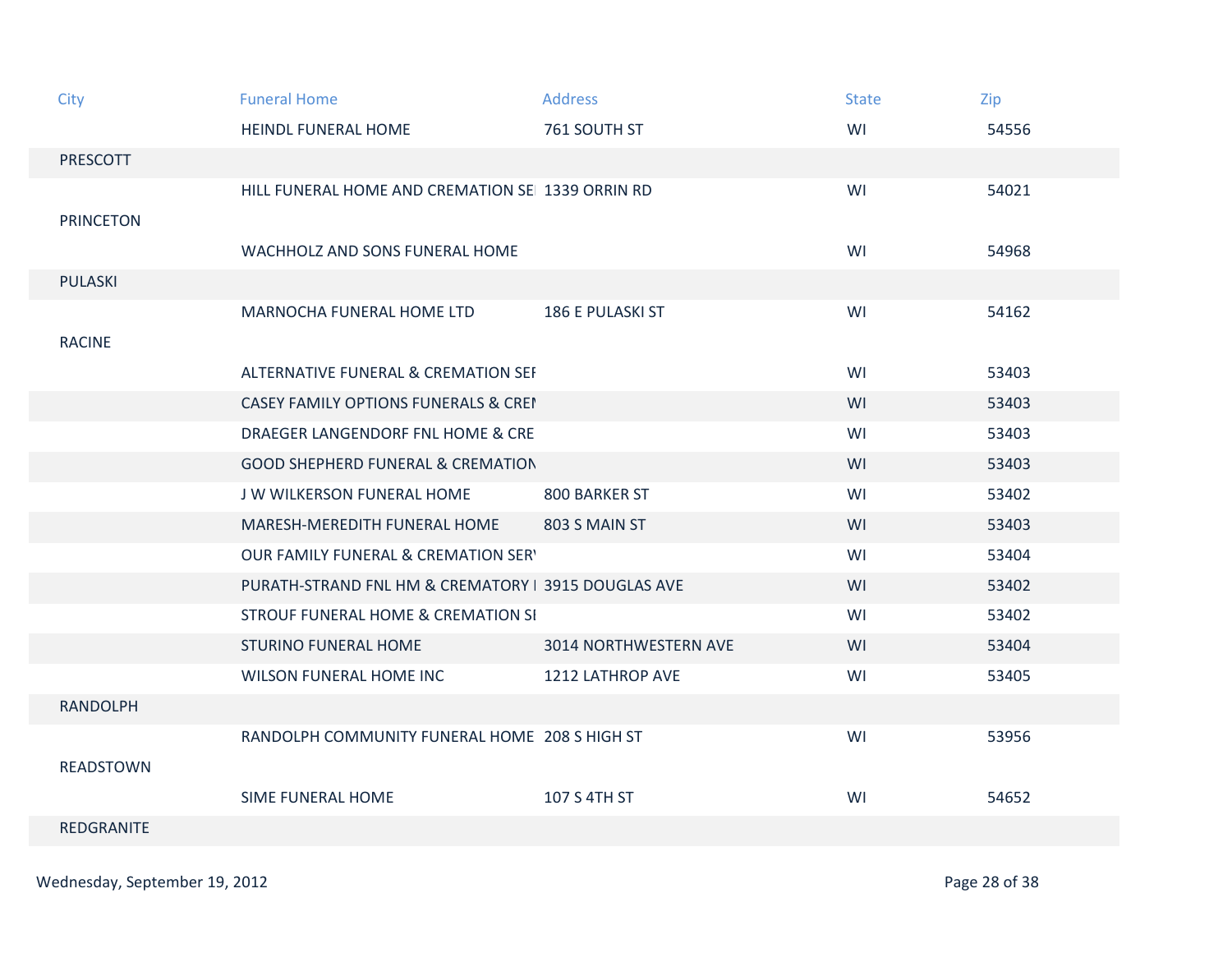| City               | <b>Funeral Home</b>                                | <b>Address</b>           | <b>State</b> | Zip   |
|--------------------|----------------------------------------------------|--------------------------|--------------|-------|
|                    | RUMINSKI FUNERAL HOME                              |                          | WI           | 54970 |
| <b>REEDSBURG</b>   |                                                    |                          |              |       |
|                    | <b>FARBER FUNERAL HOME</b>                         |                          | WI           | 53959 |
|                    | <b>HOOF FUNERAL HOME INC</b>                       |                          | WI           | 53959 |
| <b>REEDSVILLE</b>  |                                                    |                          |              |       |
|                    | WIETING FUNERAL HOME INC                           | <b>15 7TH ST</b>         | WI           | 54230 |
| <b>REESEVILLE</b>  |                                                    |                          |              |       |
|                    | <b>MURRAY FUNERAL HOME</b>                         |                          | WI           | 53579 |
| <b>RHINELANDER</b> |                                                    |                          |              |       |
|                    | <b>CARLSON FUNERAL SERVICE INC</b>                 | 134 N STEVENS ST         | WI           | 54501 |
|                    | HILDEBRAND-RUSS FUNERAL HOME                       | <b>24 E DAVENPORT ST</b> | WI           | 54501 |
| <b>RIB LAKE</b>    |                                                    |                          |              |       |
|                    | DALLMANN KNIEWEL FUNERAL HOME                      | 933 WEST ST              | WI           | 54470 |
| <b>RICE LAKE</b>   |                                                    |                          |              |       |
|                    | APPLEYARDS HOME FOR FUNERALS INC                   | 19 W MESSENGER ST        | WI           | 54868 |
|                    | <b>SKINNER FUNERAL HOME</b>                        |                          | WI           | 54868 |
| RICHLAND CENTER    |                                                    |                          |              |       |
|                    | CLARY MEMORIAL FUNERAL AND CREMAT 26777 JELLAND DR |                          | WI           | 53581 |
|                    | PRATT FUNERAL AND CREMATION SERVICI                |                          | WI           | 53581 |
| <b>RIO</b>         |                                                    |                          |              |       |
|                    | <b>SMITH-VANGEN FNL HOME CREMATORY &amp;</b>       |                          | WI           | 53960 |
| <b>RIPON</b>       |                                                    |                          |              |       |
|                    | <b>BUTZIN-MARCHANT FUNERAL HM INC</b>              |                          | WI           | 54971 |
|                    | WACHHOLZ FAMILY FUNERAL HOMES                      | 175 N DOUGLAS ST         | WI           | 54971 |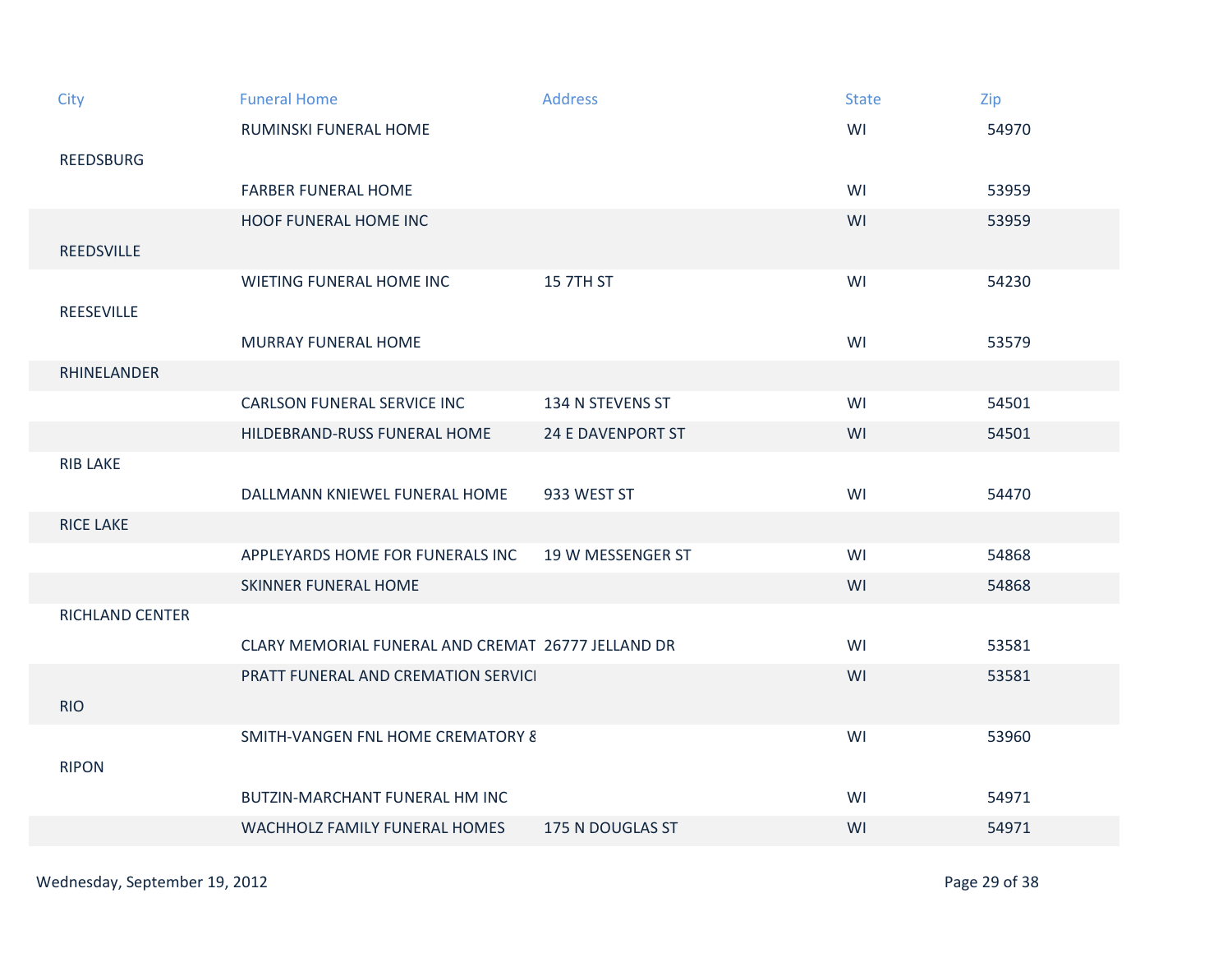| City                   | <b>Funeral Home</b>                                  | <b>Address</b> | <b>State</b> | Zip   |
|------------------------|------------------------------------------------------|----------------|--------------|-------|
| <b>RIVER FALLS</b>     |                                                      |                |              |       |
|                        | BAKKEN YOUNG FUNERAL & CREMATION : 805 E DIVISION ST |                | WI           | 54022 |
|                        | CASHMAN HILL FNL HM & CRM SRVCS                      |                | WI           | 54022 |
| <b>SAUK CITY</b>       |                                                      |                |              |       |
|                        | HOOVERSON FUNERAL HOMES INC                          | 251 WATER ST   | WI           | 53583 |
| <b>SCHOFIELD</b>       |                                                      |                |              |       |
|                        | JOHN J. BUETTGEN FUNERAL HOME                        | 948 GRAND AVE  | WI           | 54476 |
| <b>SEYMOUR</b>         |                                                      |                |              |       |
|                        | MUEHL-BOETTCHER FUNERAL HOME                         | 358 S MAIN ST  | WI           | 54165 |
| <b>SHARON</b>          |                                                      |                |              |       |
|                        | <b>TOYNTONS SHARON FUNERAL HOME</b>                  | 210 BALDWIN ST | WI           | 53585 |
| SHAWANO                |                                                      |                |              |       |
|                        | SCHROEDER MICKELSON FUNERAL SERVIC 336 S SAWYER ST   |                | WI           | 54166 |
|                        | SWEDBERG FUNERAL HOME INC                            | 518 W 5TH ST   | WI           | 54166 |
| SHEBOYGAN              |                                                      |                |              |       |
|                        | <b>BALLHORN CHAPELS</b>                              | 1201 N 8TH ST  | WI           | 53081 |
|                        | LIPPERT-OLSON FUNERAL HOME INC                       |                | WI           | 53081 |
|                        | NOVAK RAMM ZIEGLER FUNERAL HOME II 1535 S 12TH ST    |                | WI           | 53081 |
|                        | WESTVIEW FUNERAL & CREMATION CARE W2132 GARTON RD    |                | WI           | 53083 |
| <b>SHEBOYGAN FALLS</b> |                                                      |                |              |       |
|                        | <b>WENIG FUNERAL HOME</b>                            |                | WI           | 53085 |
| <b>SHELL LAKE</b>      |                                                      |                |              |       |
|                        | <b>SKINNER FUNERAL HOME</b>                          |                | WI           | 54871 |
| <b>SHIOCTON</b>        |                                                      |                |              |       |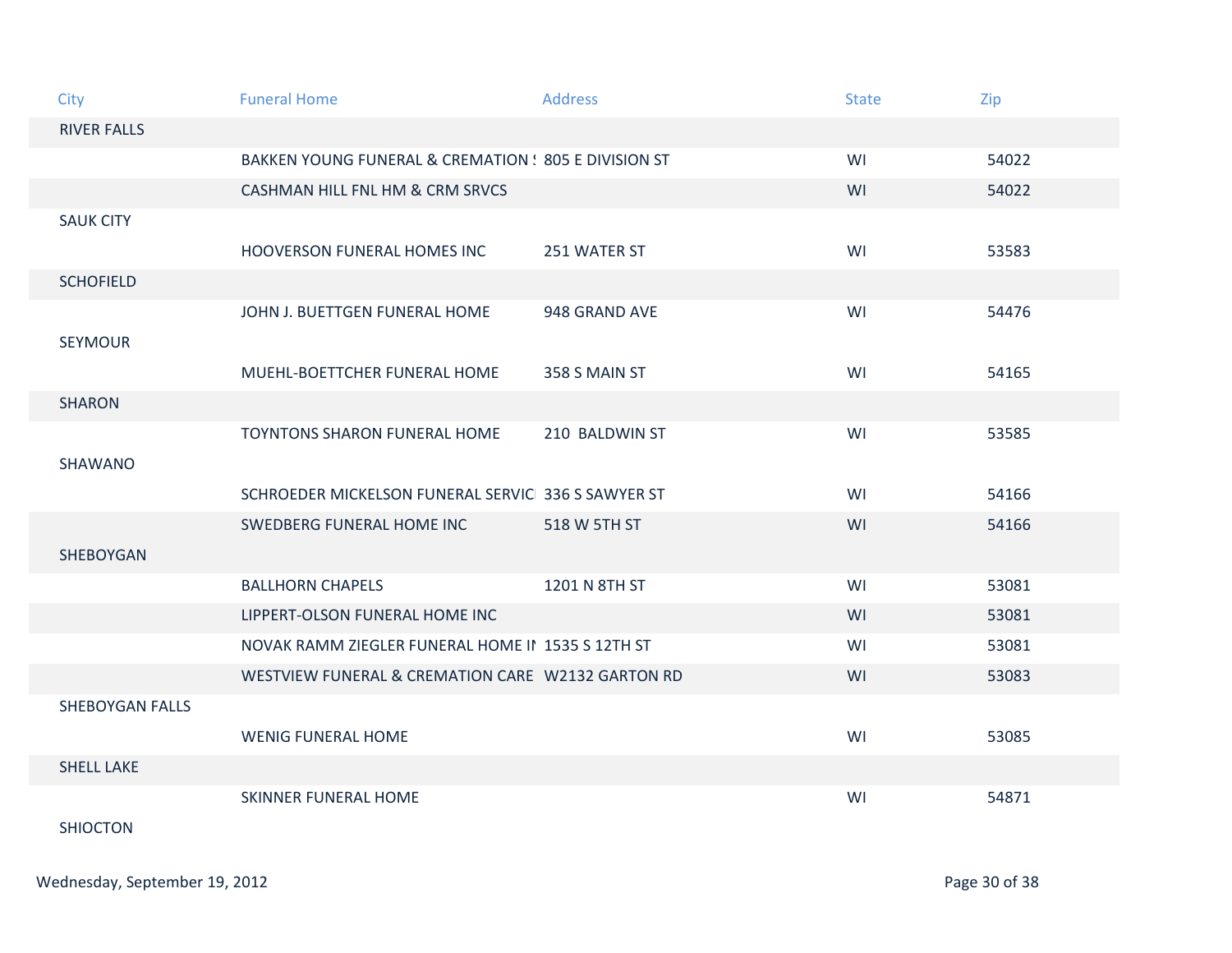| City                   | <b>Funeral Home</b>                                  | <b>Address</b>                | <b>State</b> | Zip   |
|------------------------|------------------------------------------------------|-------------------------------|--------------|-------|
|                        | <b>BORCHARDT &amp; MODER FUNERAL HOME</b>            | <b>N5645 STATE RD 76</b>      | WI           | 54170 |
| SHOREWOOD              |                                                      |                               |              |       |
|                        | BLANE GOODMAN FUNERAL SERVICE LLC                    |                               | WI           | 53211 |
|                        | <b>FEERICK FUNERAL HOME</b>                          |                               | WI           | 53211 |
| <b>SHULLSBURG</b>      | NORTHSHORE FUNERAL SERVICES                          |                               | WI           | 53211 |
|                        | <b>FURLONG FUNERAL HOME</b>                          |                               | WI           | 53586 |
| <b>SISTER BAY</b>      | O'FLAHRITY-ERICKSON FUNERAL HM                       |                               | WI           | 53586 |
| <b>SOLON SPRINGS</b>   | <b>CASPERSON FUNERAL HOME</b>                        |                               | WI           | 54234 |
|                        | <b>BROWN FUNERAL HOME</b>                            | 9005 E BILLER LOOP PO BOX 264 | WI           | 54873 |
| <b>SOUTH MILWAUKEE</b> |                                                      |                               |              |       |
| <b>SPARTA</b>          | MOLTHEN BELL & SON FUNERAL HOME                      |                               | WI           | 53172 |
|                        | LANHAM-MILLER FUNERAL HOME                           | 106 W FRANKLIN ST             | WI           | 54656 |
| <b>SPENCER</b>         | PAGE-SMITH FUNERAL HOME                              | 211 W OAK ST                  | WI           | 54656 |
|                        | HANSEN-SCHILLING FUNERAL HOME                        | 201 S LASALLE ST              | WI           | 54479 |
|                        | LIFE TRIBUTES FUNERAL HOME & CREMAT 901 S LASALLE ST |                               | WI           | 54479 |
| <b>SPOONER</b>         |                                                      |                               |              |       |
|                        | <b>DAHL FUNERAL HOME</b>                             | 221 ELM ST                    | WI           | 54801 |
| <b>SPRING GREEN</b>    | <b>TAYLOR FUNERAL HOME</b>                           |                               | WI           | 54801 |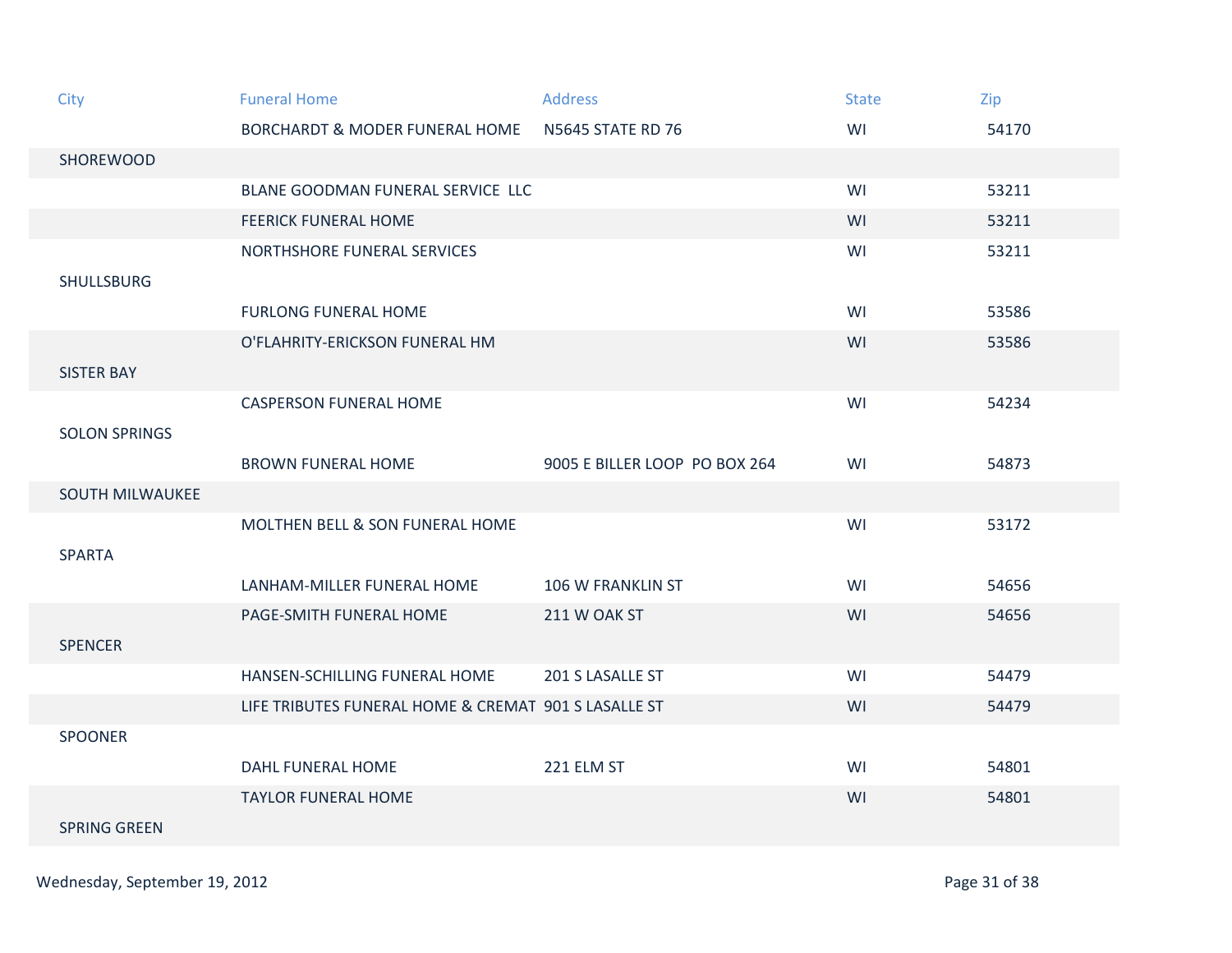| City                 | <b>Funeral Home</b>                                   | <b>Address</b>                | <b>State</b> | Zip   |
|----------------------|-------------------------------------------------------|-------------------------------|--------------|-------|
|                      | RICHARDSON-STAFFORD                                   |                               | WI           | 53588 |
| SPRING VALLEY        |                                                       |                               |              |       |
|                      | <b>KEEHR FUNERAL HOME LLC</b>                         |                               | WI           | 54767 |
| <b>ST CLOUD</b>      |                                                       |                               |              |       |
|                      | SIPPEL FUNERAL HOME INC                               | 1311 THORP ST                 | WI           | 53079 |
| <b>ST FRANCIS</b>    |                                                       |                               |              |       |
|                      | SCHRAMKA-REMBOWSKI FUNERAL HOME 2408 E ST FRANCIS AVE |                               | WI           | 53235 |
| <b>STANLEY</b>       |                                                       |                               |              |       |
|                      | <b>GILMAN FUNERAL HOME</b>                            |                               | WI           | 54768 |
|                      | PLOMBON FUNERAL SERVICE                               |                               | WI           | 54768 |
| <b>STEVENS POINT</b> |                                                       |                               |              |       |
|                      | <b>BOSTON FUNERAL HOME</b>                            |                               | WI           | 54481 |
|                      | PISARSKI-DZIKOSKI FUNERAL HOME INC                    |                               | WI           | 54481 |
|                      | SHUDA FUNERAL CHAPEL                                  | 3200 STANLEY ST               | WI           | 54481 |
| <b>STOUGHTON</b>     |                                                       |                               |              |       |
|                      | <b>GUNDERSON FUNERAL HOME</b>                         | 1358 HWY 51                   | WI           | 53589 |
|                      | OLSON-HOLZHUTER-CRESS FNRL HM                         | 206 W PROSPECT AVE PO BOX 231 | WI           | 53589 |
| <b>STRATFORD</b>     |                                                       |                               |              |       |
|                      | SAUTER REMBS FUNERAL HOME                             | 901 S WEBER AVE               | WI           | 54484 |
|                      | SAUTER/REMBS FUNERAL HOME                             | <b>255 N 3RD AVE</b>          | WI           | 54484 |
| <b>STURGEON BAY</b>  |                                                       |                               |              |       |
|                      | <b>FORBES FUNERAL HOME</b>                            | 319 W SPRUCE                  | WI           | 54235 |
|                      | <b>HUEHNS FUNERAL HOME</b>                            | 1414 MICHIGAN ST              | WI           | 54235 |
|                      |                                                       |                               |              |       |

SUN PRAIRIE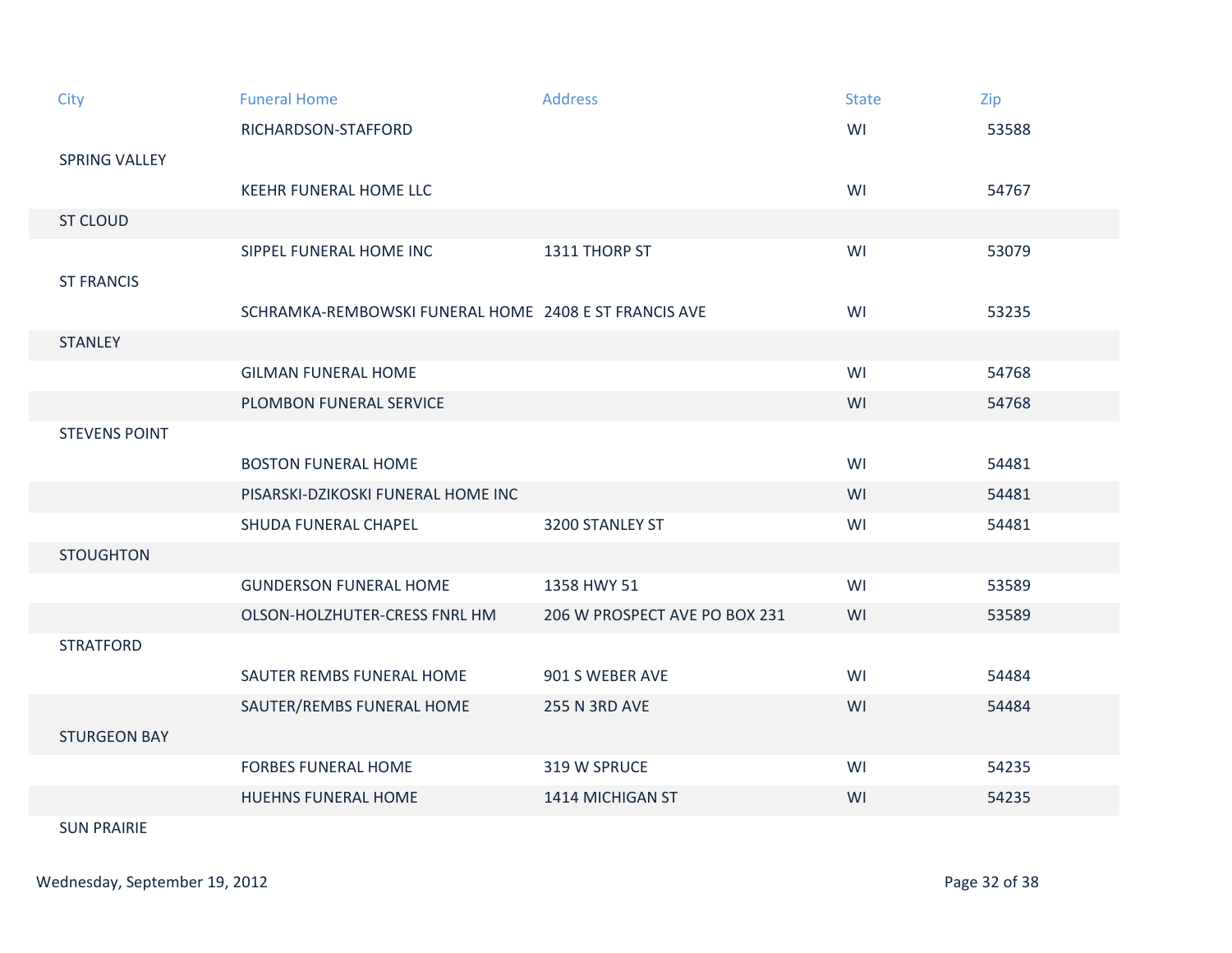| City               | <b>Funeral Home</b>                             | <b>Address</b>      | <b>State</b> | Zip   |
|--------------------|-------------------------------------------------|---------------------|--------------|-------|
|                    | <b>CRESS FUNERAL SERVICE INC</b>                | 1310 EMERALD TER    | WI           | 53590 |
|                    | TUSCHEN-NEWCOMER FUNERAL HOME                   |                     | WI           | 53590 |
| <b>SUPERIOR</b>    |                                                 |                     |              |       |
|                    | <b>DOWNS FUNERAL HOME</b>                       |                     | WI           | 54880 |
|                    | DOWNS LESAGE FUNERAL HM                         |                     | WI           | 54880 |
|                    | LENROOT-MAETZOLD FUNERAL HOME                   |                     | WI           | 54880 |
|                    | THOMPSON-HEGSTROM FUNERAL HOME                  |                     | WI           | 54880 |
| <b>SURING</b>      |                                                 |                     |              |       |
|                    | <b>GRUETZMACHER FUNERAL HOME</b>                |                     | WI           | 54174 |
| <b>SUSSEX</b>      |                                                 |                     |              |       |
|                    | <b>SCHMIDT &amp; BARTELT-SUSSEX</b>             | W250 N6505 HWY 164  | WI           | 53089 |
| <b>THIENSVILLE</b> |                                                 |                     |              |       |
|                    | SCHRAMKA-DENSOW FUNERAL HOME                    | 423 N MAIN ST       | WI           | 53092 |
| <b>THORP</b>       |                                                 |                     |              |       |
|                    | THORP FUNERAL HOME                              | 110 W SCHOOL ST     | WI           | 54771 |
| <b>TOMAH</b>       |                                                 |                     |              |       |
|                    | SONNENBURG FAMILY FUNERAL HOME IN               |                     | WI           | 54660 |
|                    | <b>TORKELSON FUNERAL HOME</b>                   | 2224 S SUPERIOR AVE | WI           | 54660 |
| <b>TOMAHAWK</b>    |                                                 |                     |              |       |
|                    | GENERATIONS FUNERAL HOME & CREMA1 1400 N 4TH ST |                     | WI           | 54487 |
|                    | KRUEGER FAMILY FUNERAL HOME                     |                     | WI           | 54487 |
| <b>TURTLE LAKE</b> |                                                 |                     |              |       |
|                    | <b>SKINNER FUNERAL HOME</b>                     |                     | WI           | 54889 |
| <b>TWIN LAKES</b>  |                                                 |                     |              |       |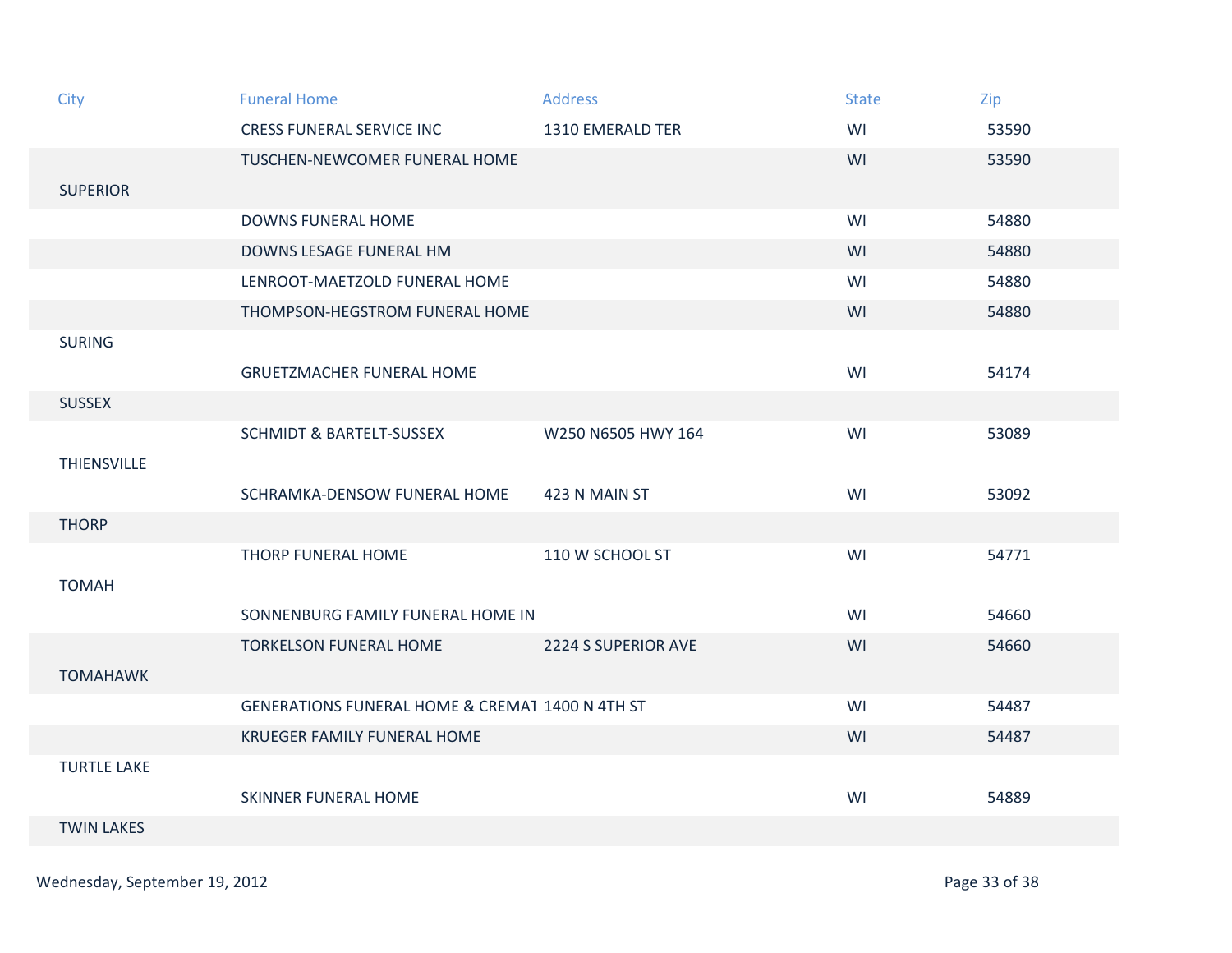| City               | <b>Funeral Home</b>                                     | <b>Address</b>           | <b>State</b> | Zip   |
|--------------------|---------------------------------------------------------|--------------------------|--------------|-------|
|                    | HAASE-LOCKWOOD & ASSOCIATES FH & C 620 LEGION DR        |                          | WI           | 53181 |
| <b>TWO RIVERS</b>  |                                                         |                          |              |       |
|                    | <b>DEJA &amp; MARTIN INC</b>                            | 1506 18TH ST             | WI           | 54241 |
|                    | <b>KLEIN &amp; STANGEL FUNERAL HOME</b>                 |                          | WI           | 54241 |
| <b>UNION GROVE</b> |                                                         |                          |              |       |
|                    | <b>CREMATION SOCIETY OF SOUTHEASTERN ' 620 15TH AVE</b> |                          | WI           | 53182 |
|                    | MILLER REESMAN FUNERAL HOME & CREI 620 15TH AVE         |                          | WI           | 53182 |
|                    | POLNASEK DANIELS                                        | 908 11TH AVE             | WI           | 53182 |
| <b>VALDERS</b>     |                                                         |                          |              |       |
|                    | CHRISTIANSON-DEJA FUNERAL HOME                          |                          | WI           | 54245 |
| <b>VERONA</b>      |                                                         |                          |              |       |
|                    | JOYCE RYAN FUNERAL HOME                                 | 118 N FRANKLIN ST        | WI           | 53593 |
|                    | <b>RYAN FUNERAL HOME</b>                                | <b>220 ENTERPRISE DR</b> | WI           | 53593 |
| <b>VIROQUA</b>     |                                                         |                          |              |       |
|                    | <b>REETZ THORSON FUNERAL HOME</b>                       |                          | WI           | 54665 |
|                    | <b>VOSSETEIG FUNERAL HOME</b>                           |                          | WI           | 54665 |
|                    | <b>VOSSETEIG-LARSON FUNERAL HOME</b>                    | 123 W DECKER             | WI           | 54665 |
|                    | <b>VOSSETEIG-LARSON FUNERAL HOMES</b>                   |                          | WI           | 54665 |
| <b>WABENO</b>      |                                                         |                          |              |       |
|                    | <b>WEBER-HILL FUNERAL HOME</b>                          |                          | WI           | 54566 |
| <b>WALWORTH</b>    |                                                         |                          |              |       |
|                    | WALWORTH FUNERAL HOME INC                               | 328 KENOSHA ST           | WI           | 53184 |
| <b>WASHBURN</b>    |                                                         |                          |              |       |
|                    | <b>BRATLEY FUNERAL HOME</b>                             | 10 E BAYFIELD ST         | WI           | 54891 |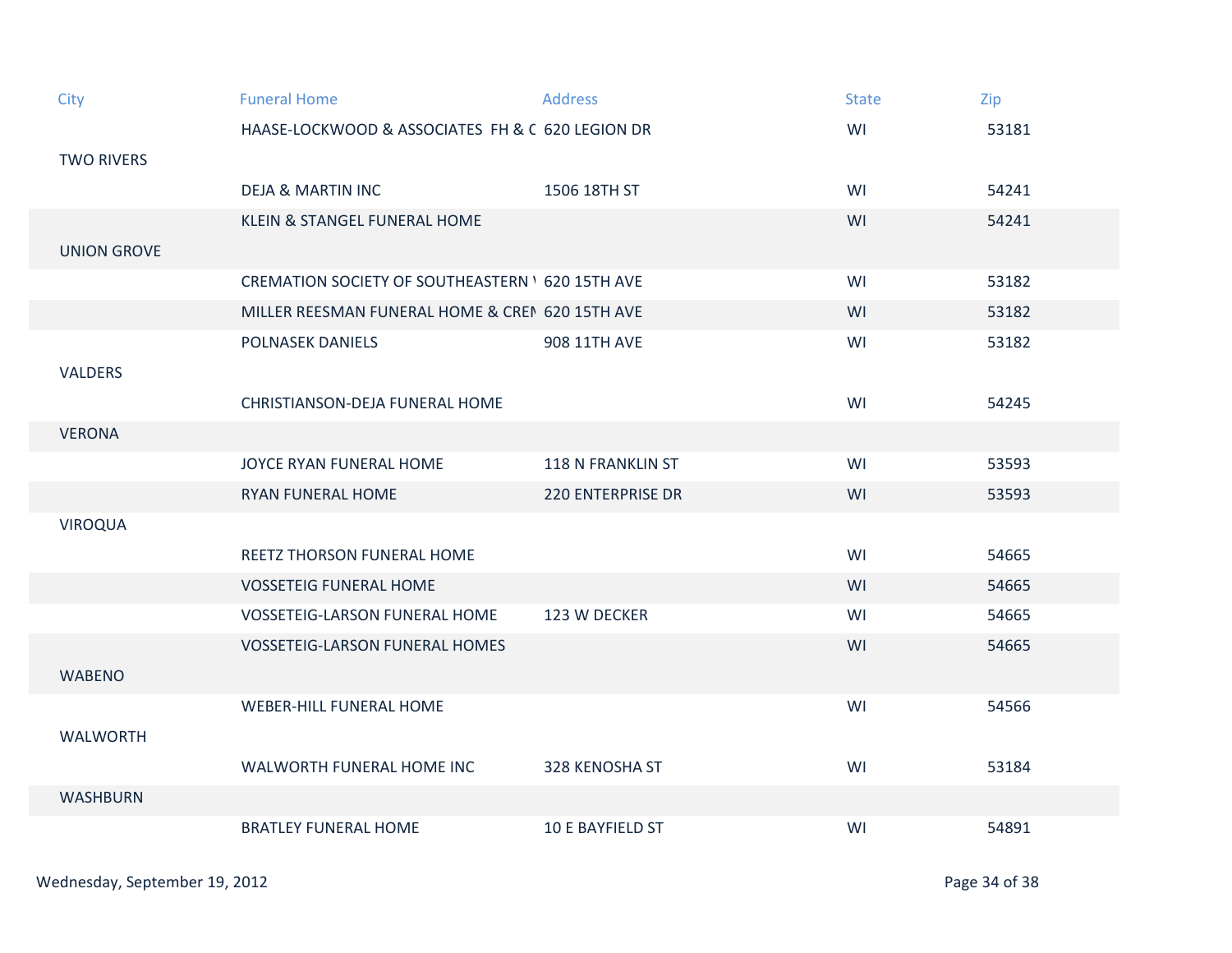| City             | <b>Funeral Home</b>                        | <b>Address</b>                | <b>State</b> | Zip   |
|------------------|--------------------------------------------|-------------------------------|--------------|-------|
| <b>WATERFORD</b> |                                            |                               |              |       |
|                  | <b>INTEGRITY FUNERAL SERVICES</b>          | 29134 EVERGREEN DR            | WI           | 53185 |
|                  | <b>MEALY FUNERAL HOME INC</b>              | 225 W MAIN ST                 | WI           | 53185 |
| <b>WATERLOO</b>  |                                            |                               |              |       |
|                  | PEDERSON FUNERAL HOMES                     |                               | WI           | 53594 |
| <b>WATERTOWN</b> |                                            |                               |              |       |
|                  | HAFEMEISTER FUNERAL HOME                   | 611 E MAIN ST                 | WI           | 53094 |
|                  | PEDERSON FUNERAL HOMES                     |                               | WI           | 53094 |
|                  | SCHMUTZLER-VICK FUNERAL HOME               | 500 WELSH RD                  | WI           | 53094 |
| WAUKESHA         |                                            |                               |              |       |
|                  | <b>CESARZ CHARAPATA &amp; ZINNECKER FH</b> | 237 N MORELAND BLVD           | WI           | 53188 |
|                  | CHURCH AND CHAPEL FUNERAL SERVICE          | <b>380 BLUEMOUND RD</b>       | WI           | 53188 |
|                  | NEPTUNE SOCIETY                            | 1560 E MORELAND BLVD UNIT C-1 | WI           | 53186 |
|                  | RANDLE-DABLE FUNERAL HOME                  | 1110 S GRAND AVE              | WI           | 53186 |
| WAUNAKEE         |                                            |                               |              |       |
|                  | WINN CRESS FUNERAL HOME                    | 5785 HWY Q                    | WI           | 53597 |
| <b>WAUPACA</b>   |                                            |                               |              |       |
|                  | A J HOLLY & SONS LTD                       | 526 S MAIN ST                 | WI           | 54981 |
|                  | MAPLE CREST FUNERAL HOME                   |                               | WI           | 54981 |
| <b>WAUPUN</b>    |                                            |                               |              |       |
|                  | KOHLS COMMUNITY FUNERAL HOME               | 405 W MAIN ST                 | WI           | 53963 |
| WAUSAU           |                                            |                               |              |       |
|                  | <b>BRAINARD FUNERAL HOME</b>               |                               | WI           | 54403 |
|                  | HELKE FUNERAL HOME INC                     |                               | WI           | 54401 |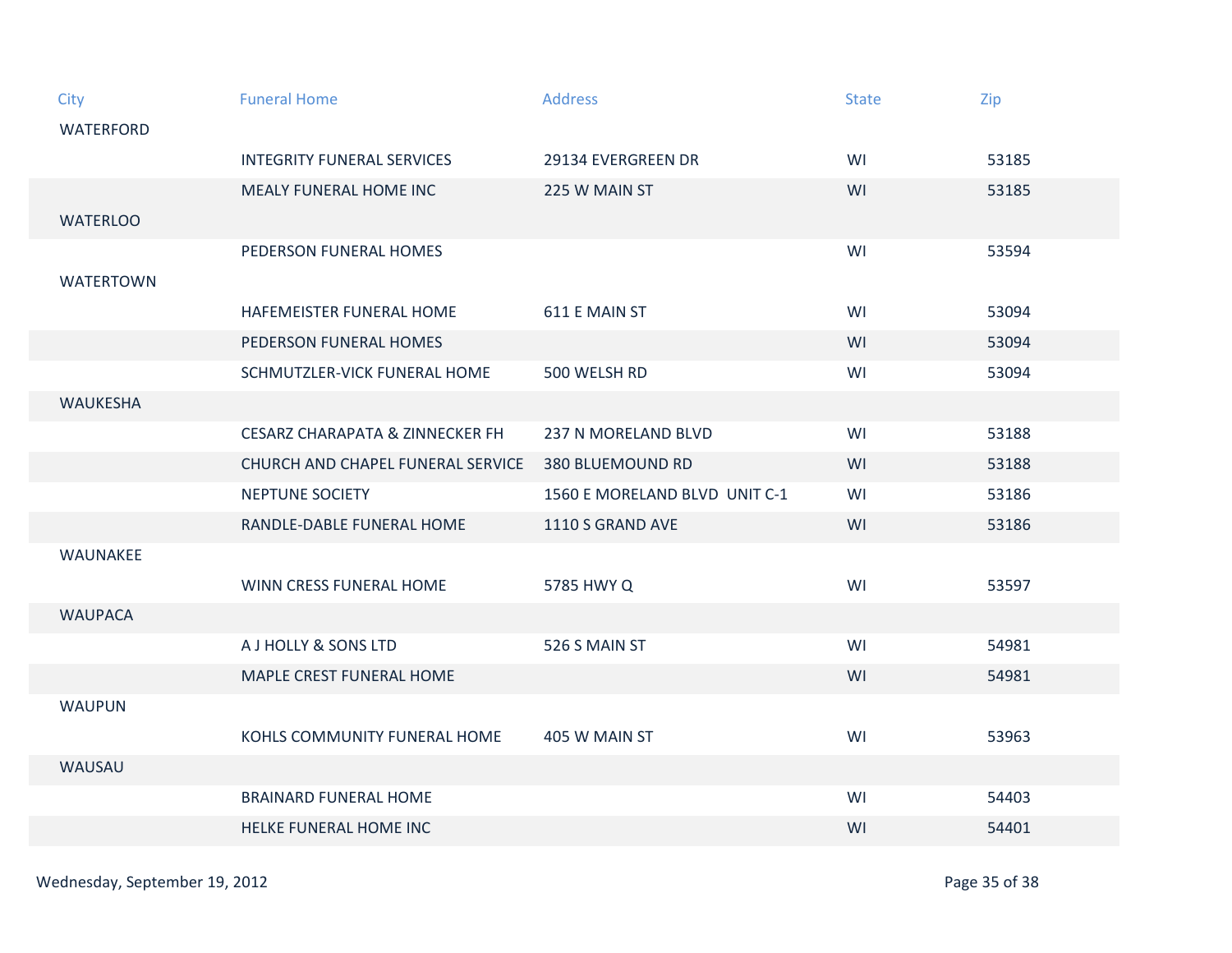| City                  | <b>Funeral Home</b>                                     | <b>Address</b>     | <b>State</b> | Zip   |
|-----------------------|---------------------------------------------------------|--------------------|--------------|-------|
|                       | PETERSON/KRAEMER FUNERAL HOME & C 3400 STEWART AVE      |                    | WI           | 54401 |
|                       | PETERSON/KRAEMER FUNERAL HOME & C 1302 6TH ST           |                    | WI           | 54403 |
| WAUSAUKEE             |                                                         |                    |              |       |
|                       | <b>MESSAR FUNERAL HOME</b>                              |                    | WI           | 54177 |
| <b>WAUTOMA</b>        |                                                         |                    |              |       |
|                       | LEIKNESS FUNERAL HOME                                   |                    | WI           | 54982 |
| <b>WAUWATOSA</b>      |                                                         |                    |              |       |
|                       | <b>SCHMIDT &amp; BARTELT INC</b>                        | 10121 W NORTH AVE  | WI           | 53226 |
| <b>WEBSTER</b>        |                                                         |                    |              |       |
|                       | SWEDBERG-TAYLOR FUNERAL HOME                            | PO BOX 6           | WI           | 54893 |
|                       | SWEDBERG-TAYLOR FUNERAL HOME                            |                    | WI           | 54893 |
|                       | SWEDBERG-TAYLOR FUNERAL HOME                            | PO BOX 6           | WI           | 54893 |
| <b>WEST ALLIS</b>     |                                                         |                    |              |       |
|                       | BEVSEK-VERBICK FUNERAL HOME                             |                    | WI           | 53227 |
|                       | CHURCH AND CHAPEL FUNERAL SERVICE 7626 W GREENFIELD AVE |                    | WI           | 53214 |
|                       | DIRECT CREMATION AND BURIAL                             |                    | WI           | 53227 |
|                       | SCHAFF FUNERAL SERVICE INC                              | 5920 W LINCOLN AVE | WI           | 53219 |
|                       | SCHRAMKA-BORGWARDT FUNERAL AND C 1603 S 81ST ST         |                    | WI           | 53214 |
| <b>WEST BEND</b>      |                                                         |                    |              |       |
|                       | MYRHUM-PATTEN FUNERAL & CREMATIO 1315 W WASHINGTON ST   |                    | WI           | 53095 |
|                       | PHILLIP FUNERAL HOMES INC                               |                    | WI           | 53095 |
|                       | <b>SCHMIDT FUNERAL HOME</b>                             |                    | WI           | 53095 |
| <b>WEST MILWAUKEE</b> |                                                         |                    |              |       |
|                       | PEACE OF MIND FUNERAL & CREMATION !                     |                    | WI           | 53214 |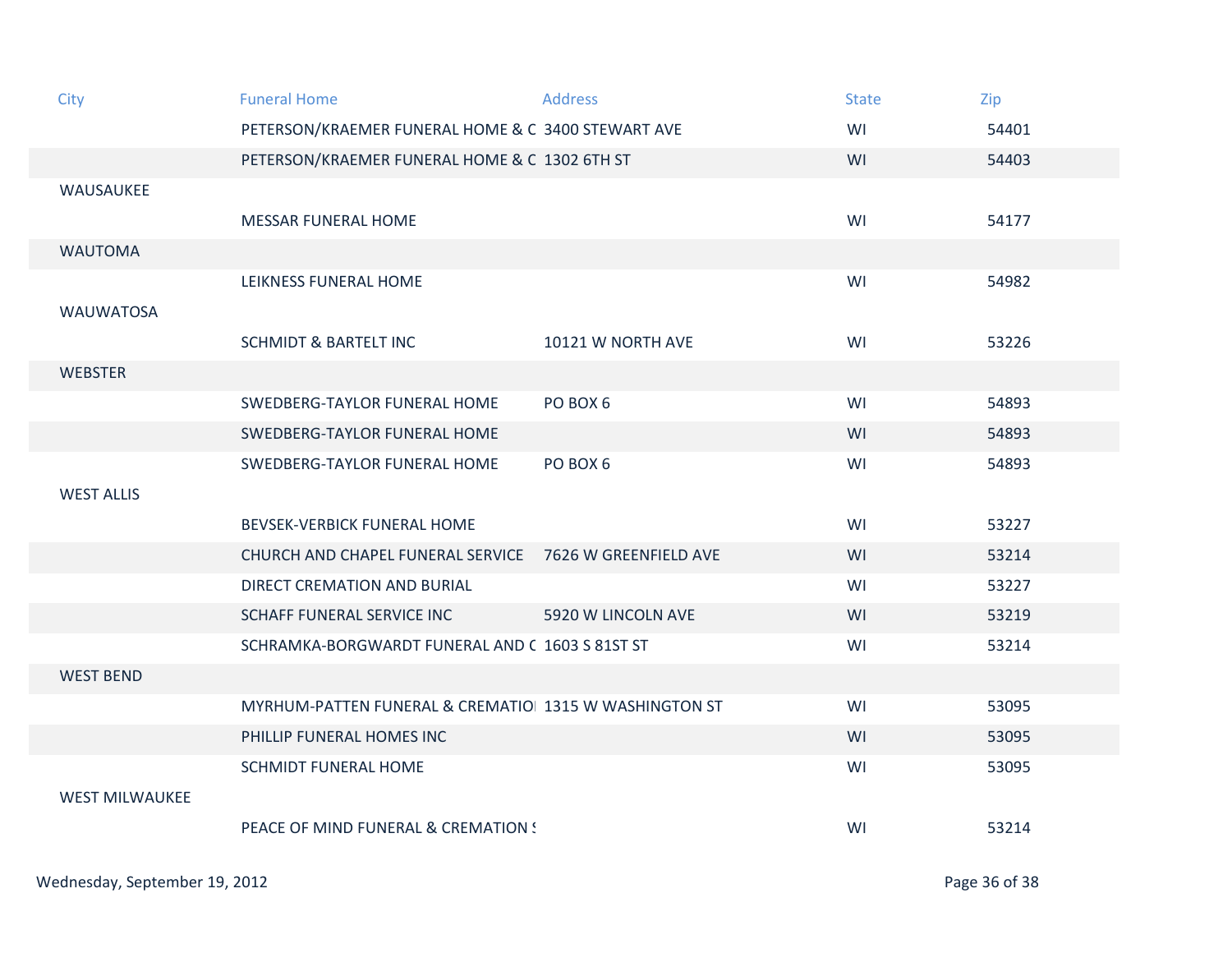| City                    | <b>Funeral Home</b>                                       | <b>Address</b>          | <b>State</b> | Zip   |
|-------------------------|-----------------------------------------------------------|-------------------------|--------------|-------|
| <b>WEST SALEM</b>       |                                                           |                         |              |       |
| <b>WESTBY</b>           | JANDT-FREDRICKSON FUNERAL HOMES AN                        |                         | WI           | 54669 |
|                         | <b>VOSSETEIG FUNERAL HOMES</b>                            | HWY 14 S MAIN PO BOX 88 | WI           | 54667 |
| WESTFIELD               |                                                           |                         |              |       |
| <b>WHITEFISH BAY</b>    | STEINHAUS-HOLLY FNL HM & CREMATION                        |                         | WI           | 53964 |
|                         | GOODMAN-BENSMAN WHITEFISH BAY FN 4750 N SANTA MONICA BLVD |                         | WI           | 53211 |
| <b>WHITEHALL</b>        |                                                           |                         |              |       |
|                         | JACK FUNERAL HOMES LTD                                    | 35890 S ABRAMS ST       | WI           | 54773 |
| <b>WHITEWATER</b>       |                                                           |                         |              |       |
|                         | NITARDY FUNERAL HOMES INC.                                | 550 N NEWCOMB ST        | WI           | 53190 |
| <b>WILD ROSE</b>        | <b>OLSEN FUNERAL HOME INC</b>                             |                         | WI           | 53190 |
|                         | A J HOLLY & SONS LTD                                      |                         | WI           | 54984 |
| <b>WILTON</b>           |                                                           |                         |              |       |
|                         | SMITH-NELSON FUNERAL HOME INC                             |                         | WI           | 54670 |
| <b>WINNECONNE</b>       |                                                           |                         |              |       |
| <b>WISCONSIN DELLS</b>  | MUELLER FUNERAL HOME INC.                                 |                         | WI           | 54986 |
|                         | PICHA FUNERAL HOME                                        |                         | WI           | 53965 |
| <b>WISCONSIN RAPIDS</b> |                                                           |                         |              |       |
|                         | <b>HIGGINS FUNERAL HOME</b>                               |                         | WI           | 54494 |
|                         | RITCHAY FUNERAL HOME                                      |                         | WI           | 54494 |